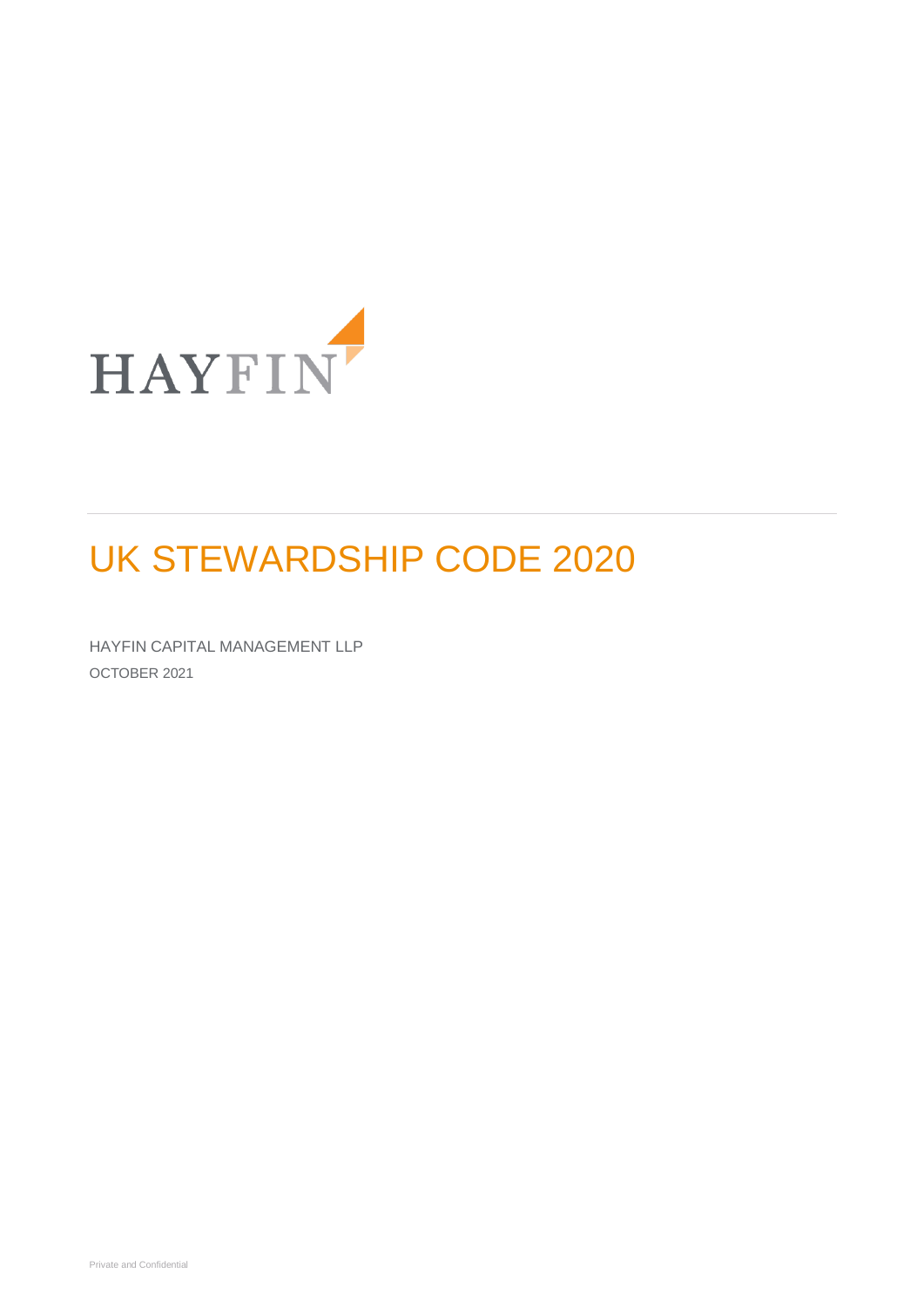

## Preface

The UK Stewardship Code 2020 sets high stewardship standards for asset managers. The Code comprises a set of "apply and explain" principles, but does not prescribe a single approach to effective stewardship. Instead, it allows asset managers to meet the stated expectations in a manner that is aligned with their own business model and strategy.

Hayfin recognises that responsible stewardship is fundamental to fulfilling our fiduciary duty for our investors. Accordingly, we fully support the Code, applying its 12 principles across our strategies. We henceforth set our commitment and the manner in which we are fulfilling the principles of the Code and our stewardship responsibilities for the 12-month period ended 31<sup>st</sup> March 2021.

Yours sincerely,

Tim Flynn, CEO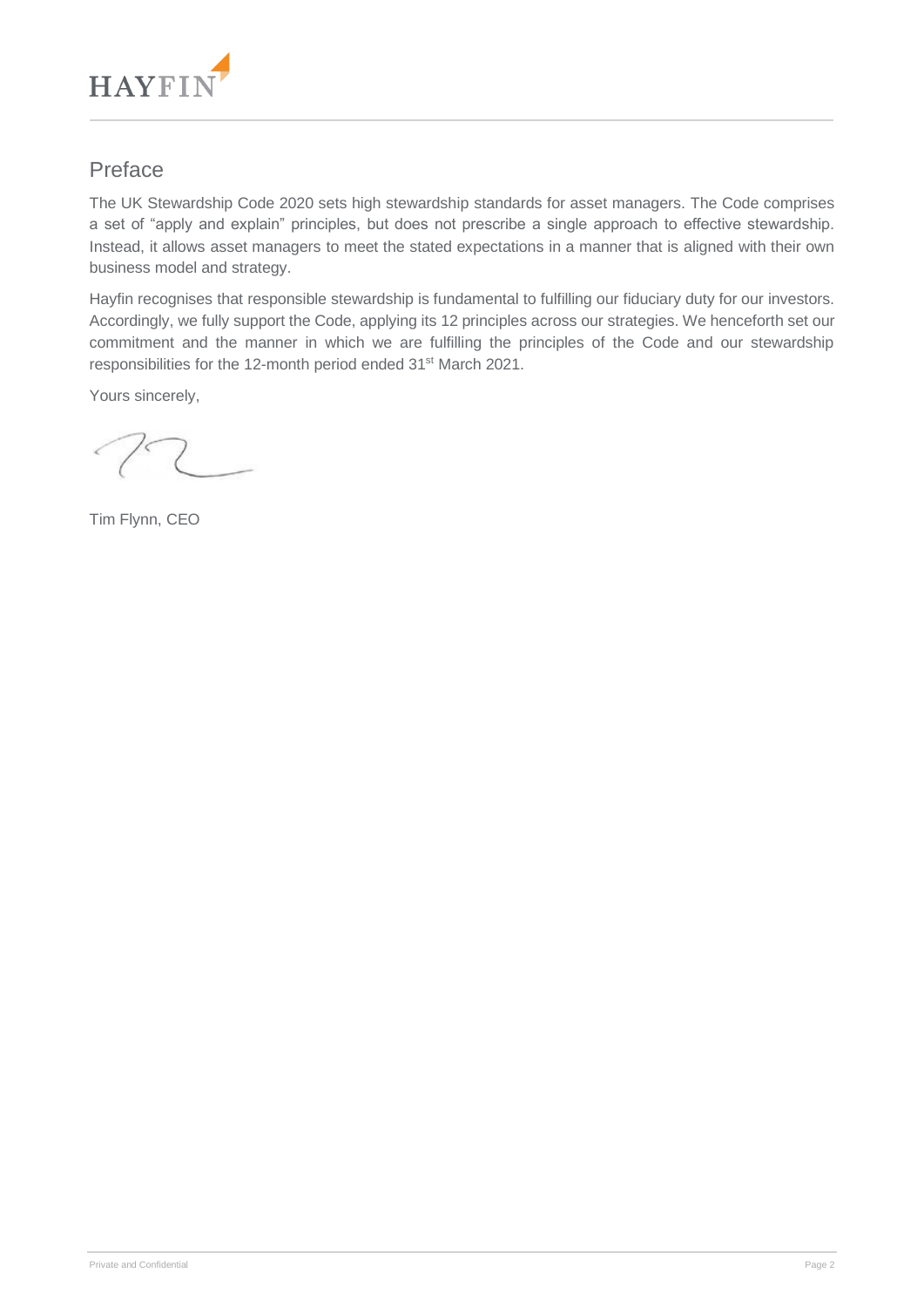

## Principles for asset owners and asset managers

## Principle 1: Purpose, strategy and culture

## *Signatories' purpose, investment beliefs, strategy, and culture enable stewardship that creates long-term value for clients and beneficiaries leading to sustainable benefits for the economy, the environment and society.*

Hayfin was launched in 2009 with a mandate to search across the European private credit markets to identify the best risk adjusted returns on behalf of its original institutional shareholders. While we have since segmented investments into distinct strategies, broadened our investor base and grown our team, we have not changed our investment philosophy. Hayfin's investments are rooted in fundamental credit analysis, requiring careful, thorough research of each investment opportunity. We conduct extensive market due diligence, analysing the competitive environment and industry outlook across a potential borrower's core markets. We also undertake an extensive due diligence review of each potential borrower to identify financial trends and sensitivities in the historic financial performance of the potential borrower. Across our strategies, we manage broad but well-defined mandates, enabling us to respond to changing market conditions and to invest in areas where capital and competition are relatively scarce. We diversify across geography, industry and number of investments. We generate differentiated return through hard work and insightful analysis.

Discipline is the cornerstone of Hayfin's approach to implementing its strategies. This includes discipline in sourcing, where Hayfin has developed an approach that minimises competition with other providers of capital, and discipline in investment selection, where Hayfin has emphasised preservation of capital rather than taking excessive risk to achieve target returns. We rigorously review documentation prior to investment, maintaining structural protections and covenant packages, in order to protect our clients' capital.

We recognise that we would not achieve our objectives without our people. We seek to recruit and retain exceptionally talented professionals. We believe in being local in each of our markets, and that our diverse mix of nationalities, cultures and languages makes us more connected to these markets. While most of our team are industry generalists, we employ dedicated specialist teams where we believe focused expertise provides an advantage.

Our investment professionals are rewarded to collaborate, rather than outperform peers, to achieve the best outcomes for our investors. They are recognised for sharing their experiences and learning from past mistakes. Furthermore, we provide a strong and stable platform, including an experienced middle- and backoffice team who are committed to ensuring a smooth process for our investors. Our business development team is focused on building long-term, trusted partnerships with our investors while offering strong transparency and exceptional client service. Our management team is committed to continual improvement and long-term success.

In late 2019, we launched a Culture Committee to articulate the principles to which we adhere when we work at our best on behalf of our clients. In 2020, the Committee, with the help of a broader internal working group, developed a mission statement supported by a set of values and behaviours. The outcome is shown below.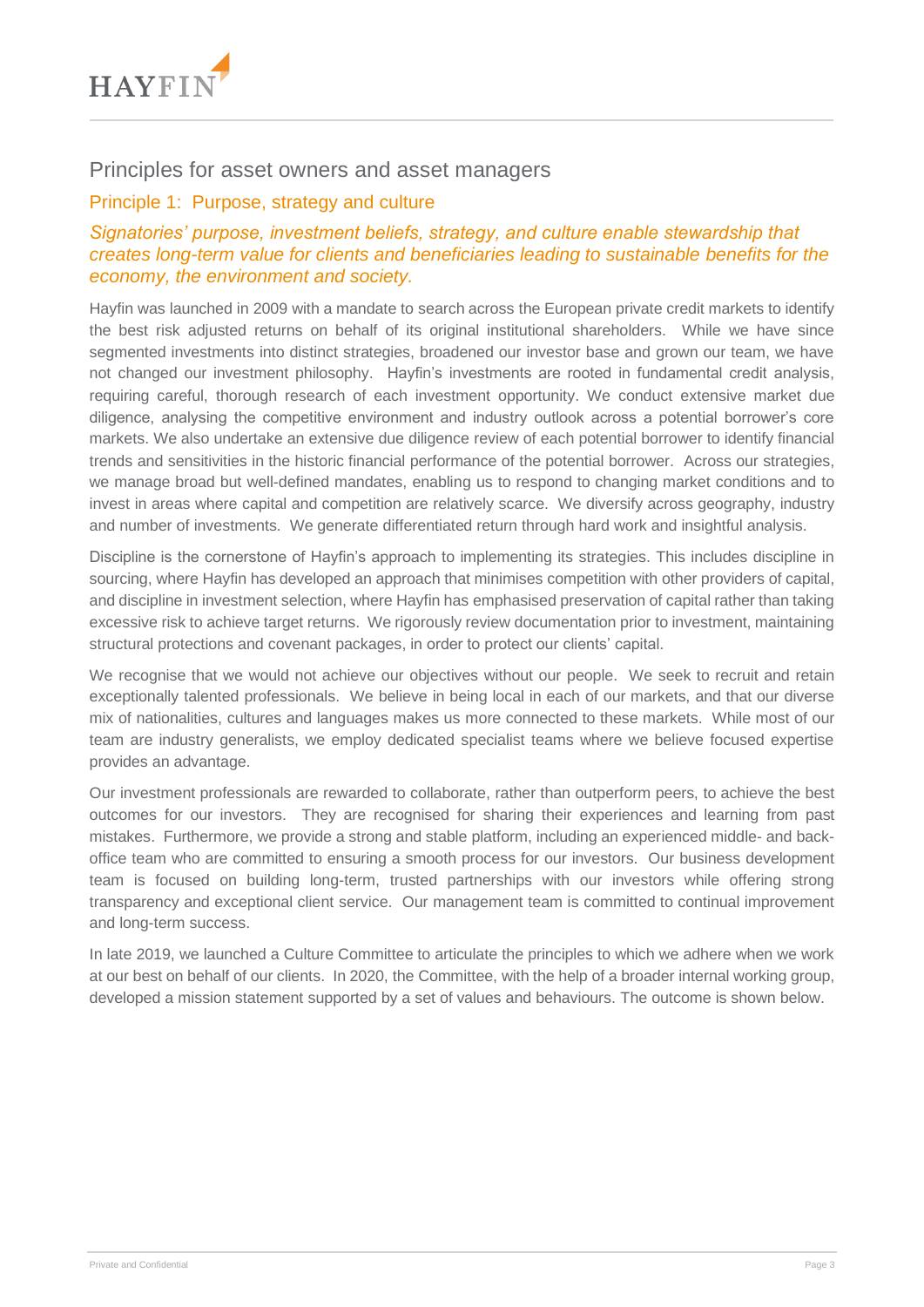

#### **Hayfin's Mission Statement and Values**

**Our mission is to deliver consistent, superior, risk-adjusted returns to our investors. We aim to achieve this through a collaborative approach with unwavering focus on integrity, discipline, and creativity in everything we do. Our people, and the trust instilled in us by our stakeholders, are our core assets.**

#### **Responsibility**

We are dedicated to our partners and constantly work to stay aligned to their long-term objectives. As custodians of our investors' capital, we are prudent with our decisions and will not lose sight of risk or our mandate in pursuit of return. We understand that if we do the right thing by our clients, our own success will follow.

#### **Collaboration & Transparency**

We are open-minded and team focused, sharing our knowledge and experience and working together towards a collective goal. We stress collaboration in everything we do because we believe teamwork, healthy debate and humbleness create better decision making. We keep communication simple, kind, accessible and proactive while recognising the need for transparency to collaborate in a committed and non-political way.

#### **Excellence**

We are hard-working and dynamic, always searching for new and better ways to work, seeking feedback and challenging conventional thinking. We foster an ambitious and high performing culture where people understand improvement is a constant exercise. We do not hide our mistakes and recognise them as a natural part of our personal and collective growth. We make an outsized effort to attract, retain and promote people who will challenge us and contribute to our success.

#### **Entrepreneurial**

We are energetic, flexible and creative. We incubate and innovate new ideas to support progress while keeping in mind the risks involved. This freedom to explore inspires us and makes our work exciting and fun. We remain rigorous and diligent about what we do while staying flexible and adaptable, to look beyond conventional answers and pursue the most compelling opportunities for our investors.

#### **Diversity**

We are committed to cognitive diversity at our firm. We accept and appreciate that different ways of seeing and thinking can make us stronger as a team. We seek to bring people together from diverse backgrounds and aim to strike a balance in skill set, character, experience and point of view. We ensure everyone feels valued and comfortable expressing themselves and use these different perspectives to solve problems and make better decisions.

The above mission statement highlights the importance of responsibility as part of our culture. We have always analysed material ESG issues as part of our overall risk assessment of an investment. In doing so, we are making more informed investment decisions, better protecting the downside, potentially enhancing returns, fulfilling our fiduciary duty and protecting the firm's reputation. We embed ESG not only within our investment process, but also within our corporate strategy. By considering ESG at a corporate level, we are contributing to a more sustainable world for our stakeholders, including our clients and their beneficiaries, our shareholders, our borrowers and our employees.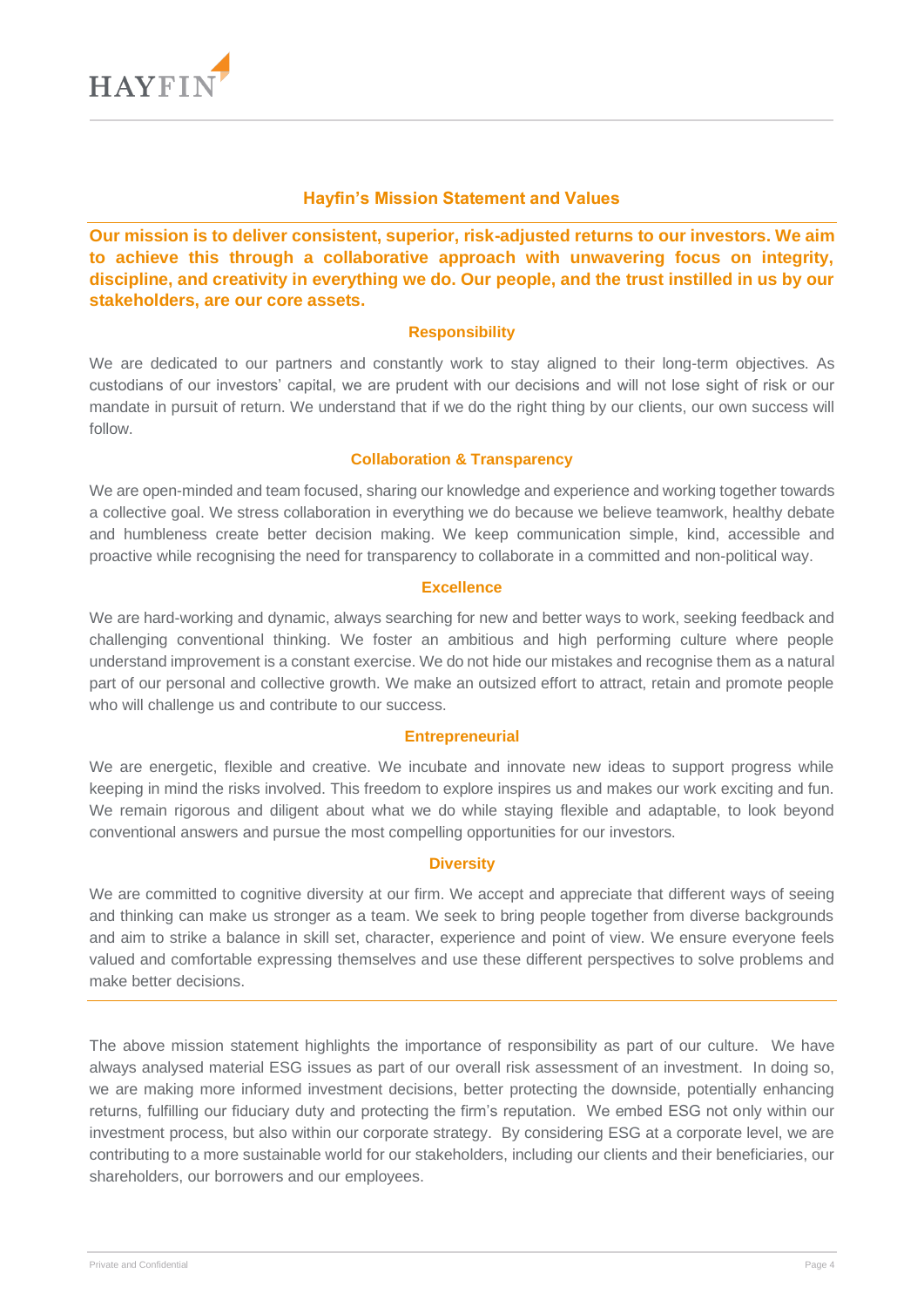

Our responsible investing approach is inclusive and active. We believe that directing capital towards borrowers willing to improve the sustainability of their practices may generate better outcomes than simply excluding investments on poor ESG grounds. As such, we support companies across industries at different stages of the ESG journey. Our key considerations are around engagement. Specifically, are we able to engage with our sponsors and/or borrowers on ESG matters and are they willing to engage with us?



**An ESG framework on investment opportunities**

Hayfin is a lender, rather than an owner, for most investments. Therefore, we are limited in our ability to exert control over the companies. However, Hayfin seeks to engage on ESG matters in all circumstances. Through engagement, we strive to increase transparency of information, raise awareness of ESG issues and encourage better ESG practices. The level of engagement depends on the type of investment.

As a signatory of the UN-supported Principles for Responsible Investing (PRI), Hayfin has embedded the following principles in its approach to stewardship and in its Responsible Investing Policy:

- Principle 1: Incorporate ESG issues into our investment analysis and decision-making processes
- **•** Principle 2: Be active owners and incorporate ESG issues into our ownership policies and practices
- Principle 3: Seek appropriate disclosure on ESG issues by the entities in which we invest
- Principle 4: Promote acceptance and implementation of the Principles within the investment industry
- **•** Principle 5: Work together to enhance our effectiveness in implementing the Principles
- Principle 6: Report on our activities and progress towards implementing the Principles.

Our ESG goals for 2021 are guided by the PRI Principles, our investors and best practice from our industry:

- **■** Integrating climate change considerations
- **Enhanced stewardship through engagement**
- **■** Improved ESG data capture and analysis
- Improved ESG monitoring
-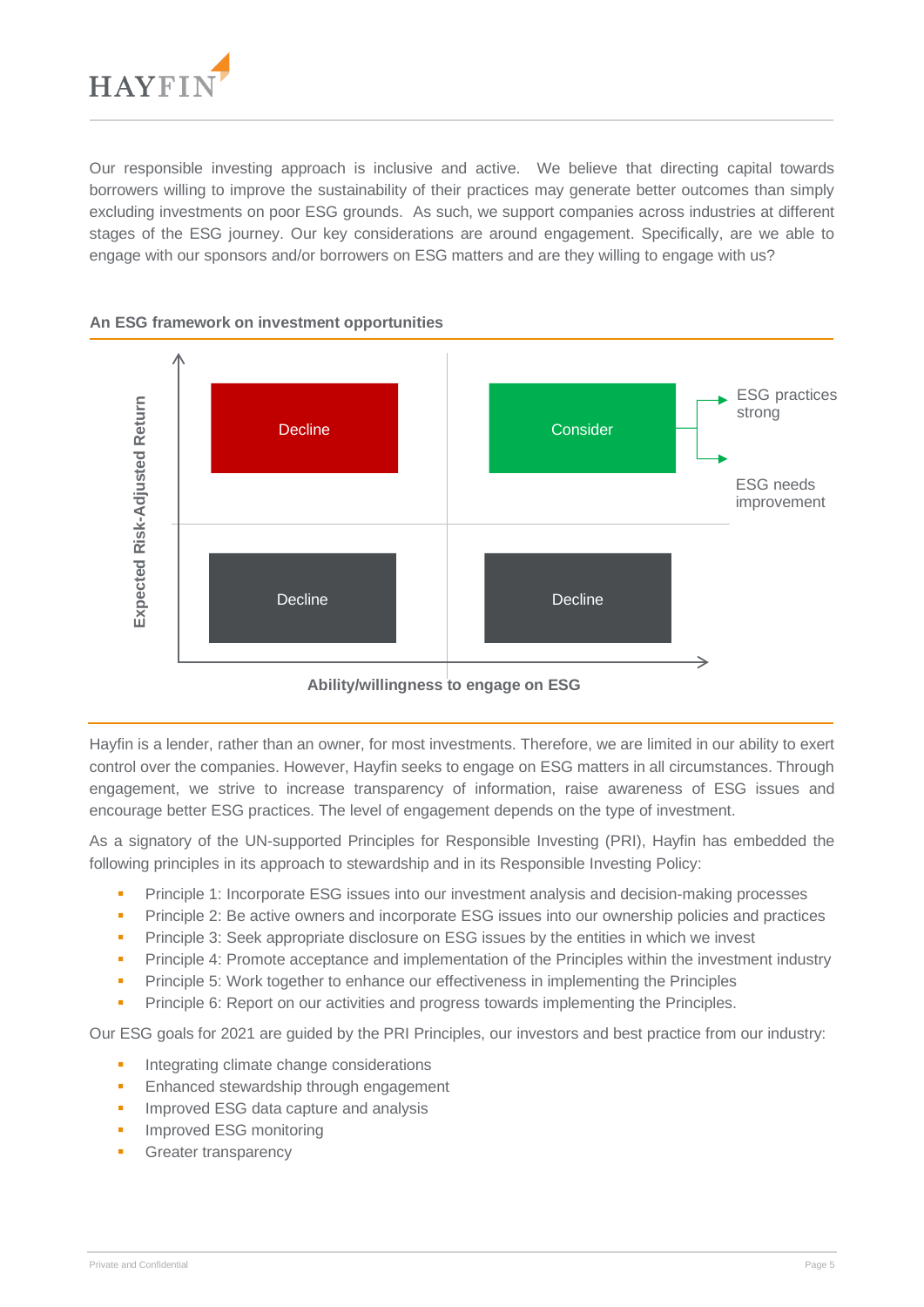

Our track record and our loss rate are used by our investors to assess our success. However, we don't feel that these statistics are adequate. Our decision to sign the PRI was driven by our recognition of the PRI's leadership in ESG and our desire to use their frameworks to assess ourselves on responsibility. 2020 was our first formal year of reporting, and we received an "A" grade for the two components on which we were assessed. We are proud of where we stand today, but we recognise there is much more we can do. In fact, there is so much more we could do that we must prioritise in order to make genuine progress. The PRI will help us shape and prioritise our goals in the future.

While we look to the PRI for guidance, we also look to our clients. We ask them for their feedback. We take pride in hearing our strengths and make an effort to address our weaknesses. We continually engage with many clients regarding ESG, and we have put some of their suggestions into practice. We welcome their feedback and partnership regarding our approach to responsible investing. Our ESG Committee is responsible for understanding the continually evolving ESG standards defined by the PRI and by our clients, and for defining new goals and determining how we can implement them. Our philosophy is that ESG is a journey and that we will continue to strive for best practice as an alternative investor.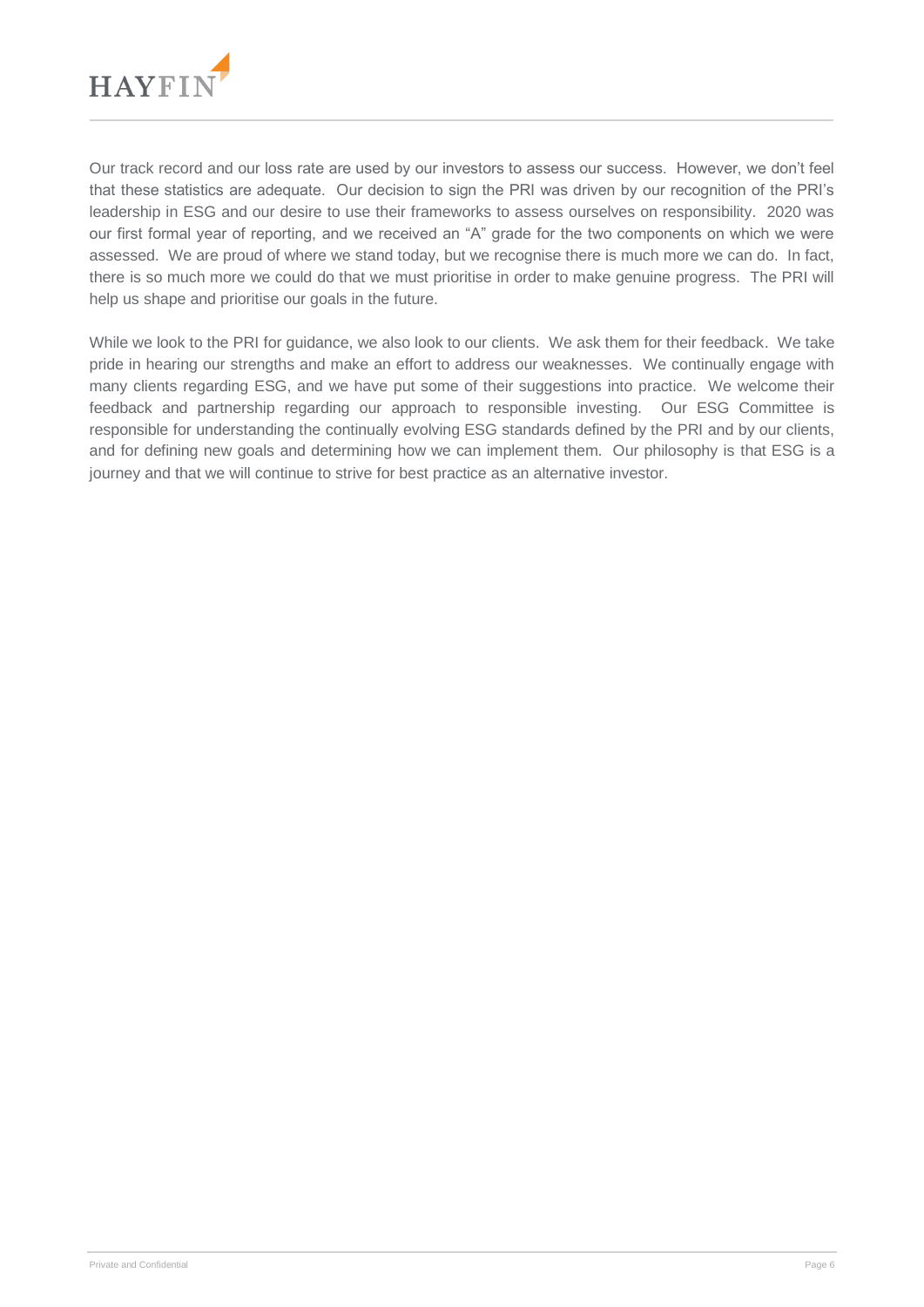

## Principle 2: Governance, resources and incentives

## *Signatories' governance, resources and incentives support stewardship.*

#### **Hayfin Ownership**

Hayfin benefits from a stable and long-term ownership model with strong team alignment. In January 2017, British Columbia Investment Management Corp ("**BCI**"), became an institutional shareholder of Hayfin to support the long-term growth plan of the company. BCI is a leading provider of investment management services for British Columbia's public sector with C\$199.6 billion of managed assets. In the current ownership structure, Hayfin management and employees remain substantial shareholders alongside BCI. As a founding PRI signatory in 2006, BCI and Hayfin are in constant collaboration to adopt and apply best practice in ESG and other matters.

#### **ESG Committee**

Hayfin's ESG efforts are led by the ESG Committee which is comprised of members from the senior management, investment, legal and client service teams. The ESG Committee meets monthly to oversee Hayfin's ESG efforts. The ESG Committee conducts ESG training for employees and completes Hayfin's PRI reporting. The ESG Committee also discusses how the firm can improve to become best in class in ESG across its business lines, identifies new initiatives and determines implementation for new processes. Some of the activities undertaken by the ESG Committee over the last 12 months include: review and update our Responsible Investment Policy, discuss achieving net zero for Hayfin and joining the Net Zero Asset Managers initiative, update on SFDR regulation, and discuss collaborative engagements.

#### *Seniority, Experience and Qualifications*

Members of the ESG Committee come from diverse backgrounds, both academic and professional, and they bring to the committee a diversity of perspectives and opinions. Their combined experience across law, business development and investment allows the members of the committee to have an all-encompassing view on the matters discussed and to be the best stewards of our clients' interests. The ESG Committee will soon be supported by a Director, Responsible Investment who will be joining Hayfin in Q4 2021.

| <b>ESG Committee Members</b>                                                                                                                  |                                                                                                                                               |                                                                                                                                                                                                                                |
|-----------------------------------------------------------------------------------------------------------------------------------------------|-----------------------------------------------------------------------------------------------------------------------------------------------|--------------------------------------------------------------------------------------------------------------------------------------------------------------------------------------------------------------------------------|
|                                                                                                                                               |                                                                                                                                               |                                                                                                                                                                                                                                |
| • David Rushford, General Counsel<br>(London, 21 years experience)<br>• Béatrice Méthé, Legal Counsel<br>(Luxembourg, 9 years)<br>experience) | • Sheila Pejavar Brown,<br>Managing Director (London,<br>19 years experience)<br>Andrés Horcajo, Associate<br>(London, 7 years<br>experience) | • Mirja Lehmler-Brown, Managing<br>Director (London, 23 years<br>experience)<br>• Andrew McCullagh, Managing<br>Director (London, 20 years<br>experience)<br>• Matthew Supranowicz, Principal<br>(London, 15 years experience) |

#### *Reporting Lines to the Audit & Risk Committee and the Board*

In 2019, Hayfin established an Audit & Risk Committee, responsible for implementing Hayfin's risk management framework covering non-investment risk. Members include the COO Private Debt, COO Liquid Debt, CRO, General Counsel, CFO, CTO, two Non-Executive Directors and a shareholder representative. The Audit & Risk Committee reports quarterly to Hayfin's board of directors. In 2020, our ESG governance has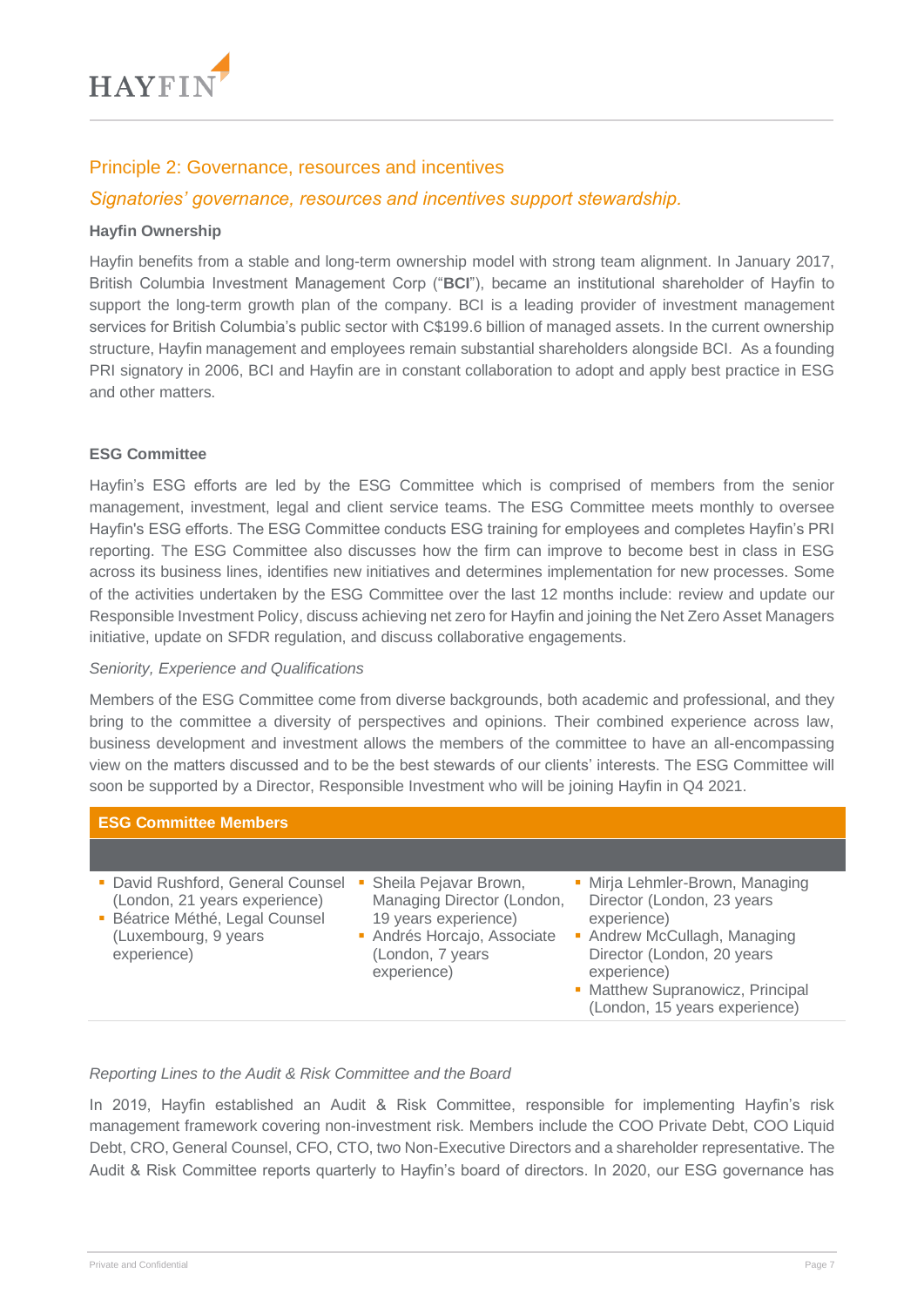

been enhanced further whereby the ESG Committee has begun reporting directly to Hayfin's Audit & Risk Committee. The new reporting line strengthens ESG oversight and offers more breadth of escalation.

#### *ESG Investment Subcommittee to Focus on Investment Level Considerations*

Hayfin has an ESG Investment Subcommittee that meets with analysts to discuss investments before they go before Hayfin's Investment Committee for approval. The ESG Investment Subcommittee is a subset of the ESG Committee and is composed of members of our investment committee, legal team and business development team. The ESG Investment Subcommittee reviews ESG analysis of the prospective investments, requests further research if required, encourages deeper engagement with sponsors and borrowers and maintains a database of ESG issues.

#### *Record Keeping*

Summaries of the investment reviews by the ESG Subcommittee have been recorded in an internal database since 2019. The information gathered serves as the basis for engagement with portfolio companies and sponsors. It allows us to monitor key metrics and related action items. The database is also used by the Investor Relations team in its reporting to investors and contributes to maintaining transparency towards them.

## **ESG Governance at Hayfin**



#### **Resources**

Effective stewardship is at the heart of our investment process and our investment team is integral to Hayfin improving its long term returns and fulfilling its duty towards its clients. Hayfin can count on a strong investment team composed of:

Private Credit: 48 professionals

Private Equity: 6 professionals

Liquid Credit: 19 professionals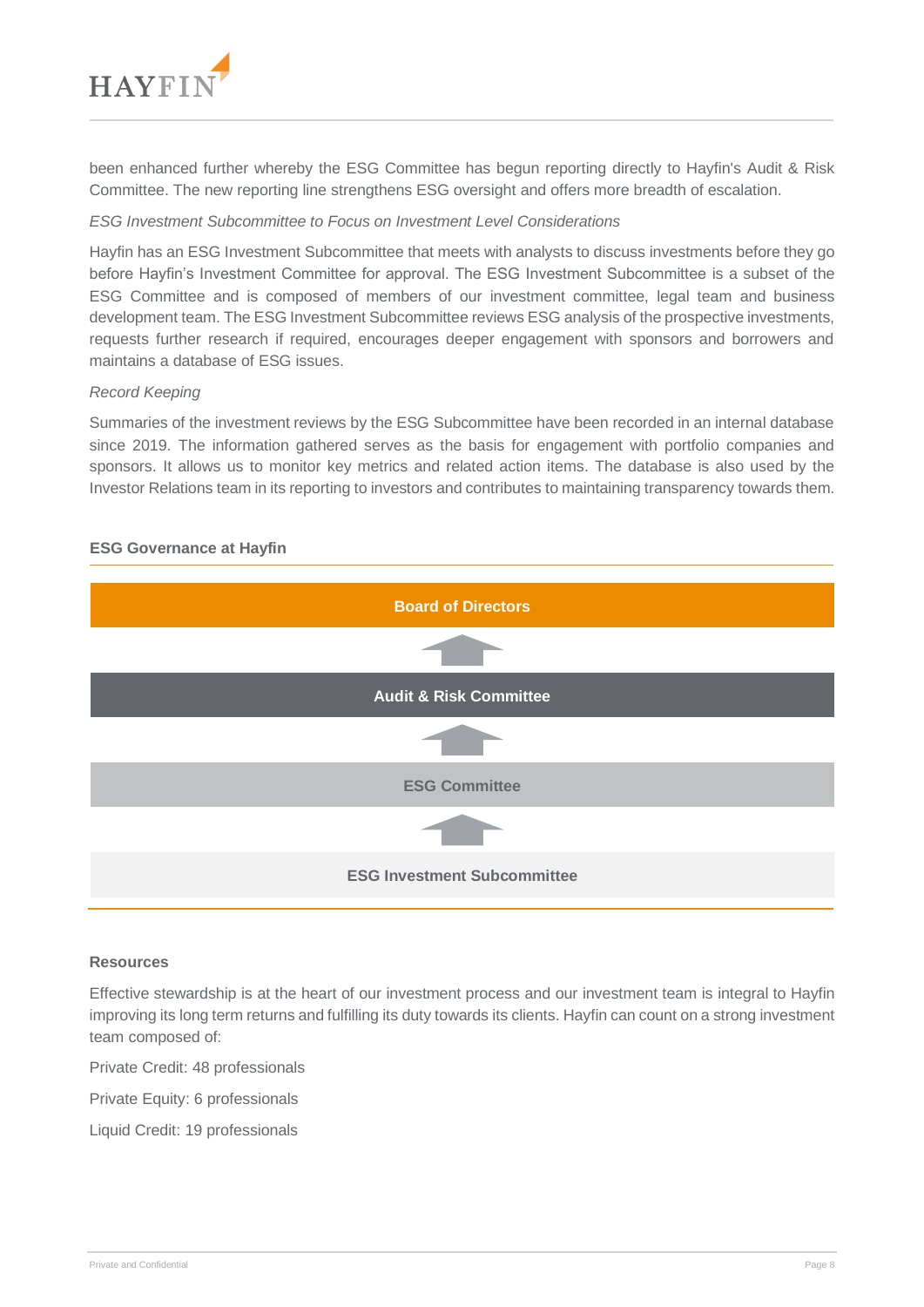

## **Training**

Every year, we conduct ESG training for investment teams and employees in order to ensure that they have the required ESG knowledge and skills to incorporate best responsible investment practices in their day-today activities. These have become mandatory for all Hayfin employees, including the investment and clientfacing teams. We hold the sessions on an annual basis in the autumn, with dedicated ESG sessions scheduled exclusively for new joiners. The sessions summarise the process, share best practice and update on new initiatives. They specifically address the following questions:

- What is ESG and why do we care?
- How do our investors think about ESG and what are their needs?
- The required steps for thorough ESG diligence
- ESG resources and checklist
- Case studies that reflect best practice
- **■** Hayfin's PRI grades and feedback
- **EXECUTE:** Havfin's ESG goals

Training is ongoing at Hayfin, as the investment team refers to our ESG industry database and prior ESG memos when conducting analysis on new investments. The ESG Investment Subcommittee may also encourage the investment team to conduct more analysis and engagement regarding specific issues based on lessons learned from prior investments.

#### **Incentives**

Hayfin's approach to compensation seeks to align individual performance and incentives with the success of our clients and our shareholders while complying with the FCA remuneration rules for investment firms. Our Remuneration Committee reviews and implements Hayfin's remuneration policy. Remuneration is comprised of salary, annual cash bonus and long-term incentives in the form of equity and carried interest schemes. The make-up of remuneration for each role is set according to function and seniority within our incentive framework: Non-cash incentives including carry and equity participation encourage retention and alignment to investor interest.

#### **Service Providers**

Hayfin may supplement its internal research on ESG matters by relying on service providers. On the governance and social side, Hayfin works with Alaco Limited, a business intelligence consultancy. As part of the investment process, our investment teams also rely on specific service providers to review relevant aspects of a given transaction and provide us with the appropriate level of information to make educated decisions. These could include environmental studies, commercial and legal due diligence. We have evaluated engaging external research providers such as S&P, but have concluded that they were not suitable to our business given their focus on public markets. Please refer to Principle 8 for more information on how we interact with managers and service providers.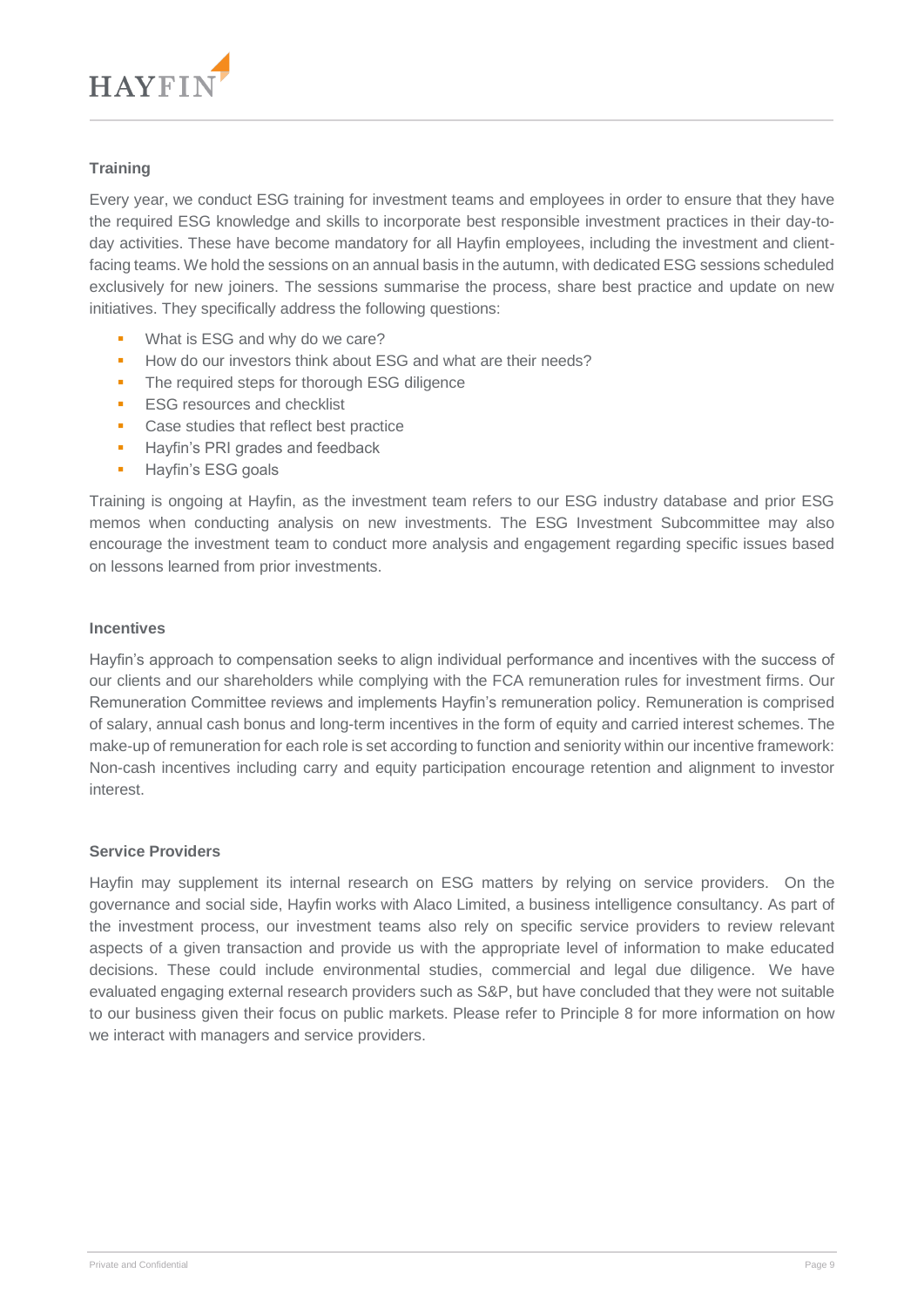

## Principle 3: Conflicts of interest

## *Signatories manage conflicts of interest to put the best interests of clients and beneficiaries first.*

Hayfin recognises that the nature of asset managers' roles can create conflicts of interest. In the event that a conflict of interest arises where an active role in respect of such investments is taken, Hayfin will seek to resolve such conflict in a fair and equitable manner and in accordance with FCA and other applicable regulatory principles, the relevant provisions of the fund documents (or other investment agreements in case of other investment vehicles) and Hayfin's own internal policies and procedures. Hayfin also recognises that asset managers are placed in a unique position of trust by their clients. Therefore, the firm's approach to conflicts of interest is to comply not just with the letter of the requirements to which the firm is subject, but to comply with the spirit of those requirements and the principles underpinning them by, in particular, being aware of both actual and potential conflict of interest situations.

In accordance with Financial Conduct Authority requirements, Hayfin has established, implemented and maintains an effective conflicts of interest policy that is appropriate to Hayfin's size and organisation and the nature, scale and complexity of its business. Hayfin's conflicts of interest policy provides transparency to our clients, employees and other entities about the policies that Hayfin has in place with regard to the potential conflicts that may arise, including a gifts and entertainment policy which applies to all employees, personal account dealing procedures to ensure no conflicts can arise between employees and clients, and an allocation policy to ensure fair and balanced allocations are made to clients. . Hayfin reviews its conflicts of interest policy on an annual basis to ensure the firm is satisfied that it is up-to-date and meets best practice standards. Our conflicts of interest policy is available upon request.

#### **Potential Conflicts of Interest**

When considering when there may be a conflict of interest, the firm considers whether Hayfin may:

- **EXECT** stand to make a financial gain, or avoid a loss, at the expense of a client;
- have an interest in the outcome of a service provided to the client, or transaction carried out on their behalf, which is distinct from the client's interest in that outcome;
- **•** have a financial or other incentive to favour the interests of one client or group of clients over another client;
- carry on the same business as the client; or
- **•** receive from a person other than the client an inducement relating to the service provided to the client, in the form of monetary or non-monetary benefits or services.

Below are a few examples of potential conflicts of interest that may arise and Hayfin's approach to address them:

| <b>Issue</b>                                                | <b>Potential Conflict</b>                                       | Arrangements                                                                   |
|-------------------------------------------------------------|-----------------------------------------------------------------|--------------------------------------------------------------------------------|
| <b>Trading and</b><br><b>Investment</b><br><b>Conflicts</b> | requirements arising in the context of its conduct of business. | Potential trading and investment conflicts, are managed by existing regulatory |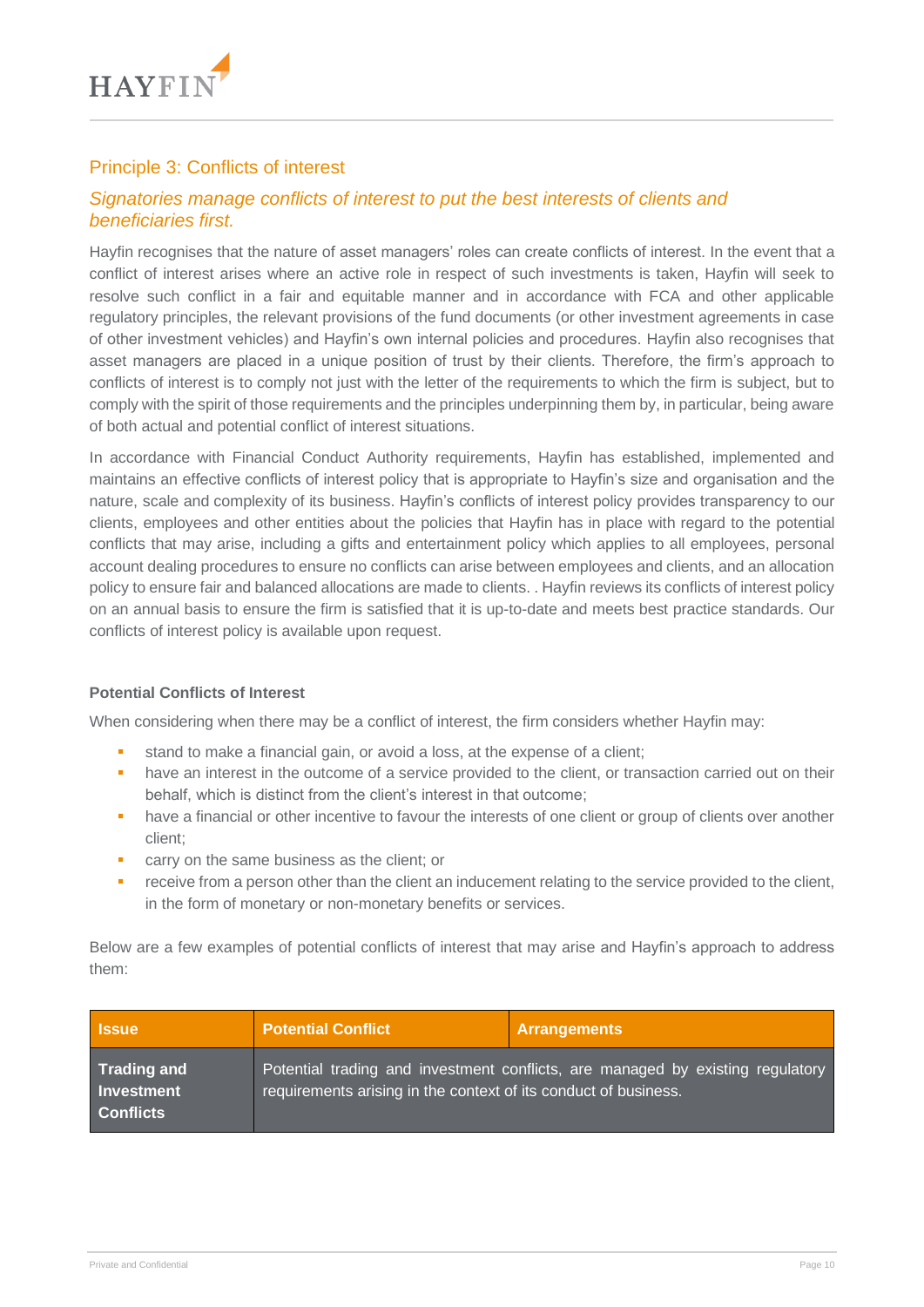

| <b>Issue</b>                                        | <b>Potential Conflict</b>                                                                                                                                                                                                   | <b>Arrangements</b>                                                                                                                                                                                                                                                                                                                                                                                                                                   |
|-----------------------------------------------------|-----------------------------------------------------------------------------------------------------------------------------------------------------------------------------------------------------------------------------|-------------------------------------------------------------------------------------------------------------------------------------------------------------------------------------------------------------------------------------------------------------------------------------------------------------------------------------------------------------------------------------------------------------------------------------------------------|
| Allocation of<br>transactions                       | Investment opportunities may be<br>allocated more preferably to one<br>party, disadvantaging one or more<br>clients.                                                                                                        | An allocation policy is in place to ensure<br>investment opportunities are allocated on a<br>fair basis.                                                                                                                                                                                                                                                                                                                                              |
| <b>Trade Errors</b>                                 | Trade error resulting in a gain or a<br>loss                                                                                                                                                                                | Policy on trade errors detailing how they are<br>to be handled and reported. No client shall be<br>negatively impacted by a trade error with the<br>firm compensating the client or Fund, as<br>applicable.                                                                                                                                                                                                                                           |
| <b>Cross Trades</b>                                 | Failure to properly assess the<br>implications for both sides of a<br>cross trade may lead to the<br>implication that one fund and their<br>investors<br>being<br>given<br>are<br>preferential treatment to another.        | Hayfin will permit Cross Trades between<br>Funds in limited circumstances in accordance<br>with its Cross Trade Policy, which requires<br>the prior approval of the CEO, GC and or<br>COO. All terms will be deemed to be in the<br>best interests of, and beneficial to, the Funds<br>involved. Full documented evidence to<br>support the decision will be retained including<br>why one Fund is a natural buyer and the other<br>a natural seller. |
| <b>Pricing</b><br>and<br><b>Valuation Conflicts</b> | Hayfin's remuneration arrangements with its clients are based on funds under<br>management and the performance of the client's investments, which in turn is in<br>part determined by the value of the assets in the funds. |                                                                                                                                                                                                                                                                                                                                                                                                                                                       |
| <b>Valuation Policy</b>                             | implementing a valuation<br>Not<br>policy or deviating from the policy<br>which may impact on the fair<br>valuation of financial instruments.                                                                               | Valuation policy and procedures that reflect<br>the requirements of IFRS or other applicable<br>accounting standards. The implementation of<br>the policy is monitored by the Firm's<br>Valuation Committee, which reports to the<br>Firm's Audit and Risk Committee.                                                                                                                                                                                 |
| <b>Transaction Fees</b>                             | Charging additional fees to funds<br>in relation to transaction fees                                                                                                                                                        | Generally, the Firm has agreed to offset all<br>transaction fees against future management<br>Specific disclosure on treatment of<br>fees.<br>transaction fees is provided to all clients.                                                                                                                                                                                                                                                            |
| <b>Personnel Conflicts</b>                          | the activities of the firm.                                                                                                                                                                                                 | Hayfin aims to employ experienced and professional personnel. However, the<br>actions of a member of personnel may be influenced or create an influence over                                                                                                                                                                                                                                                                                          |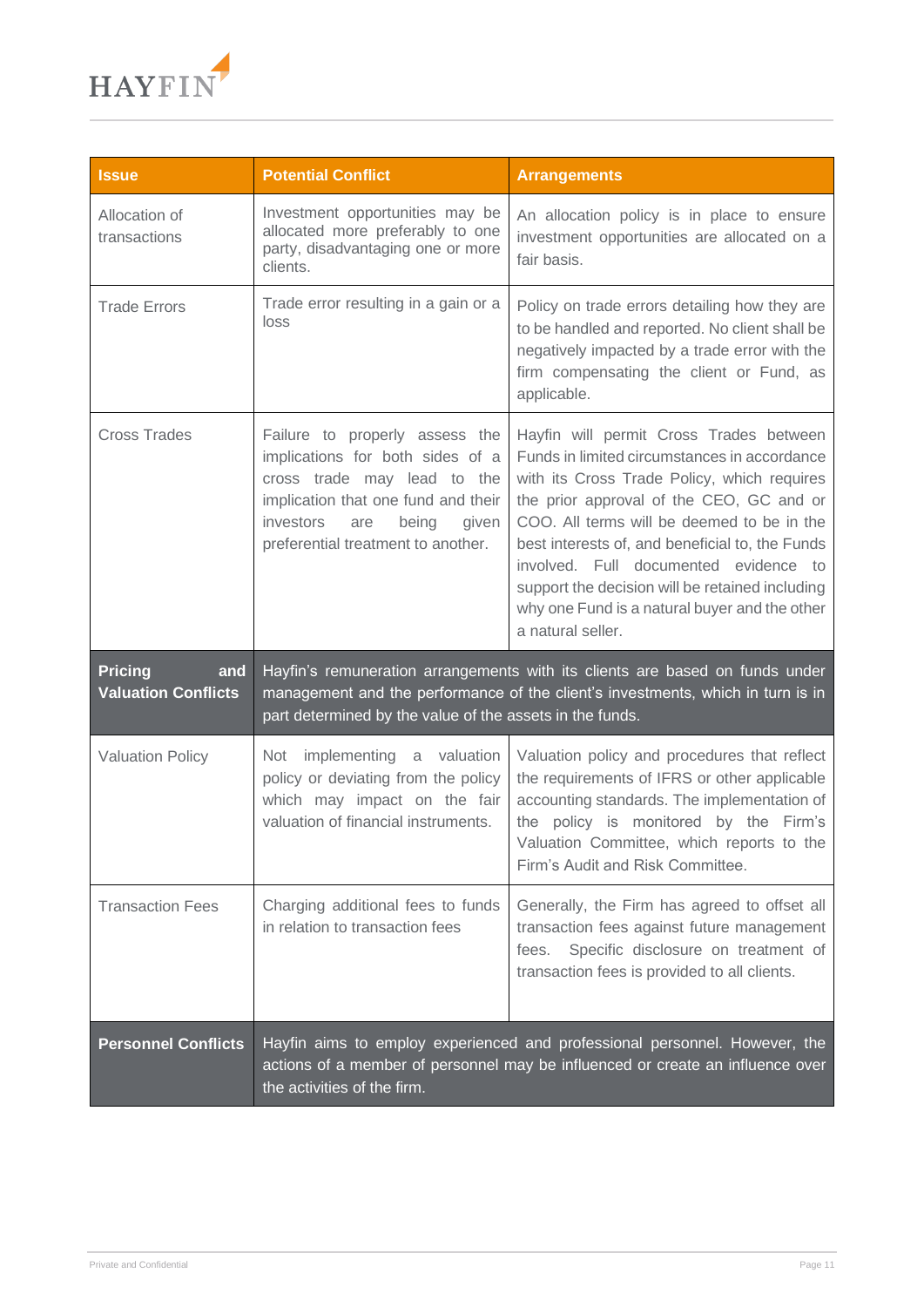

| <b>Issue</b>                                                | <b>Potential Conflict</b>                                                                                                                                                                                   | <b>Arrangements</b>                                                                                                                                                                                                                                       |
|-------------------------------------------------------------|-------------------------------------------------------------------------------------------------------------------------------------------------------------------------------------------------------------|-----------------------------------------------------------------------------------------------------------------------------------------------------------------------------------------------------------------------------------------------------------|
| Personal account<br>trading                                 | Personnel may trade on personal<br>inappropriate<br>in an<br>account<br>manner, including to the detriment<br>of clients.                                                                                   | Personal account dealing policy in place with<br>which all personnel must comply. One of the<br>aims of the policy is to avoid conflicts of<br>interest arising between our clients and<br>personnel wishing to deal for their own<br>account.            |
| Influence of outside<br>business interests or<br>activities | Personnel who have<br>outside<br>commitments (i.e. directorships or<br>other business interests) may be<br>influenced to act in a manner that<br>conflicts with the interests of the<br>Firm or its clients | All outside business interest require the<br>approval of the General Counsel and these<br>are approved generally when no material<br>conflict of interest exist and any such outside<br>business interest does not require a material<br>time commitment. |

#### **Systems and Controls**

When a new conflict is identified, Compliance will review the conflict and discuss it, as appropriate, with members of the Management Committee and/or the Audit and Risk Committee and the General Counsel or other senior persons. The conflict will be addressed on an ad hoc basis or, where necessary, a specific policy will be implemented. Compliance will record conflicts brought to their attention and the manner in which the conflict is addressed.

Each time the firm launches a new product or business line, the Compliance Officer or designee reviews the potential conflict risks and, where necessary, implements a revised policy to address any concerns.

In accordance with regulatory requirements, a conflicts of interest register is maintained, which records the services carried out that may entail a risk of damage to the interests of clients.

On an annual basis, the conflicts register is reviewed by the Firm's Audit and Risk Committee to determine whether any additional key or potential conflicts have arisen and need to be managed or prevented or if any current conflicts have been resolved and thus no longer need to be recorded in the conflicts register. Conflicts will additionally be reviewed to determine whether they are being effectively managed. The conflicts register summarises the means by which Hayfin manages each conflict.

Hayfin holds a mandatory annual compliance training for all of its employees. Breach of Hayfin's compliance policies and procedures, including of its conflicts of interest policy, is deemed a breach of employment arrangements with Hayfin and may lead to sanction under the firm's disciplinary policy, including immediate termination for cause.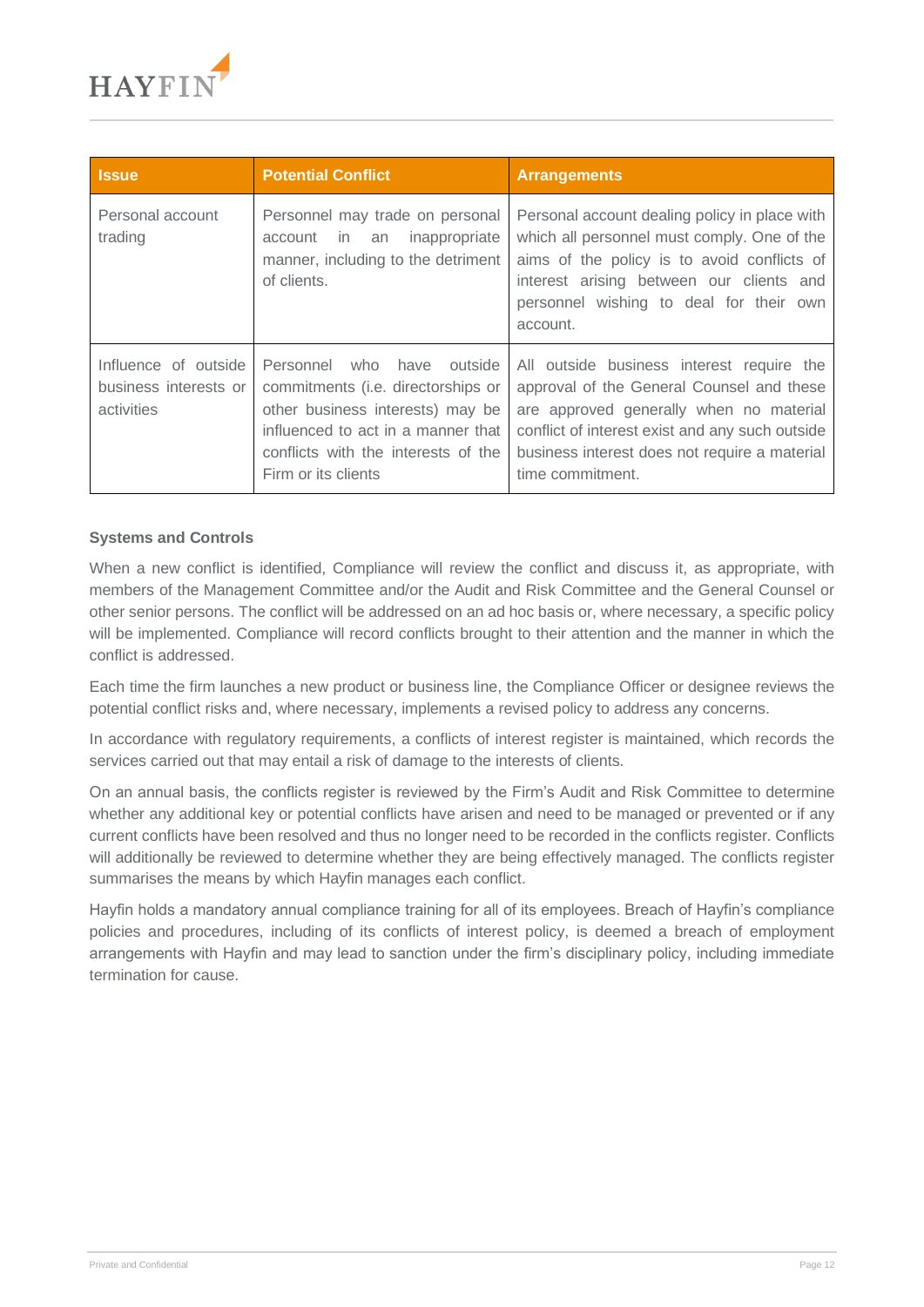

## Principle 4: Promoting well-functioning markets

## *Signatories identify and respond to market-wide and systemic risks to promote a wellfunctioning financial system.*

It is in the interest of Hayfin, its clients, and society as a whole to have well-functioning financial markets. As such, Hayfin is an active member in representative bodies such as the Alternative Credit Council. It is important for Hayfin to engage with regulators and other important stakeholders to ensure the best outcomes for our clients.

We continually strive to enhance our analysis of ESG risks for our asset classes. Disruption has emerged as a theme that overlaps heavily with ESG. While we already think about such risks during our credit process, we are considering including disruptive risks by industry in our ESG templates to encourage more systematic consideration of these.

|                            | Selected (ESG related) disruptive risks for key industries                                                                                                                                                                                                                                                                                                                                                                                                                                                                                |
|----------------------------|-------------------------------------------------------------------------------------------------------------------------------------------------------------------------------------------------------------------------------------------------------------------------------------------------------------------------------------------------------------------------------------------------------------------------------------------------------------------------------------------------------------------------------------------|
| Industry                   |                                                                                                                                                                                                                                                                                                                                                                                                                                                                                                                                           |
| Oil and Gas                | Emergence of renewable energy                                                                                                                                                                                                                                                                                                                                                                                                                                                                                                             |
|                            | Amid rising concerns about greenhouse gas emission and climate changes, renewable energy<br>٠<br>sources such as solar and wind now have widespread popular support.<br>The technologies behind solar and wind power have been emerging fast in recent years, lowering the<br>٠<br>power generation cost.<br>With government support in renewable technologies development, the solar and wind power<br>٠<br>generation is expected to grow five to ten times faster than any other power-generation technology in<br>the next few years. |
| <b>Maritime</b>            | Increased environmental sustainability concern                                                                                                                                                                                                                                                                                                                                                                                                                                                                                            |
| <b>Services</b>            | Maritime transport has an inherent exposure to emissions and pollution. Public focus on<br>٠<br>environmentally friendly technologies such as slow steaming may impose a disruptive risk to the<br>maritime industry.                                                                                                                                                                                                                                                                                                                     |
|                            | Increased social sustainability                                                                                                                                                                                                                                                                                                                                                                                                                                                                                                           |
|                            | Safety management and workforce health and welfare are the key social concerns in this industry.<br>٠<br>With the development of unmanned autonomous vessels, it may offer an opportunity to improve<br>٠<br>seafaring welfare and improve vessel safety in general.                                                                                                                                                                                                                                                                      |
| Retail/<br><b>Services</b> | Increased social sustainability                                                                                                                                                                                                                                                                                                                                                                                                                                                                                                           |
|                            | The social disruptive risk could rise from product quality, safety regulations and price transparency,<br>and customer fairness. As a labour-intensive sector, increasing social concerns about human rights<br>and equality will have potentially disruptive impacts.                                                                                                                                                                                                                                                                    |
|                            | Technological disruptions                                                                                                                                                                                                                                                                                                                                                                                                                                                                                                                 |
|                            | The emergence of technology in e-commerce, payment systems, Industry 4.0 and big data is<br>à,<br>reshaping the retail industry and are fundamentally disrupting businesses. Digital transformation is<br>happening in every aspect of traditional businesses, from business model to operation formats. It<br>also impacts customers' behaviour and supply chains that change the whole retail ecosystem.                                                                                                                                |
| <b>Financial</b>           | Focuses on responsible investing                                                                                                                                                                                                                                                                                                                                                                                                                                                                                                          |
| <b>Services</b>            | Sustainable and responsible investing have moved from a niche to the mainstream in financial<br>ú,<br>industries. More and more investors put ESG considerations in their investment screening process.<br>The increasing disclosure requirements on ESG matters also push companies in a more sustainable<br>direction for business planning. This trend is subjecting the financial industry to a certain level of<br>disruption and will cause changes in long-term company strategy.                                                  |
|                            | Evolution of risk management                                                                                                                                                                                                                                                                                                                                                                                                                                                                                                              |
|                            | As with the financial crisis, Covid will lead regulators and financial institutions to review the existing<br>regulatory framework and existing risk management approaches.                                                                                                                                                                                                                                                                                                                                                               |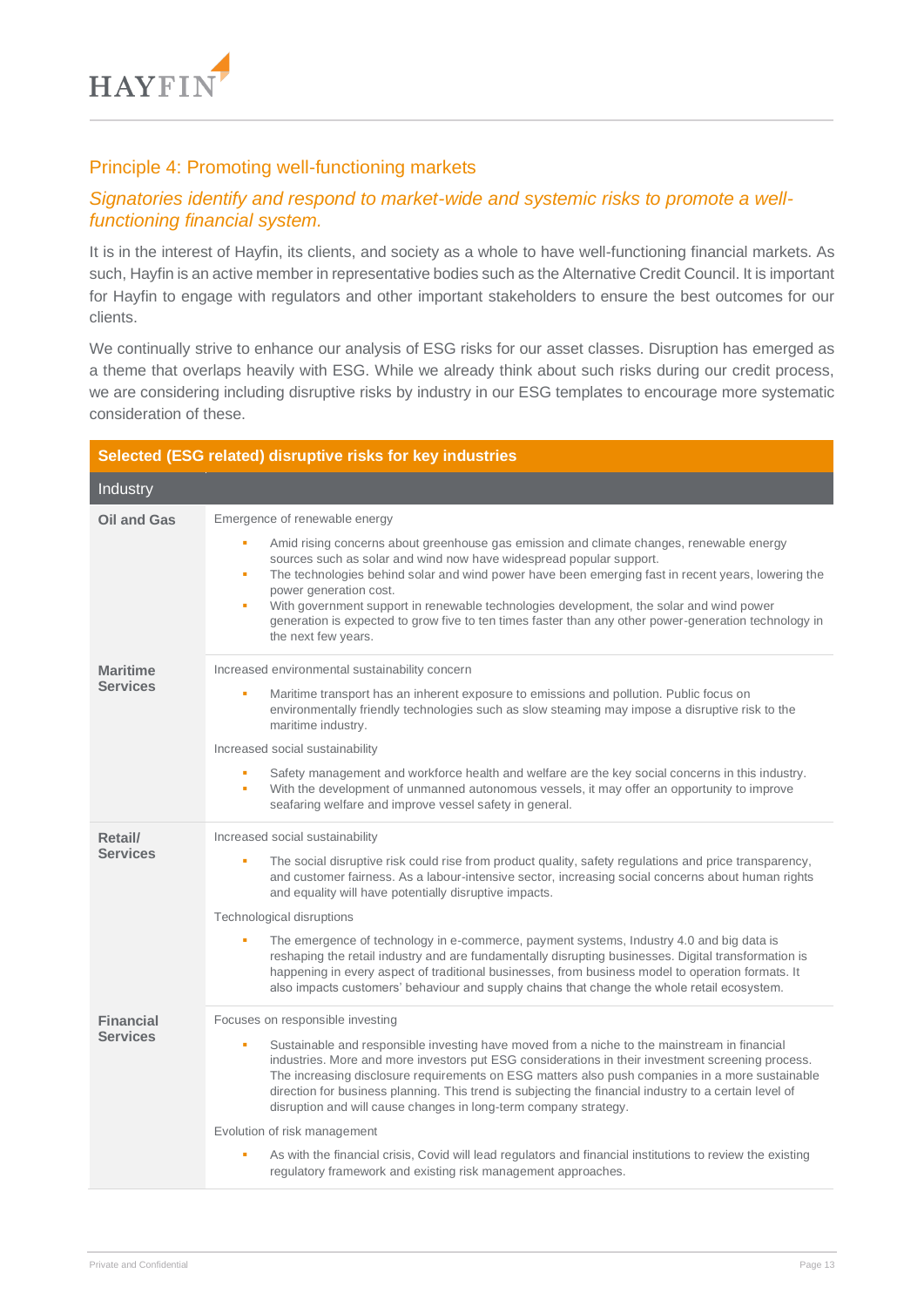

#### **Selected (ESG related) disruptive risks for key industries**

| Industry                      |                                                                                                                                                                                                                                                                           |
|-------------------------------|---------------------------------------------------------------------------------------------------------------------------------------------------------------------------------------------------------------------------------------------------------------------------|
|                               | The development of digital tools promotes innovations in risk management that enable companies to look<br>beyond current risk capabilities.                                                                                                                               |
| General<br><b>Industrials</b> | The key concerns focus on environmental exposure relating to emissions and pollutions, and social exposure<br>relating to safety management. More stringent industry regulation may change some operational patterns in<br>this industry.                                 |
| Food &<br><b>Beverage</b>     | Access to information<br>Transparency and traceability about ingredients, production and supply chains to mitigate,<br>٠<br>widespread customer distrust.<br>Hyper-customised products<br>Meal kits<br>٠<br>Specialised ingredients for additional customer benefits<br>٠ |
|                               | Non-animal protein for sustainable food production<br>×<br>Advances in alternative packaging products<br>٠                                                                                                                                                                |

Source: S&P Global, Deloitte, McKinsey, Hayfin

In relation to the impact of COVID-19 on the portfolio, Hayfin has been in active dialogue with portfolio companies and each company's key financial metrics have been reviewed and are regularly monitored by the team in line with Hayfin's risk monitoring process. While this monitoring process is ongoing and will continue as business performance upon emergence from lockdown becomes visible, any changes in expected exit price or timing have been reflected in updated expected returns.

Hayfin has maintained its investment philosophy and focus on downside protection during the COVID-19 crisis. Hayfin's team has been closely monitoring the portfolio and has been in dialogue with companies' management teams and sponsors to assess and respond to the crisis' impact on the borrowers' business and potential liquidity needs. Hayfin has always required covenants in virtually all of its investments and that has continued to be the case post-COVID. Any increase in covenant-lite deals in the portfolio would be as a result of secondary purchases of syndicated facilities at a discount. Hayfin has been particularly focused on keeping tight control on permitted acquisitions and debt incurrence in its documentation. Hayfin's tight permitted debt language has required its consent in all cases and enabled the team to carry out a thorough review of those companies' impact from COVID-19. The pace of deployment for Hayfin has exceeded expectations during 2020.

Overall, in the 6 to 8 months following the first lockdown in March 2020, private equity sponsors were more focused on deliverability of debt structures, rather than negotiating the most aggressive terms. At the same time, a number of direct lenders appeared to struggle to prosecute new transactions while managing their existing portfolios. This meant there was a discernible improvement of terms across the board: spreads, fees, leverage, and documentation.

With sentiment improving and all direct lenders actively competing once more, market conditions have strengthened considerably since the beginning of 2021 with pricing and documentation back to pre-COVID levels. Private equity sponsors continue to push on terms, broadly by importing syndicated loan terms into the private market. Hayfin has continued to focus on off-the-run transactions where competition is a little more muted and where we can continue to negotiate terms that enhance our downside protection.

Hayfin recognises the responsibility for all market participants to address systemic risks and work internally to reflect the changes we seek through external engagement. As such, in March 2021, Hayfin became a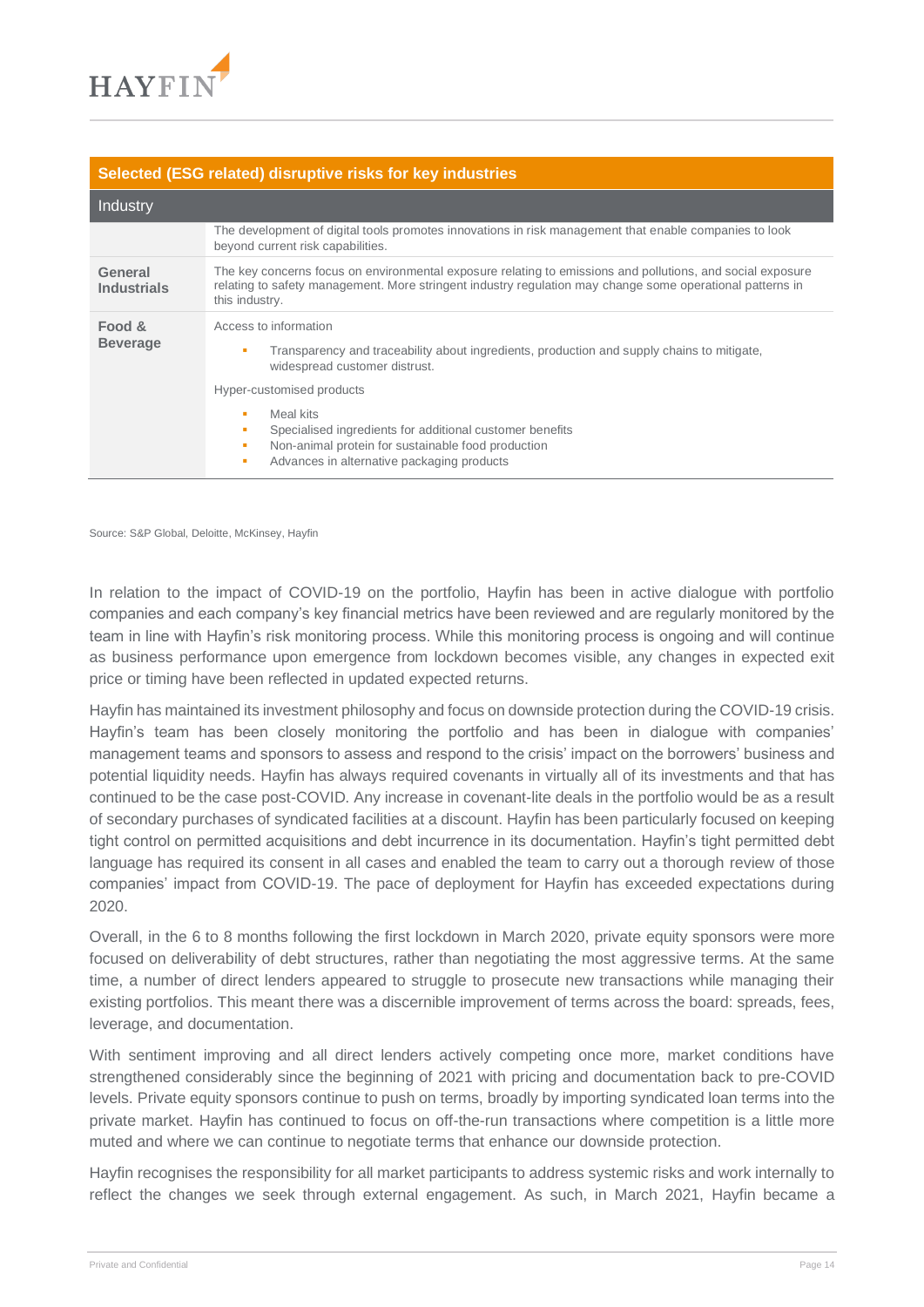

supporter of the Taskforce on Climate-related Financial Disclosures (TCFD) to formally endorse its framework and to start disclosing following its recommendations both at a corporate and portfolio level in the years ahead.

Hayfin believes that climate change has the potential to affect our investments. As such, we consider it whenever we believe it presents material risk or an opportunity. Climate change, as a component of ESG more broadly, is firmly integrated into our investment process. It is the responsibility of each investment team to analyse material ESG risks, including climate change, and detail these in an ESG section within the Investment Committee memo.

Hayfin also believes in the importance of cognitive diversity for well-functioning financial markets. As such, our aim is to increase, attract and develop a meritocratic and diverse workforce and to ensure Hayfin's work environment is inclusive and supportive for all employees. We also aspire to be a positive leader and contributor to diversity in the alternative investment management industry and to engage with the community. In order to reach these goals, we have set a series of initiatives that will be ongoing in the years ahead:

- 1. Hayfin has developed its first summer internship programme which will take place in the summer of 2021. The programme focuses on 100% diverse candidates. The programme is done in partnership with SEO and will place eight interns across our London and New York offices.
- 2. A formal talent acquisition policy that requires that the initial pool of candidates be at least of 50% diverse profiles.

These and future diversity and inclusion initiatives will be data-driven to ensure all actions improve diversity within Hayfin, with dashboards to monitor hiring, promotions, and attrition to track progress.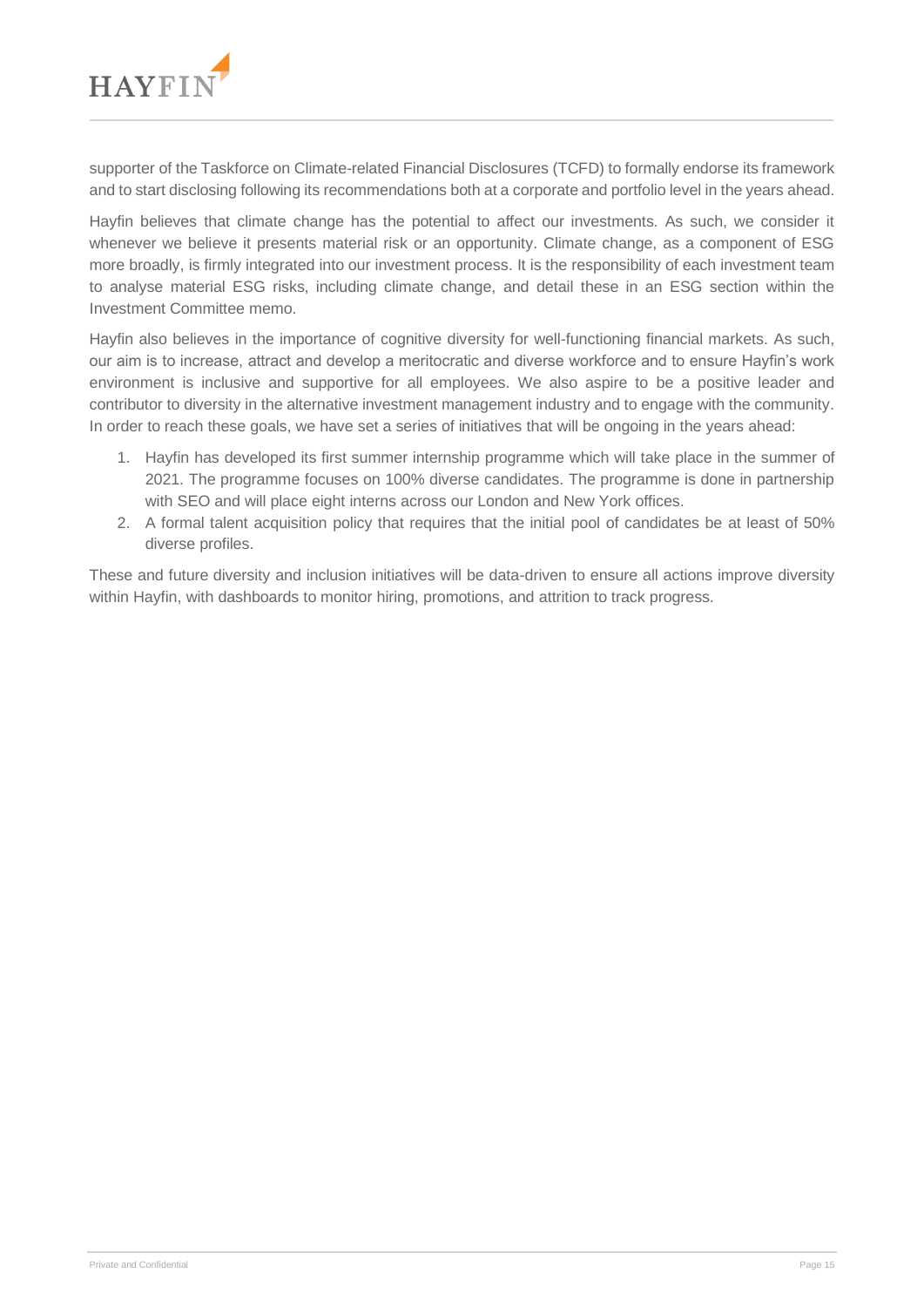

## Principle 5: Review and assurance

## *Signatories review their policies, assure their processes and assess the effectiveness of their activities.*

Hayfin has a seven-member ESG Committee comprised of senior management, investment, legal and client service professionals. The ESG Committee meets monthly to oversee Hayfin's ESG efforts, including reviewing its firm policy at least once per year. The ESG Committee conducts ESG training for employees annually and completes Hayfin's PRI reporting. The ESG Committee also discusses how the firm can improve to become best in class in ESG across its business lines, identifies new initiatives and determines implementation for new processes.

In 2019, Hayfin established an Audit & Risk Committee, responsible for implementing and overseeing Hayfin's risk management framework covering non-investment risk and providing oversight of procedures, policies and controls and assesses their effectiveness. The Audit & Risk Committee meets quarterly (and more frequently as required) to monitor consistency with Hayfin's risk management framework, Members include Hayfin's Chief Operating Officer, Chief Risk Officer, General Counsel, Chief Financial Officer, two non-executive directors and a shareholder representative. The Audit & Risk Committee reports quarterly to Hayfin's board of directors. In 2020, our ESG governance has been enhanced further whereby the ESG Committee has begun reporting directly to Hayfin's Audit & Risk Committee. The new reporting line strengthens ESG oversight and offers more breadth of escalation.

Hayfin maintains appropriate policies, processes, and controls, including a Compliance Manual, which are designed to protect the interests of our clients, ensure compliance with applicable laws and provide the right level of accountability and control systems. As part of the risk management framework, Hayfin's compliance team has implemented an annual compliance monitoring programme during which it conducts testing to assess the firm's policies, processes, and controls to ensure that they remain adequate and comply with regulations.

Hayfin and its funds are audited annually by PwC and have always received clean audit opinions.

Hayfin has an ESG Investment Subcommittee that meets with analysts to discuss investments before they go before Hayfin's Investment Committee for approval. The ESG Investment Subcommittee includes members of our investment committee, legal team and business development team. The ESG Investment Subcommittee reviews ESG analysis of the prospective investments, requests further research if required, encourages deeper engagement with sponsors and borrowers and maintains a database of ESG issues.

Hayfin reviews its ESG policy annually. This year, the policy was amended to reflect the progress made within the firm as to the integration of ESG considerations in the investment process as well as the PRI principles.

As a lender rather than an owner for most investments, Hayfin is limited in its ability to exert control over the companies and does therefore not have a voting policy.

Hayfin ensures that its stewardship reporting is fair, balanced and understandable. As further described under principle 6, Hayfin regularly reports to its clients on investment activity, financial update and ESG considerations, giving them clear insights into Hayfin's stewardship activities. Hayfin also produces the annual PRI reporting summarising our responsible investment accomplishments for the year. Those communications are prepared by the Investor Relations and the Investment teams, with input from other teams as needed. We believe that transparency is key and, as such, we publicly disclose our statement for the UK Stewardship Code on our website [\(www.hayfin.com/esg\)](http://www.hayfin.com/esg) and we share our PRI report and assessment with our clients upon request.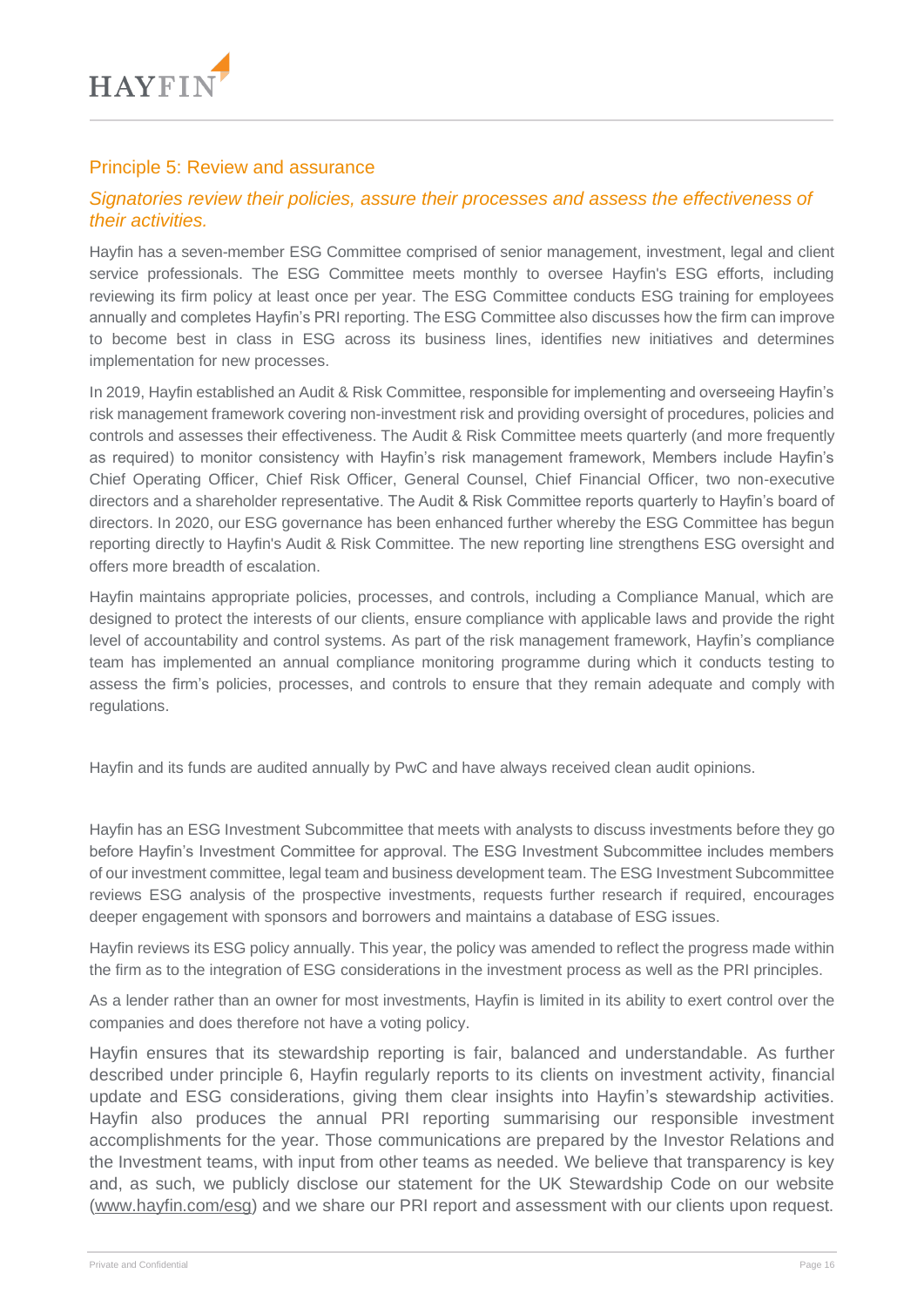

We also engage with our clients to ensure that our reporting meets their requirements. We believe that being transparent and promoting open communication contributes to fair and balanced reporting.

## Principle 6: Client and beneficiary needs

## *Signatories take account of client and beneficiary needs and communicate the activities and outcomes of their stewardship and investment to them.*

Hayfin is one of Europe's leading private credit alternative asset managers with c.€20.5 billion in assets under management as at 31 March 2021. Hayfin is headquartered in London, with eight additional offices globally in Frankfurt, Luxembourg, Madrid, Milan, Paris, New York, Tel Aviv and Singapore. The Hayfin team, as at 1<sup>st</sup> February 2021, comprises 161 employees including 79 investment professionals, specialised in sourcing, structuring and managing credit investments. Since its inception in 2009, Hayfin has extended loans totalling c. €24 billion firmwide to more than 375 companies predominantly in Europe.



#### **Summary of Hayfin Strategies**

As at 31 March 2021

Hayfin manages four core, complementary and cohesive investment debt strategies: Direct Lending, Special Opportunities, Tactical Credit and High Yield and Syndicated Loans, in addition to its private equity strategy. In its private credit strategies, Direct Lending and Special Opportunities, Hayfin focuses on generally less liquid, "off-the-run" investment opportunities where there is less competition to provide capital and does not rely on relationships with investment banks for allocations of broadly syndicated leveraged loan and high yield investment opportunities. Hayfin has developed industry and structuring expertise across a variety of specialty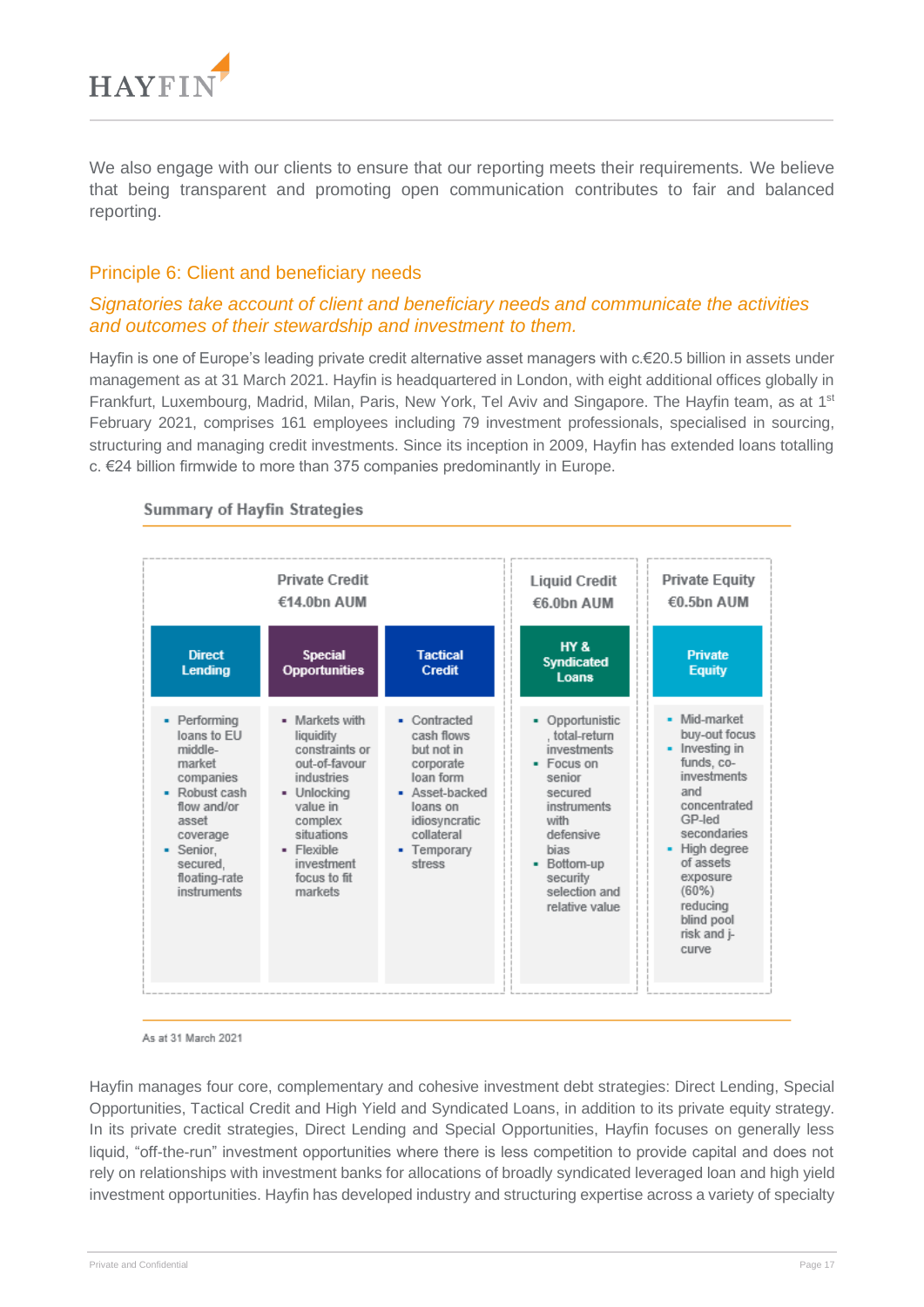

investment themes and situations. A breakdown of our assets under management across our strategies is below as at 31 March 2021:



Because of the nature of the private credit asset class, all of our investors are institutional. In terms of investor type and geographical location, a breakdown can be found below:

| Geography          | <b>AUM split</b> |
|--------------------|------------------|
| Asia               | 2.15%            |
| Australia          | 23.42%           |
| Europe             | 48.32%           |
| Middle East        | 1.72%            |
| North America      | 24.38%           |
| <b>Grand Total</b> | 100%             |

| <b>Investor type</b>  | <b>AUM split</b> |
|-----------------------|------------------|
| Bank                  | 1.09%            |
| FO/HNW/Endowments     | 4.51%            |
| <b>Fund of Funds</b>  | 5.43%            |
| Insurance             | 18.99%           |
| Pension               | 58.99%           |
| Sovereign Wealth Fund | 10.98%           |
| <b>Grand Total</b>    | 100%             |

The investment period for our Private Credit strategies is between three and four years, depending on the strategy, with another three or four years in harvesting periods. These timeframes have been designed not only because of our historical experience within our strategies and time to realisations, but because we believe they are the most appropriate for the investor target returns for each strategy and in alignment with the goals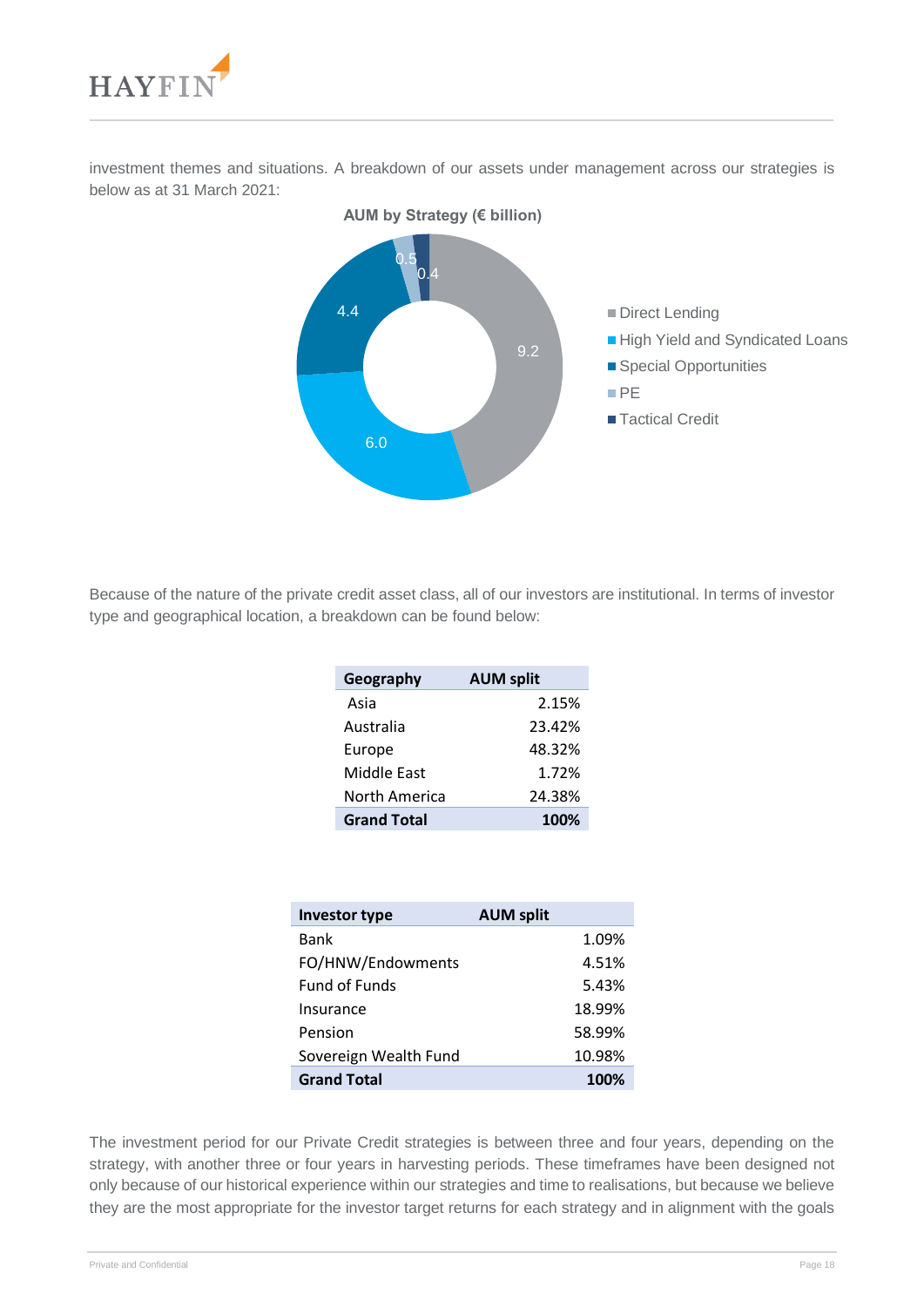

set out, such as consistent senior secured cashflows in Direct Lending or unlocking value in complex situation for Special Opportunities.

Furthermore, our funds allow for two one-year extensions to ensure our investors receive the most appropriate value for the assets with an orderly exit for those investments that remain unrealised, thus avoiding forced liquidations that are not in the best interest of our borrowers and our investors.

With regards to our reporting, every quarter the Investor Relations and the Investment team produce the following reports for each of the funds and Separately Managed Accounts:

- Summary of Investments and Portfolio update: a line-by-line track record is provided for both realized and unrealized investments. The report includes updated figures on amount invested, called, carrying value, realized proceeds and expected gross IRR at investment level and at fund level, alongside the fund's deployment and repayment profile and portfolio characteristics.
- **•** Portfolio Breakdown: to promote transparency, this report aims to give as much details as possible on every investment in the portfolio. This document reports both quantitative and qualitative characteristics, including updates on companies' financials like LTM EBITDA, Enterprise Value and Leverage.
- CEO letter: CEO letters are released through Hayfin's administrator portal. This document includes a commentary on the Fund's new positions and realisations over the quarter, together with any relevant updates at Firm's level.
- Audited Financials: The Fund is audited annually as at 31 December, with audited financials made available within 90 days after year end.

Finally, all of our funds have an Advisory Board composed of representatives of selected investors. The Advisory Board advises the General Partner in our funds and resolves issues involving potential conflicts of interest. The Advisory Board will meet bi-annually to review if the fund is meeting its performance targets, potential conflicts of interests and to keep track of the fund's expenses.

For amendments in the fund's Limited Partnership agreement will require Ordinary Consent (the written consent of Investors whose aggregate Investor Commitments represent more than 50% of Total Fund Commitments), Two-Thirds Consent (the written consent of Investors whose aggregate Investor Commitments represent more than 66.66% of Total Fund Commitments), or Special Consent (the written consent of Investors whose aggregate Investor Commitments represent more than 75% of Total Fund Commitments), depending on the materiality of the change.

Across all strategies, Hayfin emphasises risk before return, focusing on capital preservation and loss avoidance through comprehensive research on our investments, a rigorous investment process and active monitoring. As a firm, we are committed to teamwork, transparency and continuous improvement.

Responsibility is embedded in our culture. We have always analysed material ESG issues as part of our overall risk assessment of an investment. In doing so, we are making more informed investment decisions, better protecting against downside risk, potentially enhancing returns, fulfilling our fiduciary duty and protecting the firm's reputation. We embed ESG not only within our investment process, but also within our corporate strategy. By considering ESG at a corporate level, we are contributing to a more sustainable world for our stakeholders, including our clients and their beneficiaries, our shareholders, our borrowers and our employees. Indeed, while we look to the PRI for guidance, we also look to our clients. We have already engaged with many of them regarding ESG, and we have put some of their suggestions into practice.

Hayfin's Code of Ethics sets out the general fiduciary principles and standards of business conduct. It is Hayfin's policy to act in the best interest of its clients and on the principles of full disclosure, good faith and fair dealing. Hayfin recognises that it has a fiduciary duty to its clients. Acting as a fiduciary requires that Hayfin, consistent with its other statutory and regulatory obligations, act solely in the clients' best interests when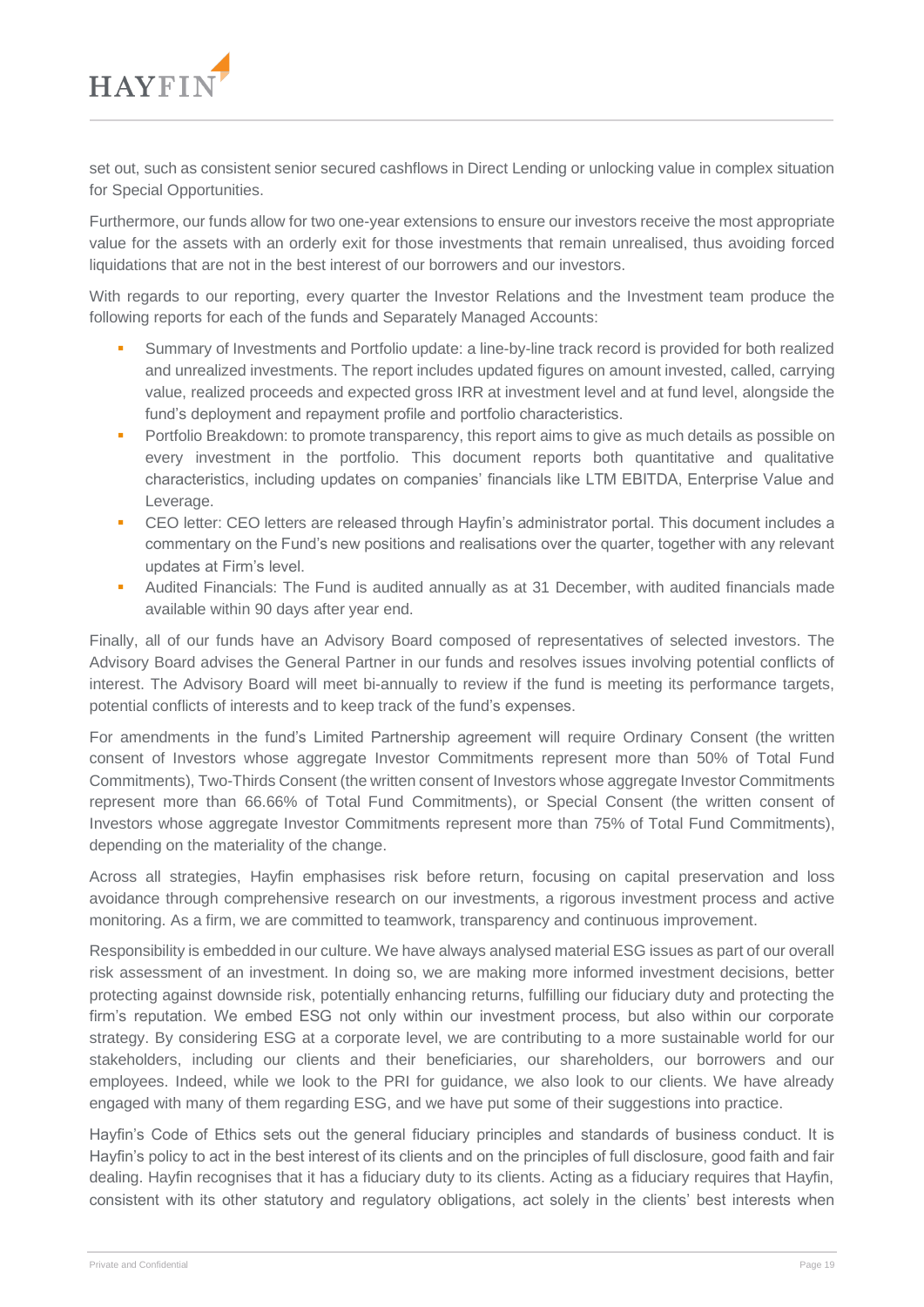

providing investment advice and engaging in other activities on behalf of clients. Hayfin and staff members must seek to avoid situations which may result in potential or actual conflicts of interest with their duties.

We produce an annual report on our approach to responsible investment which is shared with our investors. We also produce bespoke reporting for our clients upon request. Starting in 2021 we have started including ESG sections for our investment case studies, where we report the main ESG considerations found in each investment memo and the points raised in ESG Subcommittee discussions.

We complete annual PRI reporting summarising our responsible investment accomplishments for the year and how we have implemented the PRI principles in our activities. We share our PRI report and assessment with our clients upon request.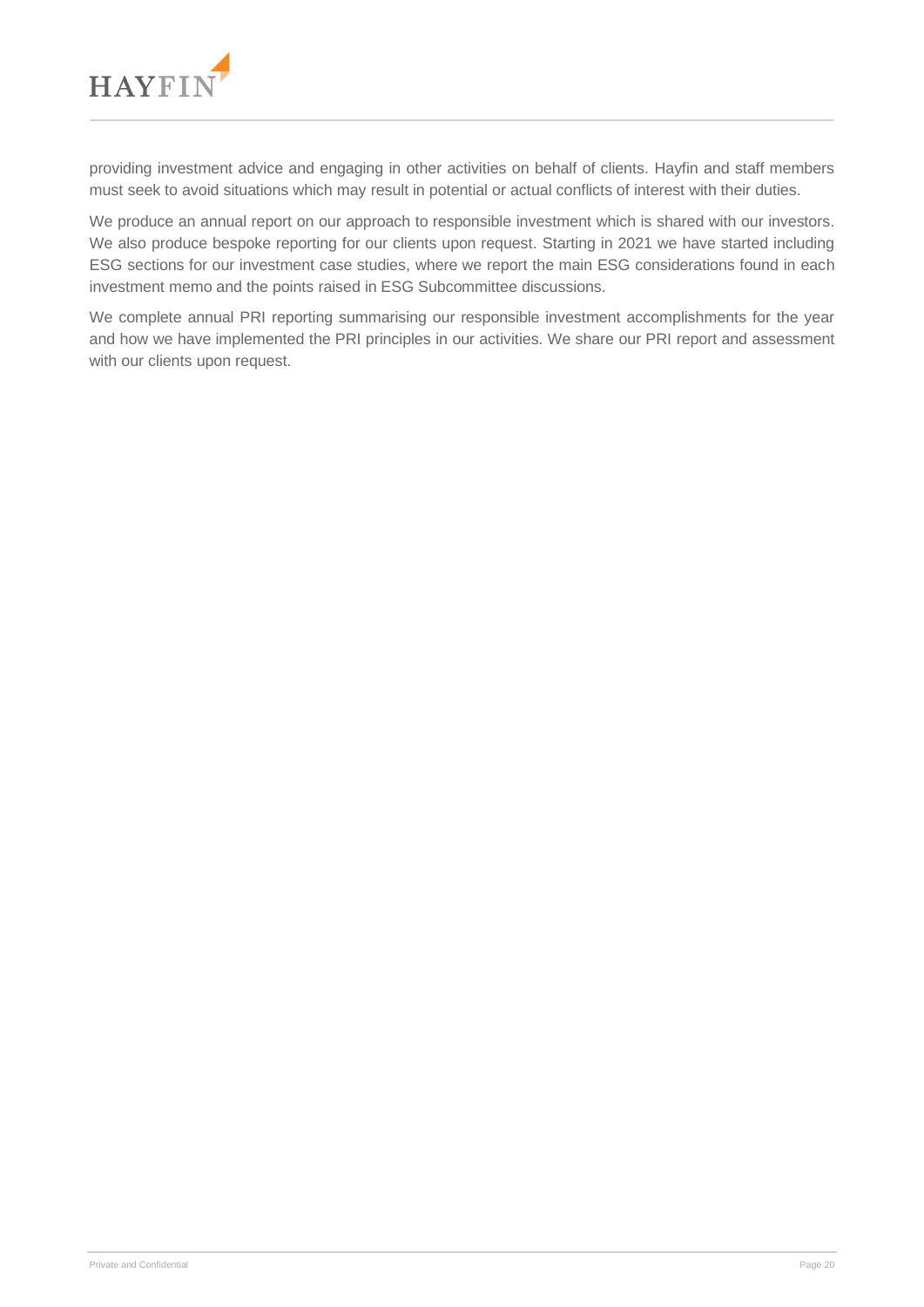

## Principle 7: Stewardship, investment and ESG integration

## *Signatories systematically integrate stewardship and investment, including material environmental, social and governance issues, and climate change, to fulfil their responsibilities.*

ESG considerations are analysed for each investment across all strategies. The level to which they can be implemented depends on the strategy and level of influence Hayfin can exercise under such strategy.

#### **Investment Diligence**

Each potential investment is assessed from an ESG standpoint. Our investment teams use the industry database maintained by the ESG Subcommittee to guide their analysis. They may also commission third-party research and seek appropriate disclosure from sponsors, management and other relevant stakeholders. Where an industry presents heightened ESG risks, the investment team consults with the relevant team leaders, ESG Subcommittee or Investment Committee. This analysis is then submitted to the ESG Subcommittee for review before the investment can be presented to the Investment Committee. Further clarifications or actions may be required by either the ESG Subcommittee or the Investment Committee.

Hayfin also maintains detailed scorecards of the private equity sponsors with which it engages. Those scorecards contain an overview of their ability to actively manage ESG issues.

#### **Investment Approval**

The ESG Subcommittee reviews the ESG analysis, encourages further research if necessary and elevates certain issues for discussion in Hayfin's Investment Committee. Hayfin's Investment Committee is ultimately responsible for ensuring that material ESG issues have been considered and adequately addressed.

In the case of private equity investments, the Investment Committee closely analyses the ESG scorecard, suggesting any revisions to ensure consistency with our broader library of GP ratings, and identifying key ESG topics to be addressed by the investment or ODD team with the private equity sponsor before approval.

We summarise key issues from our ESG Investment Subcommittee discussions in an industry database. This database is available for the investment team to use as a guide for ESG analysis and for the ESG Investment Subcommittee to use for reference in their discussions. The database allows us to continually enhance the ESG analysis we conduct on our investments.

| <b>Industry Database of ESG Issues</b> |                                                                                                                                                                                                                                                                                                                                              |                                                                                                                                                                                                                                                                                                                                  |                                                                                                                                                                                   |
|----------------------------------------|----------------------------------------------------------------------------------------------------------------------------------------------------------------------------------------------------------------------------------------------------------------------------------------------------------------------------------------------|----------------------------------------------------------------------------------------------------------------------------------------------------------------------------------------------------------------------------------------------------------------------------------------------------------------------------------|-----------------------------------------------------------------------------------------------------------------------------------------------------------------------------------|
| Industry                               | Environmental                                                                                                                                                                                                                                                                                                                                | Social                                                                                                                                                                                                                                                                                                                           | Governance                                                                                                                                                                        |
| Oil and Gas                            | Management and control to<br>prevent corruption and bribery<br>throughout the value chain<br>Transparency in business<br>operations and production<br>process                                                                                                                                                                                | Employee health and safety<br>Diversity and inclusion                                                                                                                                                                                                                                                                            | Management and control to<br>prevent corruption and bribery<br>throughout the value chain<br>Transparency in business<br>operations and production<br>process                     |
| <b>Maritime</b><br><b>Services</b>     | Compliance with industry<br>regulations of greenhouse gas<br>emissions<br>Adoption of renewable energy or<br>cleaner-burning fuels and use of<br>fuel-efficient ship engines<br>Reduction of shipping duration in<br>marine protected areas<br>Environment sustainability inputs<br>such as implementing ballast<br>water exchange treatment | Implementing a safe working<br>environment and emergency<br>management of ship casualties,<br>vessel accidents, worker injuries<br>and hazardous materials release<br>incidents<br>Proper employee training<br>programmes and periodic dry-<br>docking maintenance periods to<br>ensure employees' safety, health<br>and welfare | Governance structures and<br>practices to avoid company<br>exposure to corruption and<br>bribery including wilful or<br>unintentional payments or<br>exertion of unfair influence |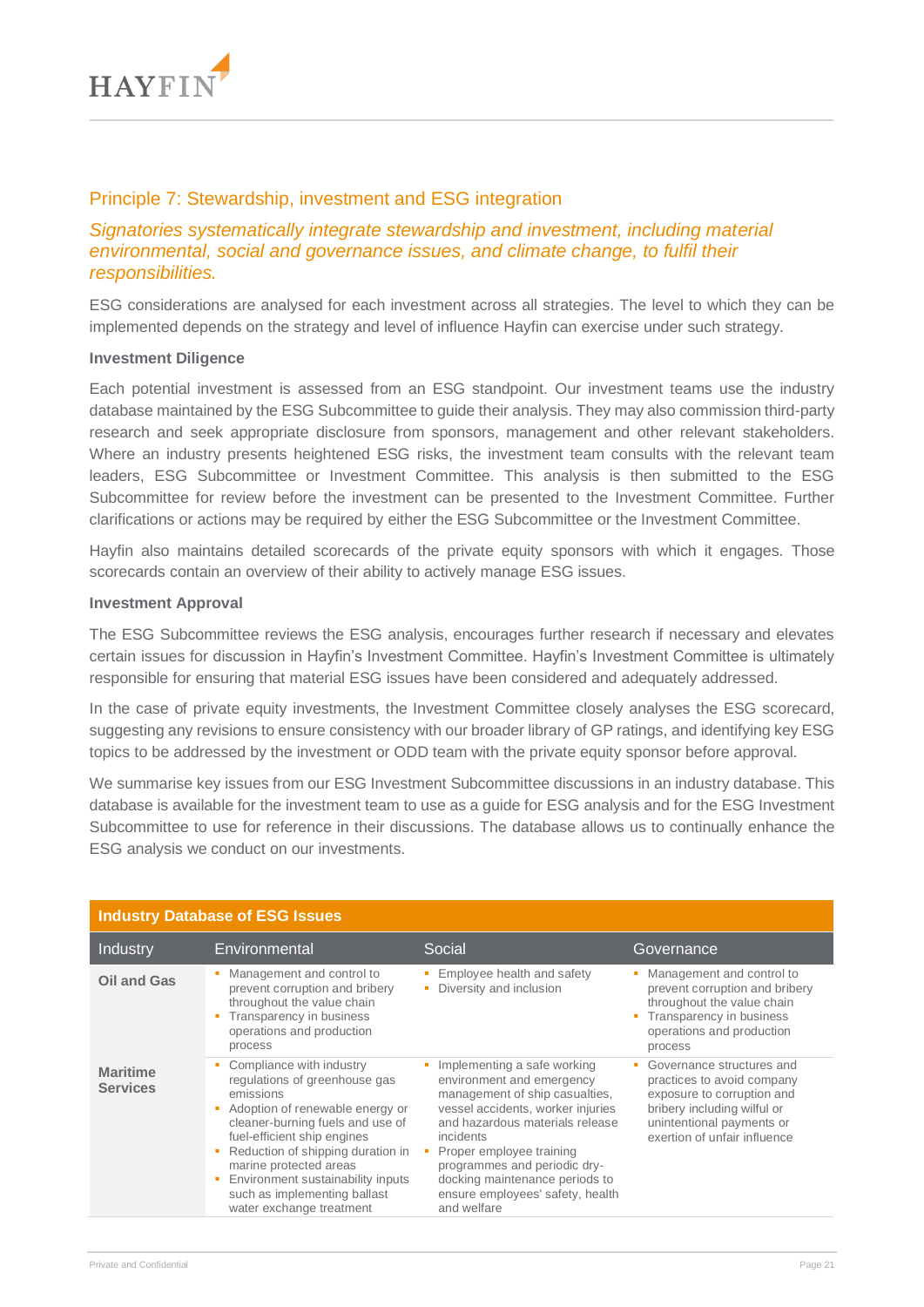

|                                     | Spills or releases of<br>hydrocarbons, hazardous<br>substances, or MARPOL                                                                                                                                                                                                                                                                                                 |                                                                                                                                                                                                                                                                                                                                                                                                                                                                                                                                                                        |                                                                                                                                                                                                                                                                                                                                                   |
|-------------------------------------|---------------------------------------------------------------------------------------------------------------------------------------------------------------------------------------------------------------------------------------------------------------------------------------------------------------------------------------------------------------------------|------------------------------------------------------------------------------------------------------------------------------------------------------------------------------------------------------------------------------------------------------------------------------------------------------------------------------------------------------------------------------------------------------------------------------------------------------------------------------------------------------------------------------------------------------------------------|---------------------------------------------------------------------------------------------------------------------------------------------------------------------------------------------------------------------------------------------------------------------------------------------------------------------------------------------------|
| Retail/<br><b>Services</b>          | • Product recall, consumer<br>education, and initiatives aimed<br>at meeting applicable regulations<br>and industry standards<br>Safe and proper disposal or<br>recycling of materials                                                                                                                                                                                    | Labour code of conduct to ensure<br>proper working conditions, labour<br>practices and safety<br>requirements                                                                                                                                                                                                                                                                                                                                                                                                                                                          |                                                                                                                                                                                                                                                                                                                                                   |
| <b>Financial</b><br><b>Services</b> | Incorporation of climate change<br>٠.<br>٠<br>and other environmental risks<br>into investment origination and<br>underwriting processes                                                                                                                                                                                                                                  | Implementation of diversity<br>policies<br>• Training on diversity, mentorship<br>and sponsorship programs,<br>partnership with employee<br>resource and advisory groups,<br>and flexible work schedules to<br>accommodate the varying needs<br>of employees<br>• Policies and programmes for<br>fostering equitable employee<br>representation<br>• Implementation of data security<br>protection<br>Principles of fairness to<br>customers (borrowers)                                                                                                               | • Adequate disclosure of risk,<br>suitability, investment alternatives<br>and conflict of interest to clients<br>• Fair compensation structures for<br>executives<br>• Incorporation of ESG<br>considerations in investment<br>decision-making process                                                                                            |
| <b>Building</b><br><b>Materials</b> | Sustainability and use of<br>environmentally focused design<br>principles<br>Consideration of upstream<br>٠<br>environmental impacts and use of<br>recycled/renewable materials<br>• Optimisation of packaging and<br>design for consolidated shipping<br>• Wood supply chain management<br>and harvesting from sustainable<br>sources                                    | • Efforts to minimise workers'<br>exposure to harmful materials<br>• Proper engineering controls and<br>safety training programmes                                                                                                                                                                                                                                                                                                                                                                                                                                     |                                                                                                                                                                                                                                                                                                                                                   |
| <b>Healthcare</b>                   | Energy efficiency in operations<br>including electricity, heating,<br>cooling, steam energy and fuel<br>usage<br>Diversification of energy sources<br>٠<br>and adoption of renewable<br>energy from hydro and biomass<br>safety<br>sources<br>Using recycled materials for<br>٠<br>packaging<br>• Product take-back and end-of-life<br>recycling                          | Safety control over clinical<br>research organisations with<br>respect to welfare of research<br>subjects<br>Effective company policies and<br>procedures to promote product<br>Compliance with applicable<br>regulations<br>• Healthcare accessibility and<br>equality considerations<br>Initiatives to provide access to<br>healthcare products in developing<br>countries<br>• Pricing transparency and fairness<br>to patients<br>• Reasonable price increase and<br>fair pricing in different regions<br>• Protection of customers' health<br>information records | • Proper disclosure of product<br>recalls<br>• Ethical marketing fully<br>representative of potential safety<br>risks and side-effects of products<br>• Oversight of controlled substance<br>prescriptions dispensation<br>• Code of conduct related to<br>conflict of interest, corruption &<br>bribery or other unethical<br>business practices |
| General<br><b>Industrials</b>       | Environmental impacts<br>associated with project design,<br>siting and construction<br>Biodiversity impacts including air<br>٠<br>emissions, water discharges,<br>waste management, natural<br>resource consumption, soil<br>erosion and hazardous chemical<br>usage<br>Disposal related risk in relation to<br>٠<br>hazardous substances,<br>pollutants, or contaminants | Company commitment to<br>workforce safety matters<br>including implementation of<br>safety protocol, safety training<br>and maintaining a safe work<br>environment                                                                                                                                                                                                                                                                                                                                                                                                     | • Disclosure of energy efficiency<br>and water efficiency performance<br>improvements                                                                                                                                                                                                                                                             |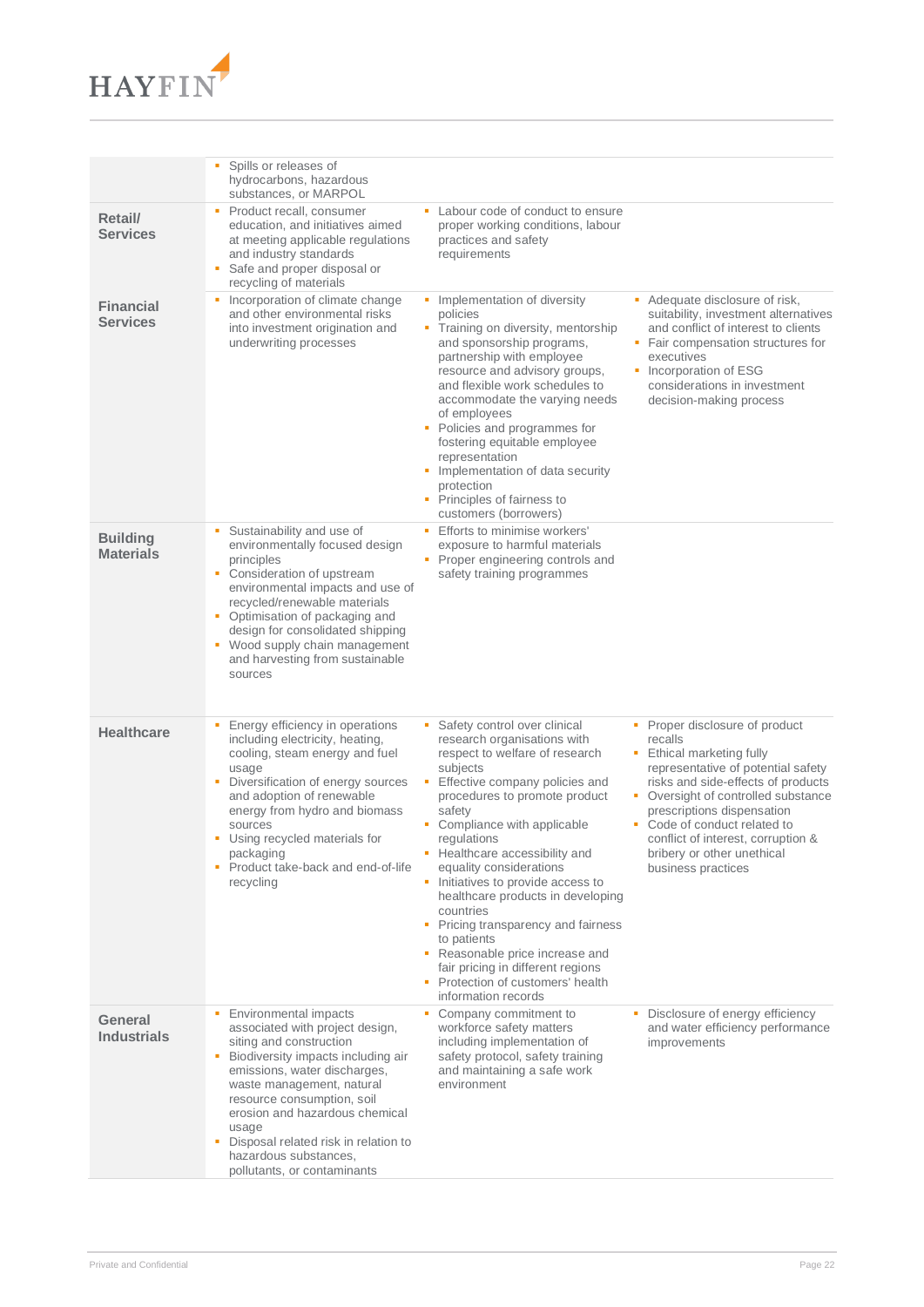

|                                    | Development of products with<br>energy-conserving design and<br>efficient resource utilisation<br>Incorporation of climate change<br>consideration into long-term<br>business strategy planning                                                                                                                                                         |                                                                                                                                                                                                                                                                                                                                                                                                                                                                                                        |                                                                                                                                                                                                                                                                                                                                                           |
|------------------------------------|---------------------------------------------------------------------------------------------------------------------------------------------------------------------------------------------------------------------------------------------------------------------------------------------------------------------------------------------------------|--------------------------------------------------------------------------------------------------------------------------------------------------------------------------------------------------------------------------------------------------------------------------------------------------------------------------------------------------------------------------------------------------------------------------------------------------------------------------------------------------------|-----------------------------------------------------------------------------------------------------------------------------------------------------------------------------------------------------------------------------------------------------------------------------------------------------------------------------------------------------------|
| <b>TMT</b>                         | Sustainability in energy<br>٠<br>consumption<br>Consideration of product waste<br>and proper disposal                                                                                                                                                                                                                                                   | Management practices and<br>guidelines on their use of<br>customer data<br>Data security and cyber-attacks<br>Concentrated nature of<br>٠<br>telecommunications, cable and<br>satellite companies<br>Responsible use of IP protection<br>to balance innovation without<br>restricting competition<br>Systemic or economy-wide<br>٠<br>disruption may be created if the<br>network infrastructure of<br>telecommunication services<br>companies is unreliable and<br>prone to business continuity risks | • Initiatives to recruit from and<br>develop diverse talent pools<br>• Workforce diversity is important<br>for innovation and helps<br>companies understand the needs<br>of their diverse and global<br>customer base                                                                                                                                     |
| Food &<br><b>Beverage</b>          | Water consumption<br>• Food and packaging waste<br>Energy consumption<br>Chemicals and energy from<br>٠<br>refrigeration, heating, ventilation,<br>lighting and air conditioning.                                                                                                                                                                       | Food safety and quality control<br>п<br>Contamination by pathogens,<br>٠<br>hazardous substances, or<br>spoilage leading to human health<br>risks<br>Transparency around nutritional<br>information and mitigating public<br>health concerns around obesity<br>Responsible supply chains and<br>sustainable suppliers with focus<br>on conservation, water scarcity,<br>animal welfare, fair labour<br>practices and climate change<br>Customer data protection                                        | • Working conditions and fair<br>wages                                                                                                                                                                                                                                                                                                                    |
| <b>Real Estate</b>                 | Energy consumption and utilities<br>including heating, lighting and<br>use of appliances<br>• Water efficiency in building<br>construction and usage to reduce<br>environmental impact, as well as<br>operating costs for real estate<br>assets<br>Tenant oversight for sustainability<br>٠                                                             |                                                                                                                                                                                                                                                                                                                                                                                                                                                                                                        | Internal transparency around<br>٠<br>business operations and<br>maintaining a high standard of<br>ethics<br>Employee training, oversight,<br>policies and procedures to build<br>client trust and loyalty                                                                                                                                                 |
| <b>Business</b><br><b>Services</b> |                                                                                                                                                                                                                                                                                                                                                         | • Customer data security and<br>mitigation of threats including<br>cybersecurity breaches,<br>malicious activities or employee<br>negligence                                                                                                                                                                                                                                                                                                                                                           | Diversity and workforce<br>ш<br>engagement to garner<br>knowledge, talent, advice and a<br>variety of technical skills<br>• Prioritising diversity at<br>management levels can help<br>attract the best talent<br>• Fair treatment and equitable pay<br>• Fostering professional integrity<br>and providing adequate training<br>and support to employees |
| <b>Metals &amp; Mining</b>         | Carbon dioxide from fuel use<br>during mining, ore processing,<br>and smelting activities<br>Hazardous air pollutants impact<br>on human health and the<br>environment<br>Conservation of energy and<br>water resources<br>Disposal of waste that can be<br>hazardous or chemically reactive<br>Site damage leading to negative<br>impact on ecosystems | Protecting communities in conflict ■<br>zones or areas with weak<br>qovernance<br>Security forces to protect workers<br>and prevent human rights<br>violations in local communities<br>Shared community resource<br>impact through mining<br>operations, such as competition<br>for access to local energy or<br>water resources, air and water<br>emissions, and waste from<br>operations.                                                                                                            | Management of working<br>conditions and labour relations<br>• Health and Safety in mining<br>operations due to the often-<br>hazardous working conditions<br>• Ethical approach and<br>transparency in payments to<br>governments or individuals                                                                                                          |

Source: Sustainable Accounting Standards Board (SASB), Hayfin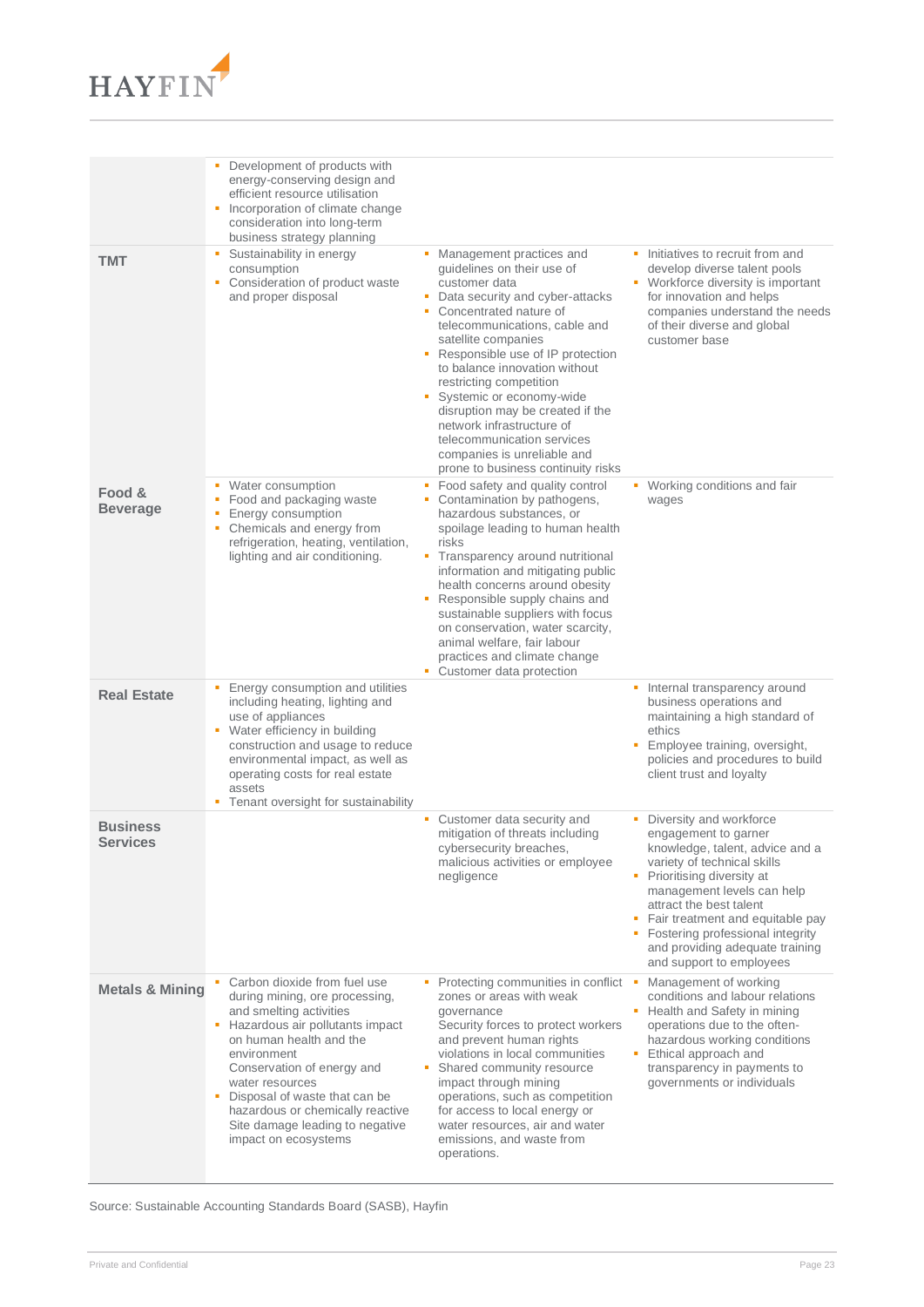

#### **Portfolio Monitoring and Exit**

Where material ESG matters have been identified, the responsible investment analyst engages with sponsors and/or management on an ongoing basis to monitor these issues. Material ESG developments are included in commentary in the monthly portfolio sheets and, where appropriate, brought to the attention of the ESG Subcommittee for incident recording and the Investment Committee for consideration.

For private equity investments, we actively engage with our GPs to improve ESG practices within investee companies. We have implemented an oversight programme to monitor ESG at the portfolio company level through an annual survey requesting a selection of KPIs.

For a more thorough explanation for the different levels of engagement depending on the type of investment (Private Equity, Private Credit or Liquid Credit), please refer to our answer in Principle 9.

Hayfin has integrated a series of services providers to guide its ESG discussions, including SASB, TCFD and PRI. In addition, we use Alaco when there is no private equity sponsor involved for additional background checks on management teams. Our investment teams will selectively engage with third party providers to dig into certain aspects of ESG diligence (eg environmental reports on buildings). We have evaluated external research providers such as S&P, but have concluded that they are more suitable for public markets and are not able to add enough value for us on the private markets side. We continually monitor this landscape and will consider engaging with a preferred ESG research provider as their private markets propositions improve.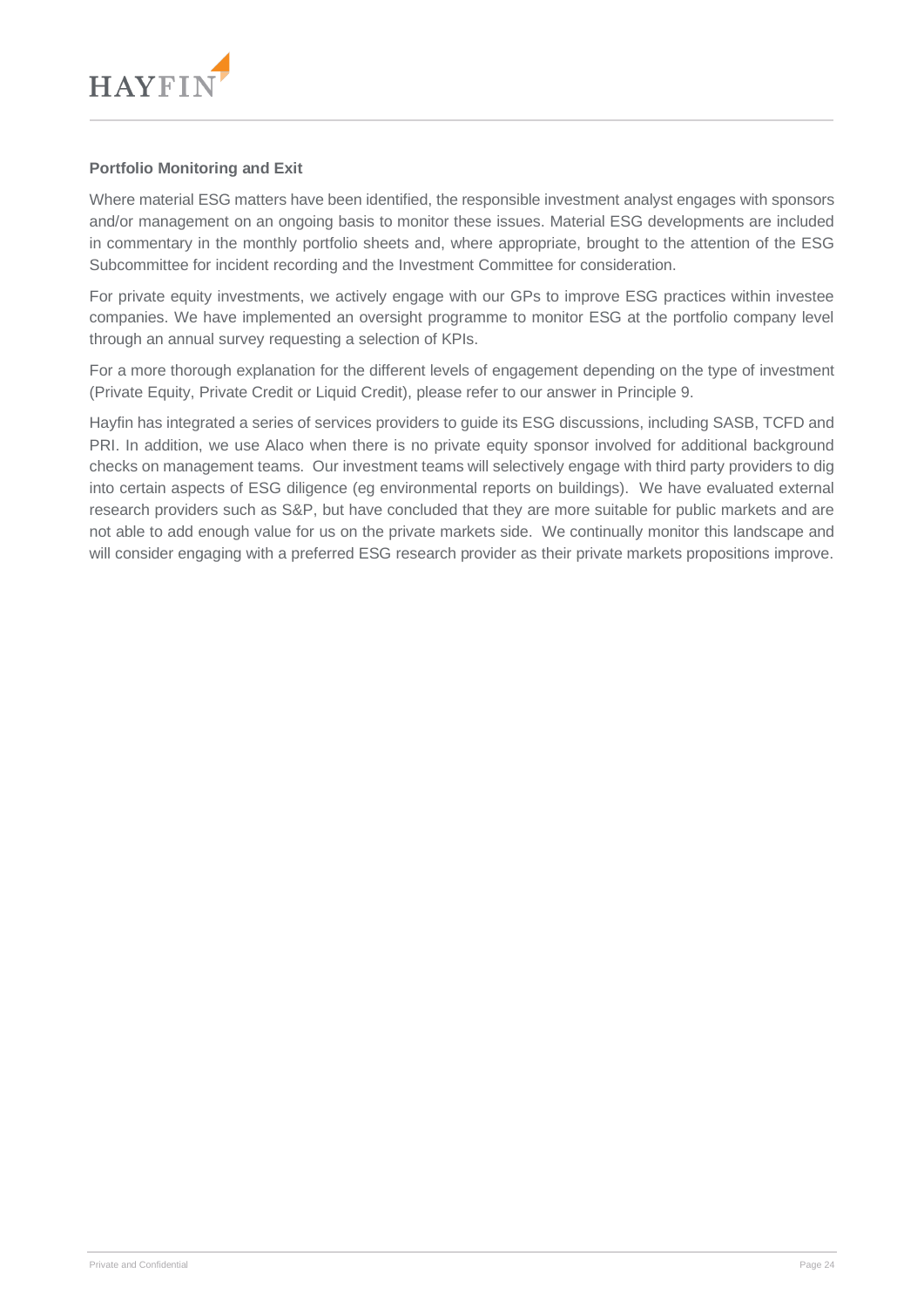

## Principle 8: Monitoring managers and service providers

## *Signatories monitor and hold to account managers and/or service providers.*

#### **Service Providers**

Hayfin has a formal due diligence selection process for any new third-party service providers. The process includes a review of the relevant service areas, including process, technology, quality of staff and senior management, any relevant cyber security risks, operational and financial controls, any risks around GDPR and data protection compliance, any other applicable laws, rules or regulations and the counterparty's commitment to Hayfin as a client. In addition, Hayfin conducts reference and background checks on the team members.

Hayfin has service level agreements (SLAs) in place with many companies, incorporating key performance indicators (KPIs) to help oversee the services provided. In addition to ongoing daily and weekly interaction, Hayfin's CFO and members of Hayfin's Finance and Operations team participate in quarterly meetings to discuss SLAs and KPIs. In addition, on at least an annual basis, members of Hayfin's Finance and Operations teams perform onsite visits. Hayfin also receives copies of these counterparties' Internal Controls Reports such as ISAE 3402 and their DR, BCP and Cyber Security policies.

Hayfin regularly meets alternative third party service providers to discuss opportunities and gathers market research to enable it to benchmark the service levels and pricing from its core service providers.

#### **External Managers**

Hayfin interacts with private equity sponsors through both its private equity and credit strategies since many of these sponsors have ownership stakes in our credit investments. We monitor the sponsors to ensure that they incorporate best stewardship practices into their services. As further described under Principle 9, our private equity team creates a sponsor scorecard in which they rate the sponsor on ESG metrics The private equity team will find time to engage with that sponsor to conduct a rating. As a result of this process, the number of ratings that we have for sponsors has risen from 42 in 2019 to 61 in 2020.

We continue to monitor ESG issues throughout the life of an investment and will escalate issues to encourage improvement and/or to address deterioration. An example of such escalation with a private equity sponsor is as follows:

|                     | Investment made in Hayfin's Private Equity Funds strategy                                                                                                                                                                                                                                                                                                                                                                                                                                                                                                                                                                                                                        |  |
|---------------------|----------------------------------------------------------------------------------------------------------------------------------------------------------------------------------------------------------------------------------------------------------------------------------------------------------------------------------------------------------------------------------------------------------------------------------------------------------------------------------------------------------------------------------------------------------------------------------------------------------------------------------------------------------------------------------|--|
|                     | <b>Background:</b> Our sponsor focuses on investments in Nordic companies operating in the pharmaceutical,<br>medical technology, healthcare services and other health-related industries.                                                                                                                                                                                                                                                                                                                                                                                                                                                                                       |  |
| <b>ESG issue</b>    | At the time of investment, the sponsor had no ESG policy in place and was not a signatory to the<br>UNPRI. No ESG analysis or tracking of ESG KPIs was included within investment process or IC<br>documentation either. These factors presented an overall ESG risk.                                                                                                                                                                                                                                                                                                                                                                                                            |  |
| <b>ESG analysis</b> | Whilst ESG was not a focus for the sponsor at time of investment, Hayfin believes in being a<br>×<br>constructive partner. We requested in legal documentation that ESG policies and procedures be<br>implemented within two years.                                                                                                                                                                                                                                                                                                                                                                                                                                              |  |
| <b>Outcome</b>      | Post-investment, Hayfin Private Equity has maintained an active dialogue with the sponsor on the<br>implementation of these policies, procedures and best practices. ESG policy is now in place after our PE team<br>provided examples and guidance. The company implemented a comprehensive strategy on governance pre-<br>and post-investment along with incorporating ESG into their investment process from the start (due diligence<br>phase) all the way through the final investment decision. Hayfin Private Equity continues to work with the<br>sponsor, helping to prioritise ESG topics, and provide key learnings based on broad experience within the<br>industry. |  |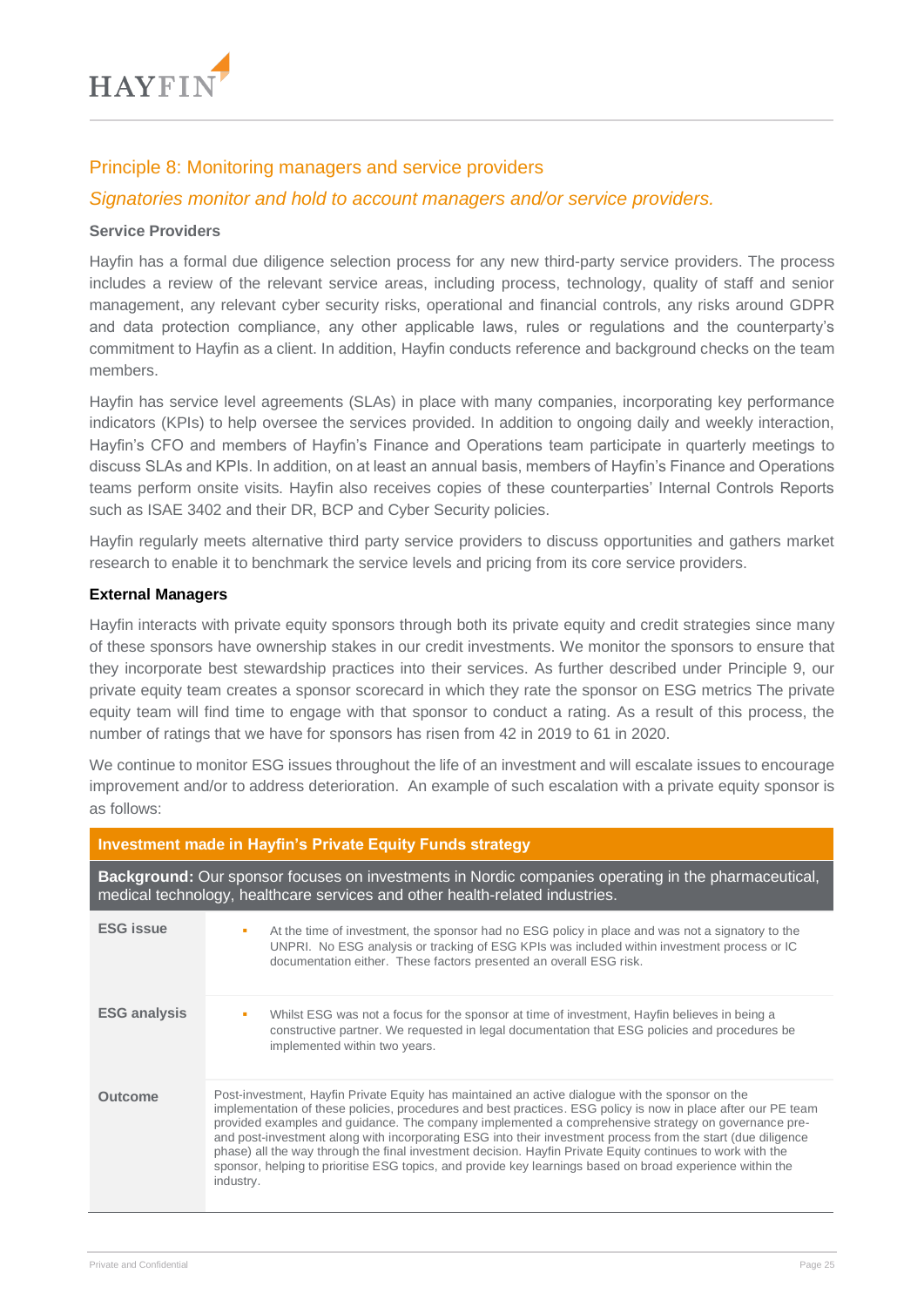

## Principle 9: Engagement

## *Signatories engage with issuers to maintain or enhance the value of assets.*

Hayfin is a lender, rather than an owner, for most investments. Therefore, we are limited in our ability to exert control over the companies. However, Hayfin seeks to engage on ESG matters in all circumstances. Through engagement, we strive to increase transparency of information, raise awareness of ESG issues and encourage better ESG practices. The level of engagement depends on the type of investment.

#### **Private Equity**

Hayfin has a private equity team that engages with private equity sponsors to understand their ESG philosophy, policy and procedures. They will then create a sponsor scorecard in which they rate the sponsor on ESG metrics. An example of the scorecard for a leading private equity sponsor is shown below:

#### **ESG Scorecard for a leading private equity sponsor**

| <b>Strategy and Governance</b>                                                                                                        | Comment                                                                                                                             | Rating |
|---------------------------------------------------------------------------------------------------------------------------------------|-------------------------------------------------------------------------------------------------------------------------------------|--------|
| Does have a ESG policy?                                                                                                               | Yes                                                                                                                                 |        |
| Has an appropriate governance structure to ensure compliance, training and<br>continuous improvements?                                | Yes                                                                                                                                 |        |
| UNPRI signatory and commitment to other international standards?                                                                      | Yes                                                                                                                                 |        |
| Process - Identification of ESG factors Pre-Investment                                                                                |                                                                                                                                     |        |
| Identifies material ESG factors in due diligence? Consultants?                                                                        | Yes                                                                                                                                 |        |
| Incorporates ESG factors in investment documentation and IC decisions?                                                                | Yes                                                                                                                                 |        |
| Process – Contribution to management of ESG factors Post-Investment                                                                   |                                                                                                                                     |        |
| Portfolio level – insist on ESG polices in underlying investments with<br>implementation of appropriate governance structures?        | Yes                                                                                                                                 |        |
| Monitoring - introduces relevant KPIs at portfolio level monitored at least<br>annually?                                              | Yes, monitored on a quarterly<br>basis                                                                                              |        |
| Cross sharing – has at least annual workshops for all portfolio companies to<br>promote best in class practises across the portfolio? | No, however they recommend<br>PFCs to establish their own ESG<br>Steering Group to cross-share<br>information around ESG internally |        |
| Communication - Reporting                                                                                                             |                                                                                                                                     |        |
| Exit - ESG aspects are incorporated in preparations for exits?                                                                        | N/A                                                                                                                                 |        |
| ESG related topics are addressed in quarterly reports and AGMs?                                                                       | Included in AGM materials but not<br>quarterly reports                                                                              |        |
| ESG management and breaches communicated to LPAC                                                                                      | Yes                                                                                                                                 |        |
| Production of public ESG report at least annually?                                                                                    | Yes                                                                                                                                 |        |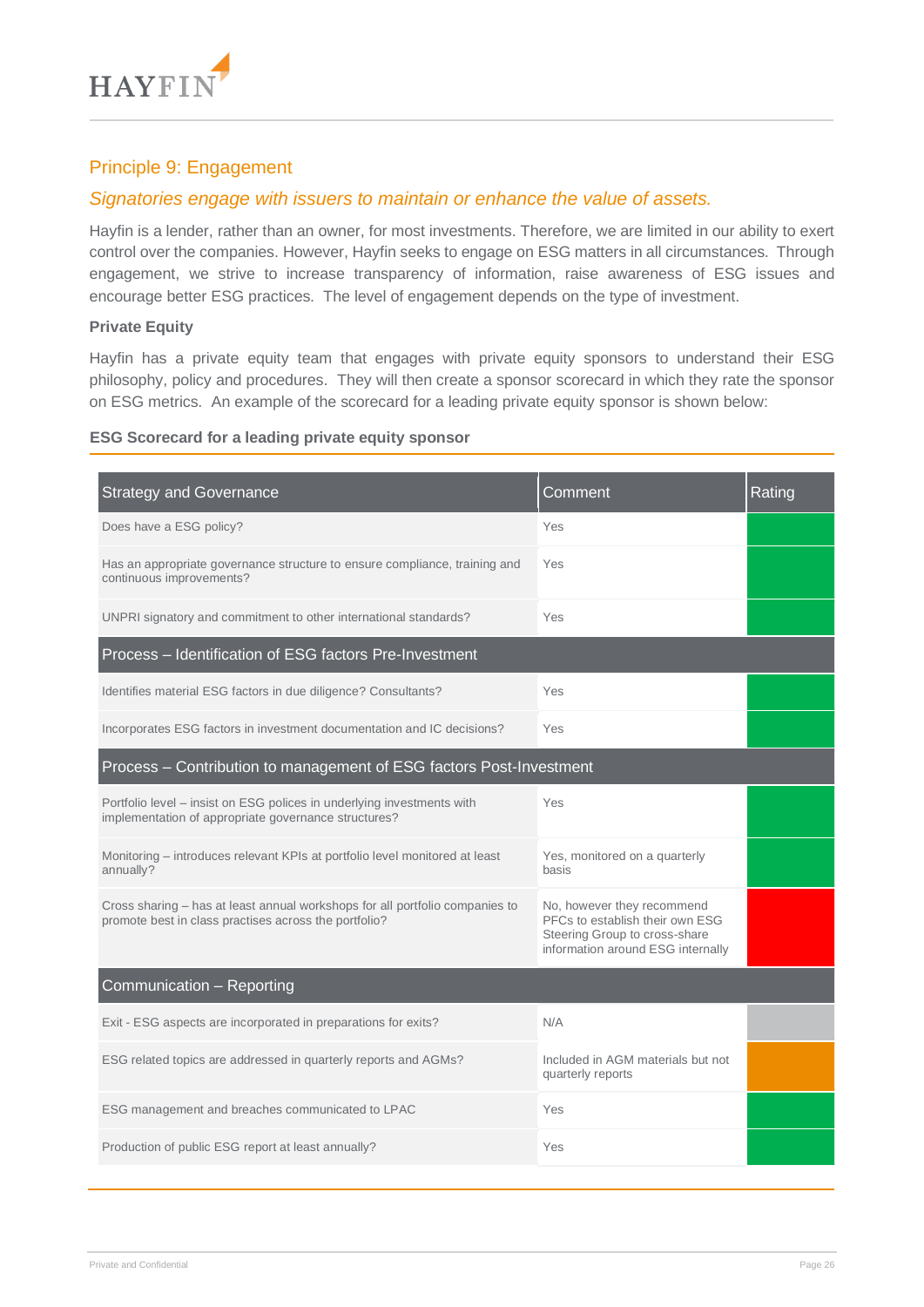

The engagement continues throughout the life of the investment. We have implemented an oversight programme to monitor ESG at the portfolio company level through an annual survey requesting a selection of KPIs. In 2020, we received responses from the majority of private equity companies to whom we sent the survey, the details of which we show below:



#### Governance: Compliance and IT security



Statistics based on surveys received as of 5<sup>th</sup> June 2020 with the remaining delayed due to Covid-19.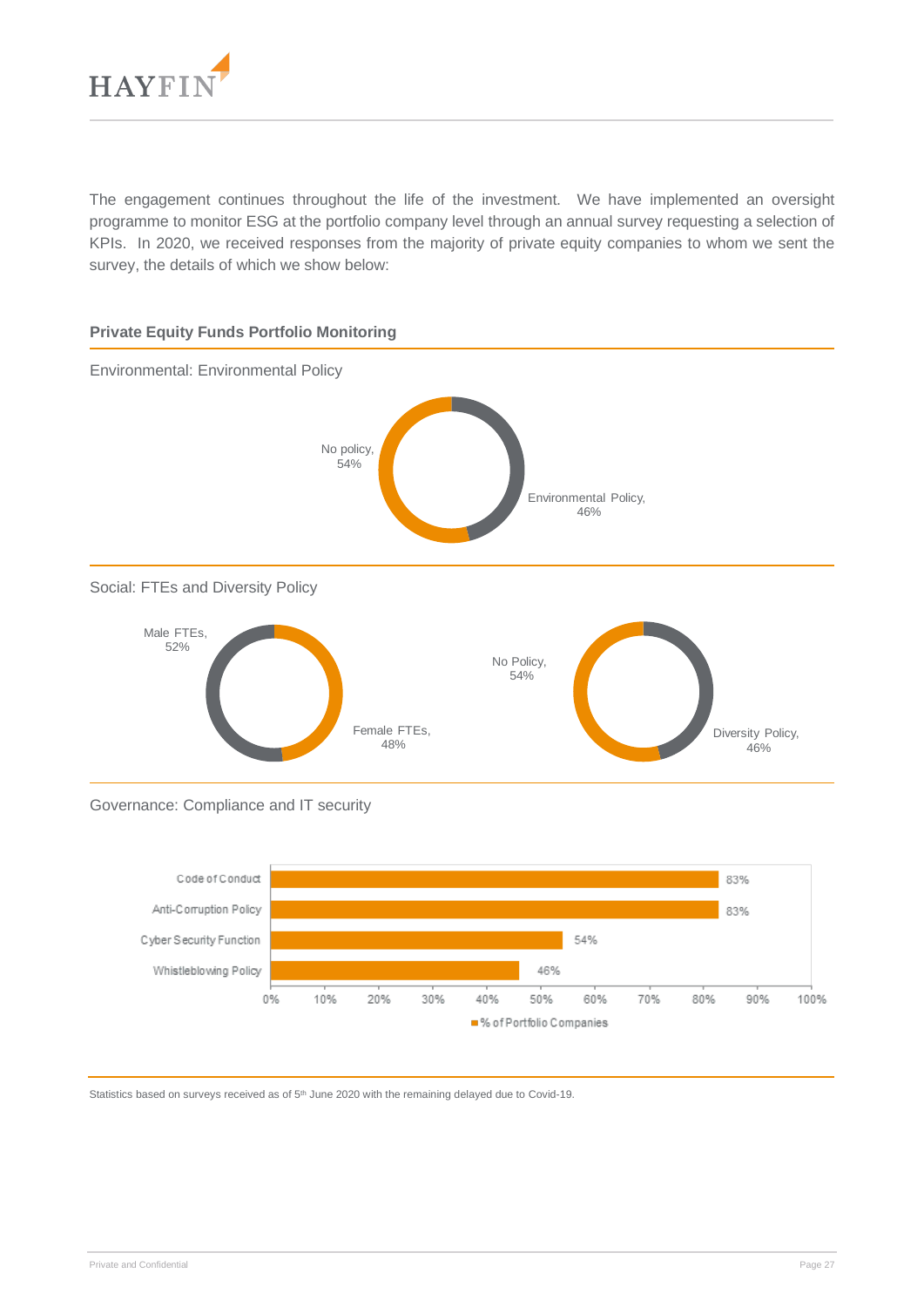

#### **Private Credit**

Many of these sponsors have ownership stakes in our credit investments. Therefore, a strong synergy exists between our private equity and our credit teams, whereby the latter have access to internal research on private equity sponsors as part of their investment diligence.

Furthermore, within private credit, we are usually the sole or largest lender, which allows us to exert some influence over our borrowers. Our private credit analysts may further engage with the sponsor to request more information, dig deeper on certain issues, elevate concerns or encourage improvements regarding specific borrowers. For investments where there is no private equity sponsor involved, the analysts will engage directly with our borrowers to understand their approach to ESG, request more disclosure and influence ESG practices wherever possible. Governance is a key issue for non-sponsored investments, and we actively engage with management teams to understand their organisational structure and culture. As a matter of course, we will also engage with third parties to conduct background checks on management.

Hayfin has an ESG Investment Subcommittee as described in our response to Principle 2. It is mandatory for analysts to discuss ESG considerations for each investment before they go before Hayfin's Investment Committee for approval of that investment. The ESG Investment Subcommittee will encourage a deeper level of engagement wherever possible. They track engagements and monitor outcomes for reporting to our investors.

The following table summarises results of our engagements over the past year:

| <b>Engagement Examples</b>      |                                                                                                                                                                                                                                                                                                                                                                                                                                                                                                                                                                                                                                                                                                                                                                                                                   |
|---------------------------------|-------------------------------------------------------------------------------------------------------------------------------------------------------------------------------------------------------------------------------------------------------------------------------------------------------------------------------------------------------------------------------------------------------------------------------------------------------------------------------------------------------------------------------------------------------------------------------------------------------------------------------------------------------------------------------------------------------------------------------------------------------------------------------------------------------------------|
| Objective                       | Following our engagement                                                                                                                                                                                                                                                                                                                                                                                                                                                                                                                                                                                                                                                                                                                                                                                          |
| Increasing<br>transparency      | We routinely request from sponsors their ESG policies and additional reports (eg environmental) if these<br>are not provided with initial due diligence materials<br>A distributor of products disclosed its commitment to the BSCI Code of Conduct in response to our<br>л<br>enquiries about fair working conditions in the production sites of its suppliers<br>A distributor of construction equipment detailed the accreditations it provides to its workforce and<br>customers to use and maintain the equipment when we enquired about employee health and safety<br>A sponsor provided us their detailed analysis of ESG issues for an IT equipment manufacturer when we<br>٠<br>asked them questions about certain environmental and social issues                                                       |
| <b>Raising ESG</b><br>awareness | A family office acquiring a building products company did not have an ESG policy, so we arranged a call<br>×<br>with them to understand their corporate practice and discuss the importance of ESG issues and<br>expectations<br>A healthcare company subject to past litigation has discussed with us significant governance<br>improvements, including wholesale board turnover, internal control improvements, financial restatement<br>and plans towards re-listing<br>A financial services firm shared how they are transitioning to a new executive board and demonstrated a<br>well-prepared handover plan<br>If we do not already have an ESG rating from our PE team for a sponsor with whom we would like to<br>٠<br>partner for financing, our PE team will contact them to set up a diligence session |
| Influencing<br>practice         | Within our maritime practice, we routinely engage with shipowners regarding fuel consumption and<br>п<br>emissions, encouraging not only compliance with targets set by IMO, but also ambitions to exceed<br>regulatory requirements                                                                                                                                                                                                                                                                                                                                                                                                                                                                                                                                                                              |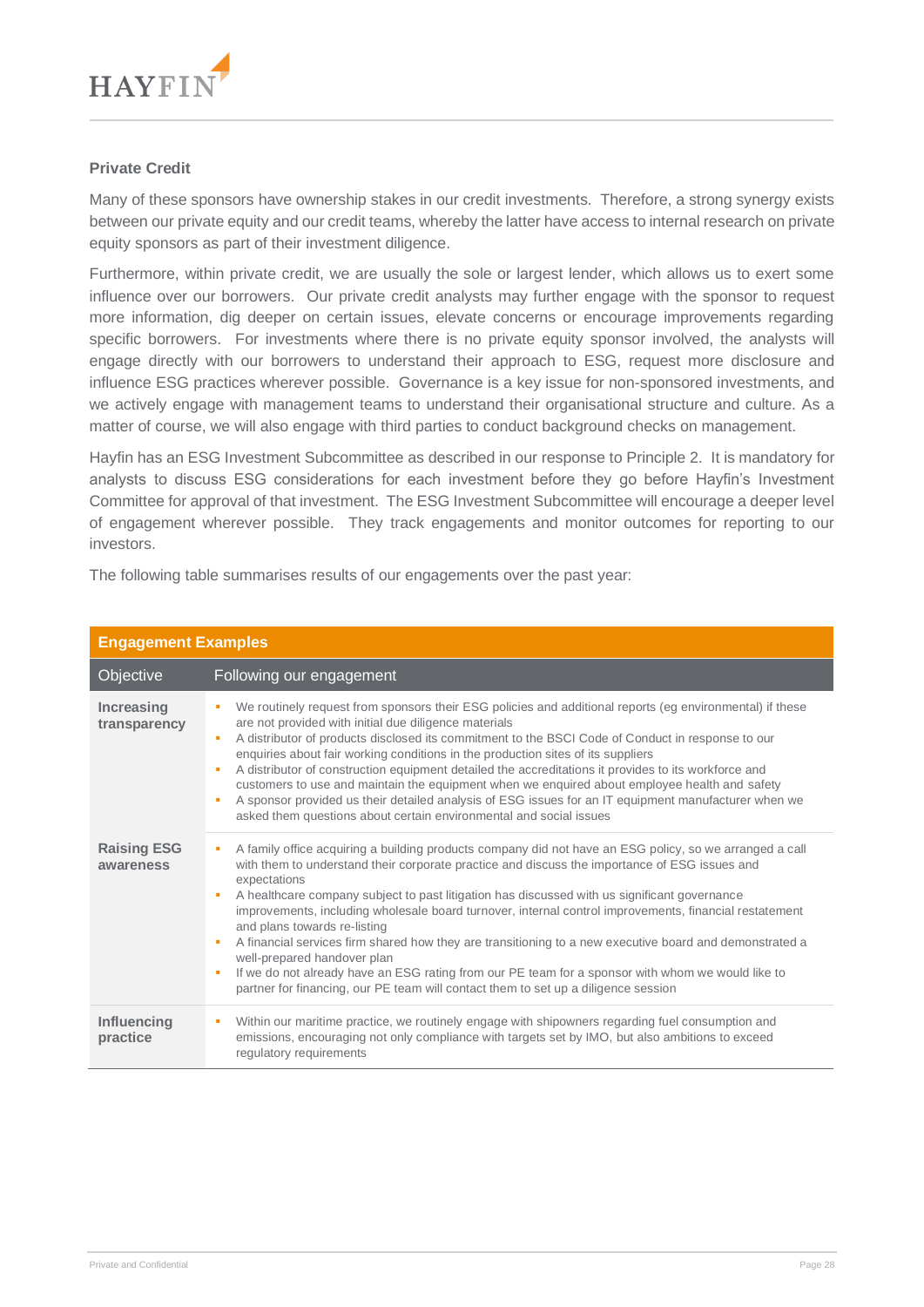

## Principle 10: Collaboration

## *Signatories, where necessary, participate in collaborative engagement to influence issuers.*

Hayfin is an active member of several collaborative initiatives. In addition to being a signatory to the UN PRI since 2018 and a supporter of the TCFD since 2021, Hayfin has, over the last 12 months, engaged with other investors and stakeholders to drive change on specific issues where we recognize that collaboration is more effective to drive that change. Some of the issues we have focused on include the lack of ESG data available to lenders and the evolution towards carbon neutrality, specifically for the maritime industry. Below is an overview of the collaborative engagements in which we took part to address these issues:

#### **Alternative Credit Council**

The Alternative Credit Council (ACC) is a global body that represents asset management firms in alternative credit. We are part of the ACC's Responsible Investment Working Group. The Working Group is focused on the following:

- **Investor education:** There is often a lack of consistent investor expectations when it comes to ESG requirements. The ACC will be establishing a joint asset manager and investor forum to facilitate knowledge sharing and investor education on core private credit topics, of which ESG will constitute a priority.
- **Data capture from borrowers:** Members of the Working Group would like to capture more consistent and relevant data from borrowers using templates. A standardised questionnaire of 12-15 questions could be helpful, with disclosure expectations adjusted to the size and jurisdiction of the borrower.
- **Supporting members:** The Working Group benefits from peer-based discussions. The ACC will support members through the sharing of information and sound practices and will establish dialogues with other industry bodies.
- **Consultations:** The ACC will coordinate responses to consultations on behalf of it members to support our shared objectives.

Over the past year, through the ACC collaboration, we have responded to consultations on SFDR, Taxonomy Article 8, non-financial reporting disclosure and sustainable finance. Over the coming year, we are considering leading an effort to request from private equity sponsors more comprehensive ESG monitoring data on our borrowers that could potentially be used over time to track genuine progress on ESG issues, such as climate change.

## **UN Principles of Responsible Investing**

Hayfin signed up for the Principles of Responsible Investing (PRI) in 2018 in recognition of their leadership in responsible investing. In 2021, Hayfin became a participant to a UN PRI working group. The working group's goal is to address the lack of norms for sharing ESG data between sponsors and lenders by developing the new standard template for ESG due diligence. The template will enable market participants to gather standardised ESG information to be shared during the investment process while integrating existing ESG standards and frameworks, resulting in better quality of ESG data throughout the investment cycle. The initial template was the result of collaboration between two fellow PRI signatories, and it got refined through the work of the working group (20 additional PRI signatories including Hayfin). After many iterations of the template, the working group will begin testing the template on live transactions in Q4 2021 before making it publicly available on the PRI website in Q1 2022.

#### **Global Maritime Forum**

Hayfin is a member of the Global Maritime Forum whose main objective is to shape the future of global seaborne trade to increase sustainable long-term economic development and human wellbeing: Through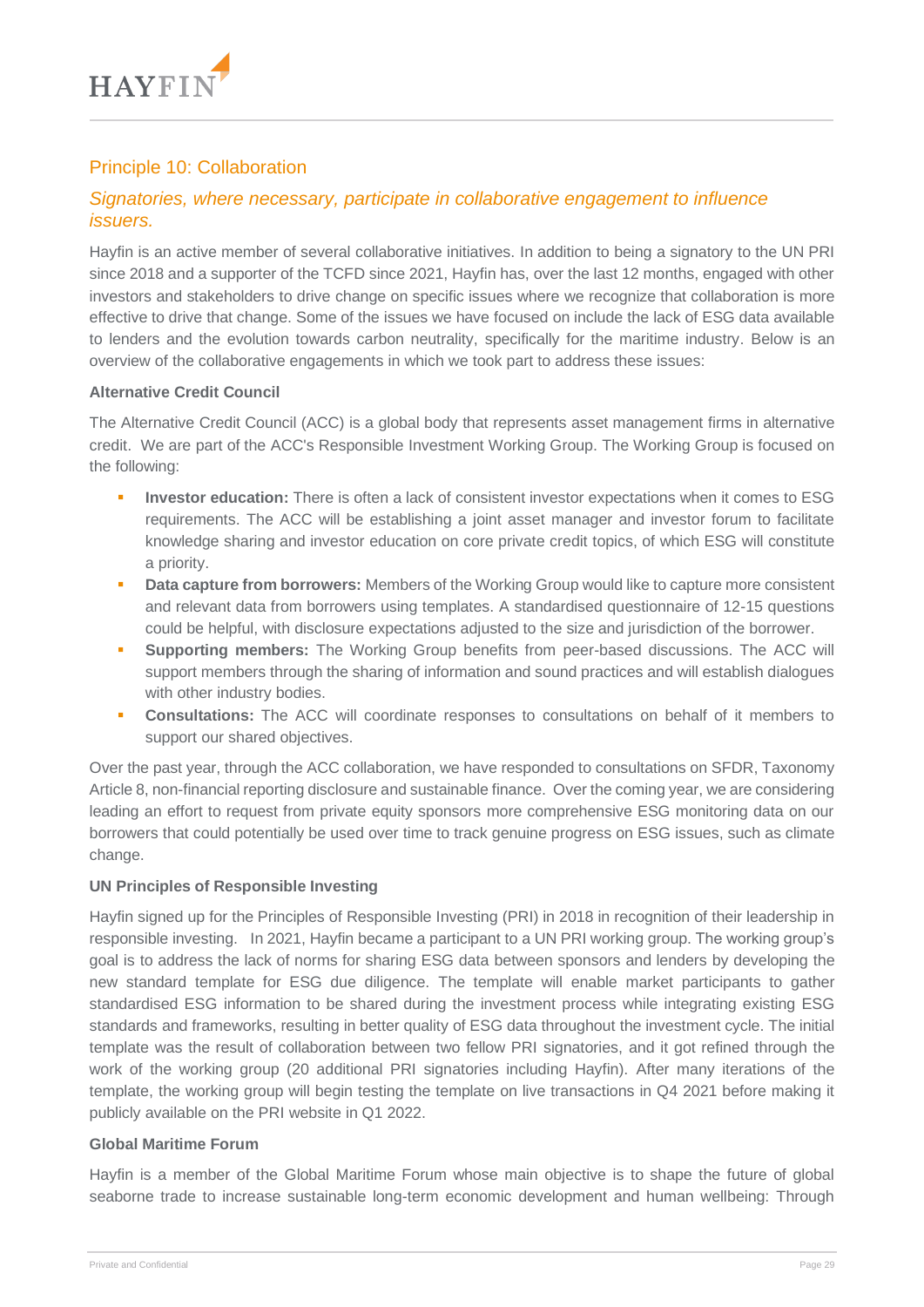

collaboration, the forum is working on initiatives including: the Sea Cargo Charter which establishes a common baseline to assess and disclose whether shipping activities are aligned with climate goals, the Poseidon Principles which is a new global framework for responsible ship finance, and the development of commercially viable deep sea zero emission vessels powered by zero emission fuels into operation by 2030.

## Principle 11: Escalation

## *Signatories, where necessary, escalate stewardship activities to influence issuers.*

Hayfin avoids countries, sectors and issuers based on ESG and reputational concerns, such as weapons, coal, pornography and countries against which there are sanctions in place. Any proposed investment involving persons that could result in negative public or market perception regarding Hayfin's business practices (whether true or not) are regarded as posing a reputational risk to Hayfin. Reputational risks may arise in various circumstances and there can be no exhaustive checklist of risk factors. However, key issues we look out for include:

- non-sponsor-backed businesses or businesses with a major individual shareholder;
- businesses operating in geographies or industries with high levels of corruption;
- businesses that have been subject to legal proceedings or investigations that raise reputational considerations; and
- businesses in which politically exposed persons have an economic or property interest, or with which a politically exposed person is otherwise associated.

As a general rule, enhanced due diligence may be required in respect of geographies and industries that historically have a heightened risk of corruption considerations. The relevant countries where this increased risk exists generally include emerging markets, including (by way of example only) China, Indonesia, Malaysia, and Russia. Industries with a heightened risk that may require enhanced due diligence include construction, insurance, natural resources, oil and gas, petrochemicals, shipping/transportation and telecommunications.

Where a perceived reputational risk to Hayfin has been identified, the investment team immediately consults with the firm's General Counsel (or a designee) to determine whether, as part of Hayfin's due diligence process, external background checks or other actions are required on the relevant companies and individuals involved.

Enhanced due diligence where these geographies and/or industries are involved may include:

- background checks on the companies and persons involved:
- enquiry as to whether the target company, its management and shareholders/stakeholders demonstrate knowledge and awareness of applicable anti-bribery laws and a culture of compliance;
- enquiry as to the existence of written compliance policies and procedures;
- diligence of investigations, legal proceedings, penalties and other enforcement action that may have been taken against the target company, its shareholders and other stakeholders and management; and
- obtaining enforceable contractual protections in transaction documentation specifically reference sanctions/anti-bribery laws.

Hayfin is committed to compliance with EU and US sanctions laws and applicable economic sanctions laws of other countries in which it operates. Hayfin has implemented the following process to address sanctions compliance issues, as follows:

Red flag screening: The responsible analyst, as part of the ordinary course due diligence work, identifies whether there exists any business exposure associated with sanctioned countries. Where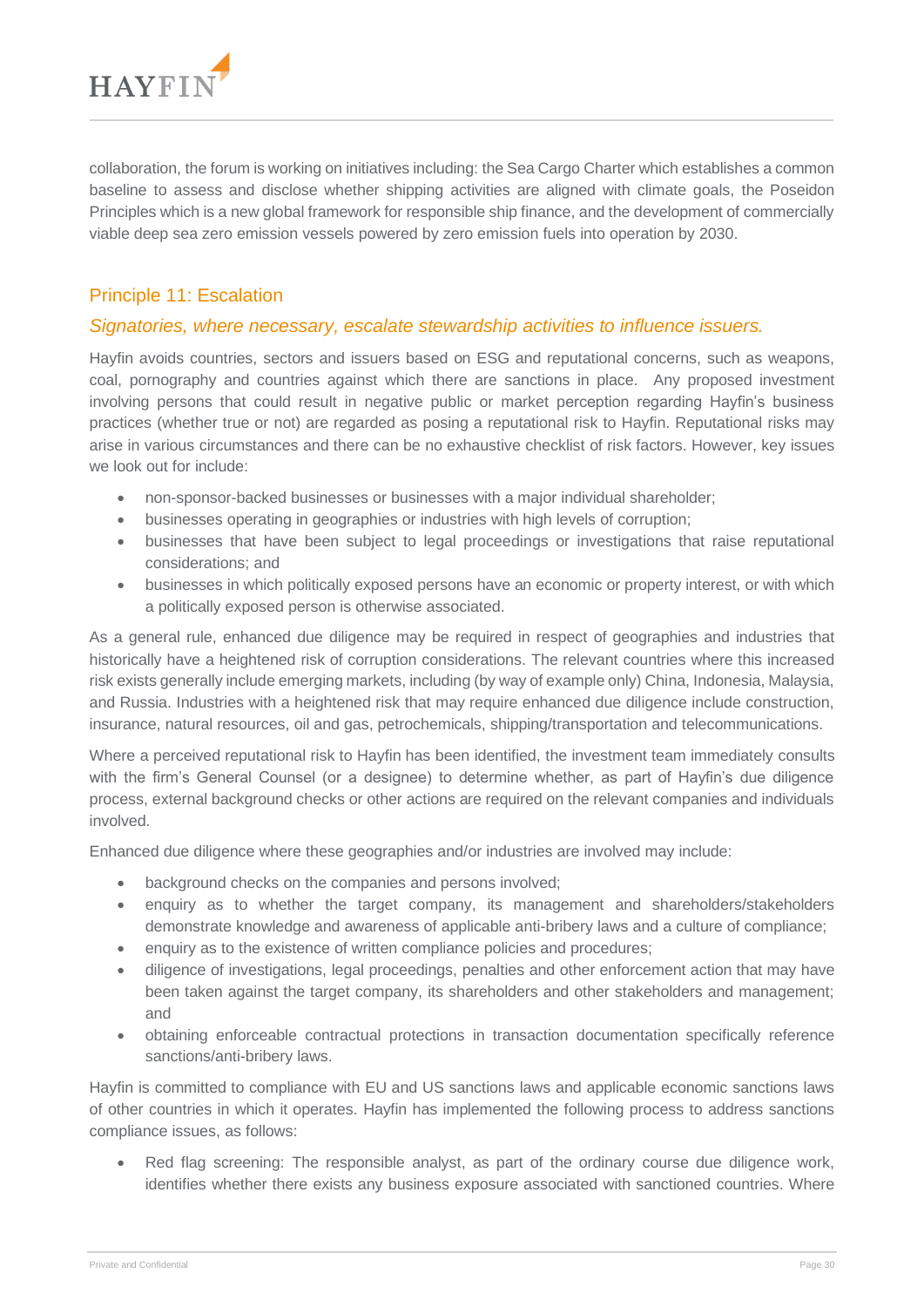

such exposure is identified, the responsible analyst notifies the General Counsel, who will determine which persons and entities need to be screened via Hayfin's sanctions software screening tool.

• Enhanced screening: Where Hayfin proposes to acquire a controlling equity stake in a company, or where a proposed debt investment is distressed and there is a reasonably likely scenario where Hayfin ultimately acquires a controlling equity stake, the legal team undertakes screening of the company, its directors and senior management, key stakeholders and shareholders and key third parties, including suppliers and customers.

Where a sanctions compliance concern has been identified, the investment team immediately consults with the General Counsel, who will determine whether the firm has the ability to proceed with the investment and assess the need for securing commitments, conditions, representations, warranties and/or indemnities to address relevant sanctions compliance concerns.

If ESG and reputational risks increase for an investment in the portfolio, the investment team will discuss with Hayfin's ESG Subcommittee and Hayfin's Investment Committee, and we will determine our options for reducing this risk, including exit if necessary.

Hayfin has maintained its investment philosophy and focus on downside protection during the COVID-19 crisis. Hayfin's team has been closely monitoring the portfolio and has been in dialogue with companies' management teams and sponsors to assess and respond to the crisis' impact on the borrowers' business and potential liquidity needs. In relation to the impact of COVID-19 on the portfolio, Hayfin has been in active dialogue with portfolio companies and each company's key financial and non-financial metrics have been reviewed and are regularly monitored by the team, in line with Hayfin's risk monitoring process. While this monitoring process is ongoing and will continue as business performance upon emergence from lockdown becomes visible, any changes in expected exit price or timing have been reflected in updated expected returns.

Hayfin is a lender, rather than an owner, for most investments. Therefore, we are limited in our ability to exert control over the companies. However, we seek to engage with our investee companies and escalate deterioration internally and with management teams in all circumstances. Occasionally, we take equity stakes in companies, or we end up owning equity due to deterioration of an investment. In such cases, we recognise there is more we can do.

In 2018, Hayfin hired an operational due diligence specialist to focus on conducting operational diligence on private equity sponsors and liaising with investors who are conducting operational diligence on Hayfin. Subsequently, we expanded the role to include performing operational diligence on companies with whom we own a majority equity stake within our credit strategies. A component of this diligence is assessing ESG issues. We summarise below a questionnaire that we have used for escalation purposes over the past year with companies to whom we originally provided a loan that has ended up in an ownership stake:

#### **Ownership ESG Questionnaire and KPIs**

For the KPIs, please indicate which KPIs are currently tracked and can be reported to us on an annual basis. For these KPIs please provide an answer specifying the date of the data.

| General            | Do you have a company ESG policy?                                                                                                                                                                                                                                                                                                                                                                                                                                                                                                                                                                                                                |
|--------------------|--------------------------------------------------------------------------------------------------------------------------------------------------------------------------------------------------------------------------------------------------------------------------------------------------------------------------------------------------------------------------------------------------------------------------------------------------------------------------------------------------------------------------------------------------------------------------------------------------------------------------------------------------|
| <b>Environment</b> | Maritime transport has an inherent exposure to emissions and pollution. Public focus on environmentally<br>friendly technologies such as slow steaming may impose a disruptive risk to maritime industry.<br>Do you have an environmental policy?<br>Do you have a recycling policy / initiative? What is the % waste recycled?<br>What is the percentage of disposed hardware that is recycled?<br>Do you have a printing policy, do you use recycled paper?<br>Do you monitor your electricity consumption (kWh)?<br>Are there any initiatives to reduce electricity consumption (e.g. LED lights, installing automatic lighting<br>controls)? |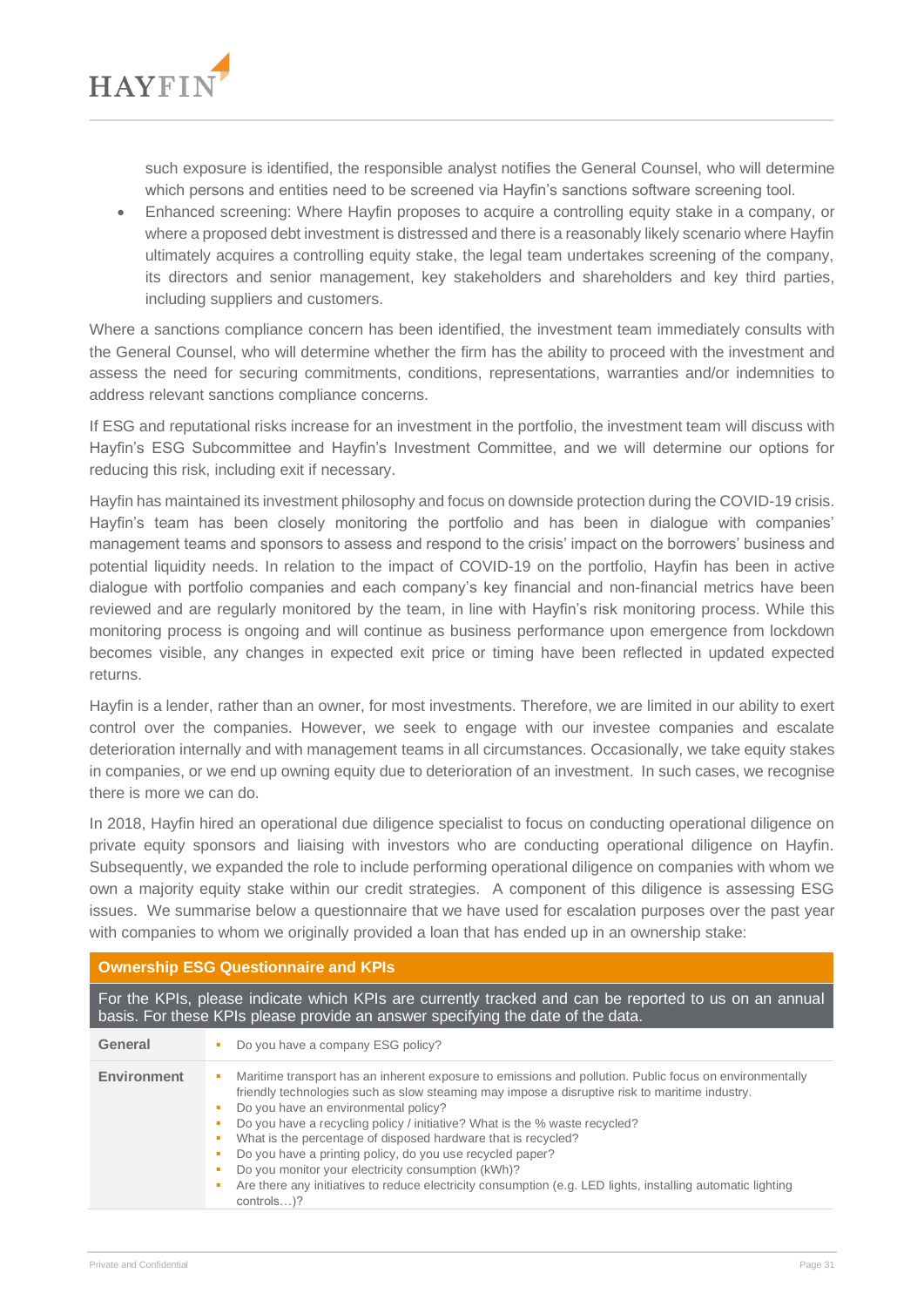

## **Ownership ESG Questionnaire and KPIs**

|                                         | For the KPIs, please indicate which KPIs are currently tracked and can be reported to us on an annual<br>basis. For these KPIs please provide an answer specifying the date of the data.                                                                                                                                                                                                                                                                                                                                                                                                                                                                                                                                                                                                                                                                                            |
|-----------------------------------------|-------------------------------------------------------------------------------------------------------------------------------------------------------------------------------------------------------------------------------------------------------------------------------------------------------------------------------------------------------------------------------------------------------------------------------------------------------------------------------------------------------------------------------------------------------------------------------------------------------------------------------------------------------------------------------------------------------------------------------------------------------------------------------------------------------------------------------------------------------------------------------------|
|                                         | Do you have a programme to reduce carbon dioxide emissions?<br>Do you know the firm's total carbon dioxide emissions?<br>٠<br>Do you have a travel policy designed to reduce carbon emissions?<br>٠<br>Do you have an initiative to become carbon neutral? How?<br>٠<br>What is the average travel cost per employee?                                                                                                                                                                                                                                                                                                                                                                                                                                                                                                                                                               |
| <b>Social</b>                           | Do you have a diversity policy / equal opportunities / discrimination policy?<br>٠<br>What is the % of women FTEs?<br>٠<br>Do you have HSE (health, safety and environment) procedures?<br>٠<br>Has the firm paid charges, fines or penalties in respect of breach or non-compliance of any health & safety<br>٠<br>laws, standards or regulations and/or breach of any labour laws, standards or regulations? If yes, please<br>provide details                                                                                                                                                                                                                                                                                                                                                                                                                                    |
| <b>KPIs</b>                             | Annual employee turnover<br>Voluntary turnover<br>٠<br>Percentage of women FTEs<br>٠<br>Percentage of women in middle management<br>Percentage of women in top management<br>٠<br>Absenteeism rate<br>٠<br>Sick days (FTEs)<br>٠<br>Employment growth<br>٠<br>Percentage of employees with either profit sharing or bonus schemes<br>٠<br>Number of reported accidents at the workplace<br>٠<br>Average Glassdoor score<br>٠<br>Average Employee NPS score<br>٠<br>Sustainable and responsible investing now become a niche to a mainstream in financial industries. More<br>and more investors put ESG considerations in their investment screening process. The increasing<br>disclosure requirements on ESG matters also push companies in a more sustainable way for business<br>planning. This trend gives the financial industry a certain level of disruption and will cause |
| Governance                              | Do you have a Code of Conduct, anti-corruption policy, whistleblowing policy, modern slavery policy?<br>٠<br>Is employee industry or regulatory training conducted annually?<br>٠<br>Has the firm paid charges, fines or penalties in respect of Fraud, bribery, money laundering or facilitation of<br>٠<br>tax evasion?                                                                                                                                                                                                                                                                                                                                                                                                                                                                                                                                                           |
| Data<br>protection                      | Do you have a company data protection/privacy policy?<br>Do you have a dedicated cybersecurity function?<br>٠<br>Have employees received basic data protection/privacy training?<br>٠                                                                                                                                                                                                                                                                                                                                                                                                                                                                                                                                                                                                                                                                                               |
| <b>KPIs</b>                             | Percentage of personnel who received annual information and security awareness training<br>Number of security incidents<br>Number of data protection policy breaches that trigger an immediate incident response<br>٠<br>Number of reported data protection policy breaches related to IT security<br>٠                                                                                                                                                                                                                                                                                                                                                                                                                                                                                                                                                                             |
| Other fraud,<br>abuse and<br>legal KPIs | Number of copyright disputes and infringements<br>٠<br>Number of fraud cases<br>٠<br>Number of reported cases of corruption<br>٠<br>Number of court judgements filed against<br>٠                                                                                                                                                                                                                                                                                                                                                                                                                                                                                                                                                                                                                                                                                                   |

We show below a summary outcome of one such escalation, including a full operational assessment and recommended actions that we are working with management to implement.

## **Executive Summary**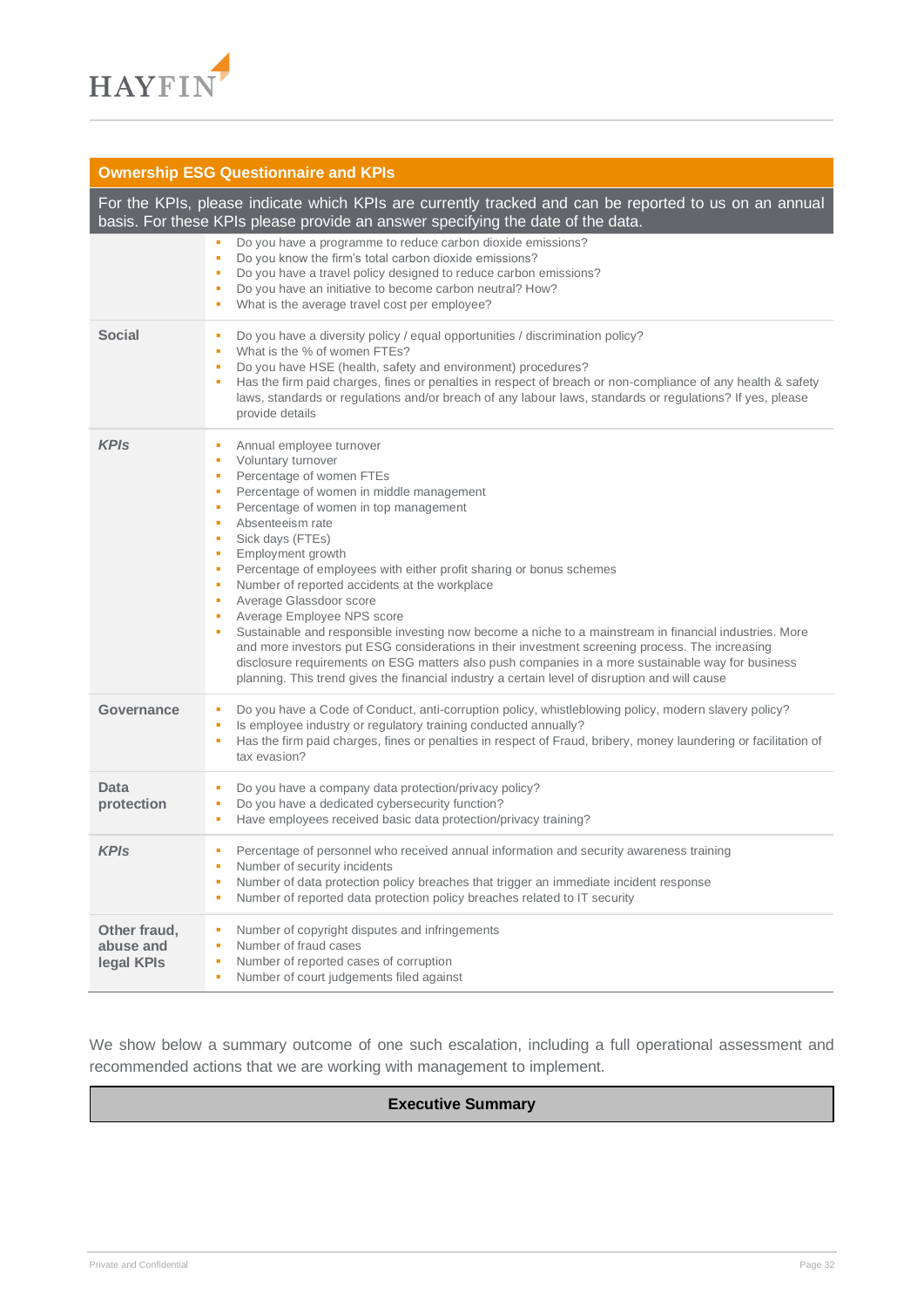

We have identified the following risks:

New organisational shift: Following recent organisational changes, there is currently another organisational shift taking place. Approximately 50 roles will disappear (including senior management roles) across all functions.

Key man risk: CEO and CFO have both many reporting lines. There is a plan to reorganise the organisational structure reducing key man risk.

Technology risk: Even a few hours of downtime may have significant negative impact on the business. No downtime has materially affected the business.

Cybersecurity risk: As a data service company, it is a likely target for industrial espionage and hacking. No significant issues regarding cybersecurity have been reported.

Recommendations:

- Conduct external background checks (at least criminal) on sensitive employees (IT security, risk and finance) at hire (at least).

- Harmonise the Code of Ethics at the Group level.

- Obtain recognised certifications such as ISO27001:2013 and other relevant quality certifications (e.g. ISO 9001, ISO20000, ISEA 3402) for IT and communications.

- Conduct phishing tests to educate employees on cybersecurity risk
- Develop an internal audit function (currently externalised to PwC)

#### **Monitoring Summary**

Next monitoring:

- Cybersecurity: dedicated incident response team / third party consultant assessment review (if any)
- Insurance cover review

|                                                                                                                                                                                                                                              |                                                                       | <b>Risk</b>                  |   |        |               |                 |
|----------------------------------------------------------------------------------------------------------------------------------------------------------------------------------------------------------------------------------------------|-----------------------------------------------------------------------|------------------------------|---|--------|---------------|-----------------|
| Key concerns                                                                                                                                                                                                                                 | <b>Description</b>                                                    | information<br>$\frac{9}{2}$ | Š | Medium | $\frac{5}{2}$ | <b>Comments</b> |
|                                                                                                                                                                                                                                              | Company                                                               |                              |   |        |               |                 |
| European leading provider of data and information services<br>related to the automotive industry across more than 30 markets.<br><b>Business description</b><br>In 2018, the firm conducted its first year being a digital only<br>business. |                                                                       |                              |   |        |               |                 |
| <b>Concern</b>                                                                                                                                                                                                                               |                                                                       |                              |   |        |               |                 |
| Ownership issues                                                                                                                                                                                                                             | Hayfin's funds own 88%<br>of the current equity<br>with the remaining |                              |   |        |               |                 |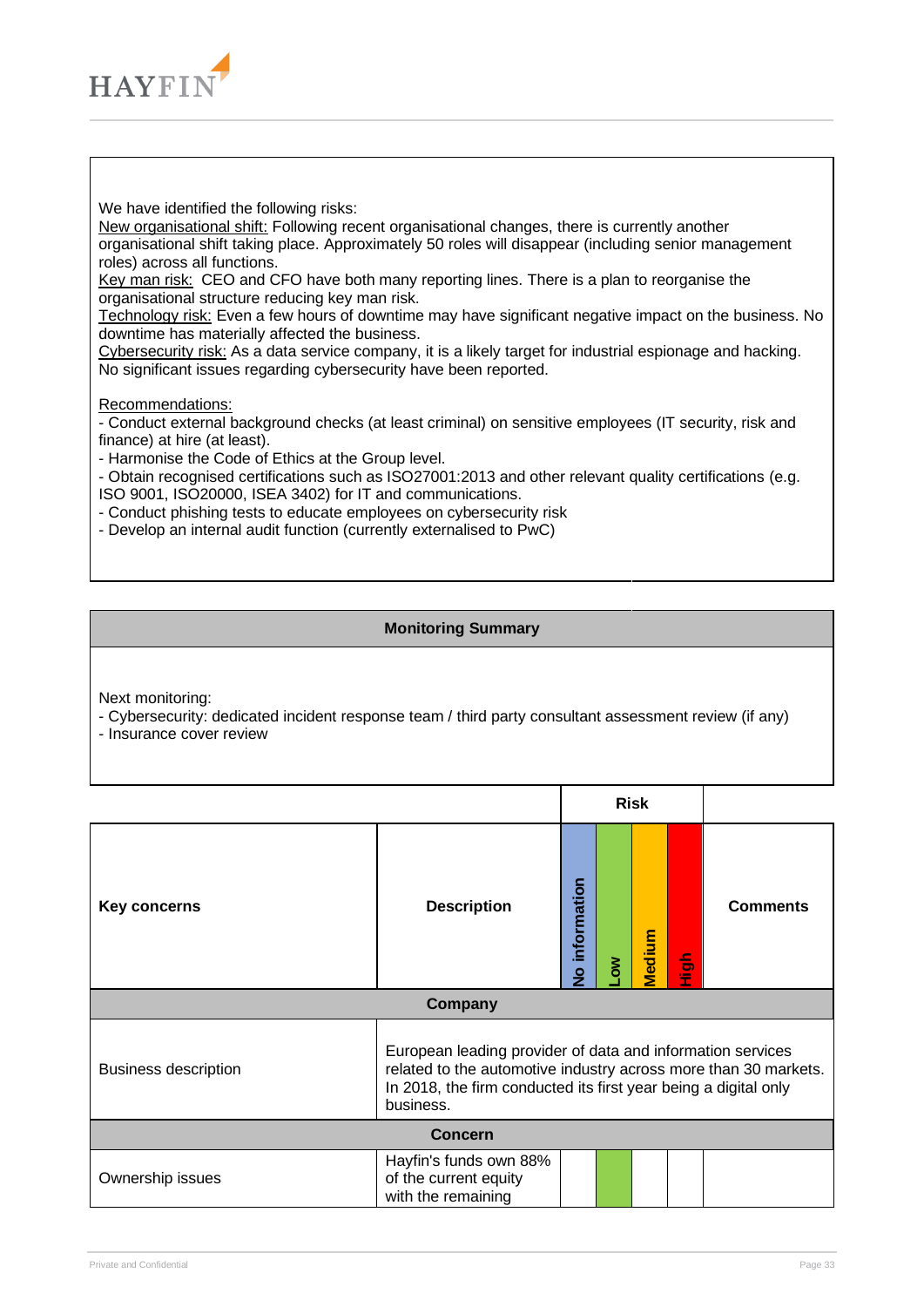

|                                                                                                         | being own by the                                  |  |  |  |  |                                                                        |
|---------------------------------------------------------------------------------------------------------|---------------------------------------------------|--|--|--|--|------------------------------------------------------------------------|
|                                                                                                         | management. With the                              |  |  |  |  |                                                                        |
|                                                                                                         | new MIP, Hayfin could<br>only own 80% of the      |  |  |  |  |                                                                        |
|                                                                                                         | equity.                                           |  |  |  |  |                                                                        |
|                                                                                                         | No, the business is                               |  |  |  |  |                                                                        |
| Business Going risk (future profitability<br>in question)                                               | profitable and the firm<br>has been cutting costs |  |  |  |  |                                                                        |
|                                                                                                         | recently.                                         |  |  |  |  |                                                                        |
| Key man / succession plan risk                                                                          | Confidential.                                     |  |  |  |  | There is a plan<br>to reorganise<br>the<br>organisational<br>structure |
| Unusual reliance on third party(ies) -<br>excessive delegation of services or<br>operational discretion | None noted                                        |  |  |  |  |                                                                        |
| <b>Corporate governance</b>                                                                             |                                                   |  |  |  |  |                                                                        |
|                                                                                                         | <b>Concern</b>                                    |  |  |  |  |                                                                        |
|                                                                                                         | Board of Directors is                             |  |  |  |  |                                                                        |
| Board of Directors is not independent<br>of the Corporate management team                               | majority independent of<br>the Corporate          |  |  |  |  |                                                                        |
|                                                                                                         | management team.                                  |  |  |  |  |                                                                        |
|                                                                                                         |                                                   |  |  |  |  |                                                                        |
| Voting power issues                                                                                     | Confidential.                                     |  |  |  |  |                                                                        |
| Lack of alignment of interests                                                                          | Confidential.                                     |  |  |  |  | Vesting period<br>and bad/good<br>leaver<br>considerations.            |
| Lack of internal committees<br>(remuneration, internal audit)                                           | There are monthly<br>board meetings.              |  |  |  |  |                                                                        |
| Lack of formalisation of governance<br>(meeting not minuted, infrequent<br>meetings)                    | Board meetings are all<br>minuted.                |  |  |  |  |                                                                        |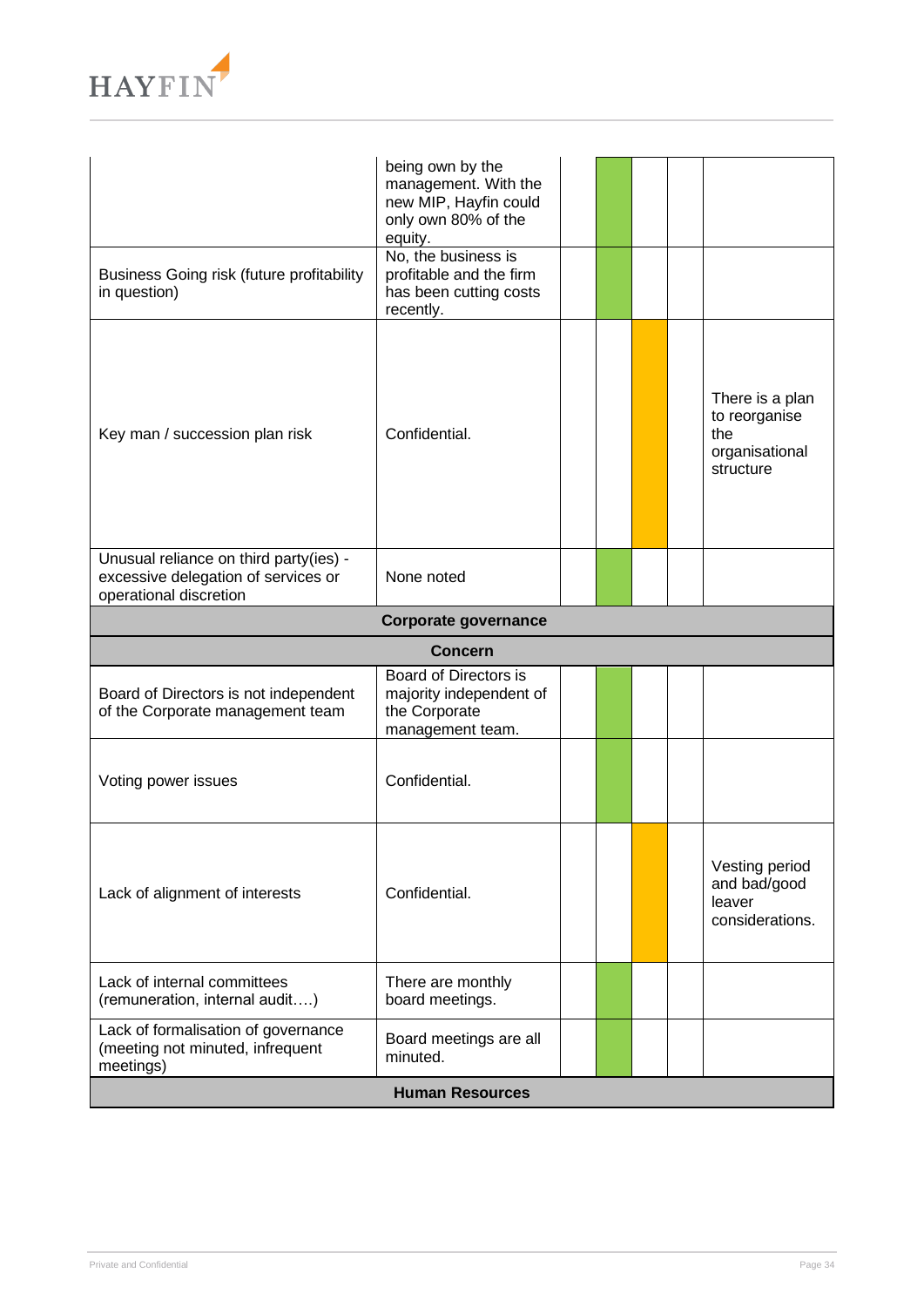

| General                                                                                                         | The firm maintain the adequate policies including: Health &<br>Safety policy and Bullying & Harassment Policy, Conduct &<br>Capability Policy, Home / Flexibility Policy, Equal Opportunities<br>Policy, Expense policy, Grievance Policy |  |  |  |  |                                                                                                                               |  |
|-----------------------------------------------------------------------------------------------------------------|-------------------------------------------------------------------------------------------------------------------------------------------------------------------------------------------------------------------------------------------|--|--|--|--|-------------------------------------------------------------------------------------------------------------------------------|--|
|                                                                                                                 | <b>Concern</b>                                                                                                                                                                                                                            |  |  |  |  |                                                                                                                               |  |
| Significant office/staff geographical<br>dispersion                                                             | There is a significant<br>dispersion of staff and<br>operations in 18<br>countries but key<br>functions are<br>centralised in London.                                                                                                     |  |  |  |  |                                                                                                                               |  |
| Inadequate HR function                                                                                          | No issues noted                                                                                                                                                                                                                           |  |  |  |  |                                                                                                                               |  |
| Management reorganisation/staff<br>turnover                                                                     | In previous years, there<br>have been significant<br>turnover. In 2020, there<br>is an organisational shift<br>and approx. 50 roles<br>will disappear (including<br>senior management<br>roles).                                          |  |  |  |  | Significant<br>management<br>changes and<br>staff reduction<br>can affect<br>negatively the<br>operations of<br>the business. |  |
| Employment contract risk (i.e. non IPR<br>clause in contract)                                                   | The Managing Directors<br>have a 6 months non-<br>compete clause and a 6<br>months' non solicitation<br>of customer clause.                                                                                                               |  |  |  |  |                                                                                                                               |  |
| Poor/no employee background check<br>policy                                                                     | No criminal, educational<br>or bankruptcy checks<br>are conducted on<br>employees.                                                                                                                                                        |  |  |  |  | Company does<br>not believe that<br>they should<br>conduct external<br>background<br>checks on any<br>of its<br>employees.    |  |
| <b>Auditor</b>                                                                                                  |                                                                                                                                                                                                                                           |  |  |  |  |                                                                                                                               |  |
|                                                                                                                 | <b>Concern</b>                                                                                                                                                                                                                            |  |  |  |  |                                                                                                                               |  |
| Inadequate auditor or process (not<br>same audit firm in all its subsidiaries,<br>agreement with local auditor) | No, see above.                                                                                                                                                                                                                            |  |  |  |  |                                                                                                                               |  |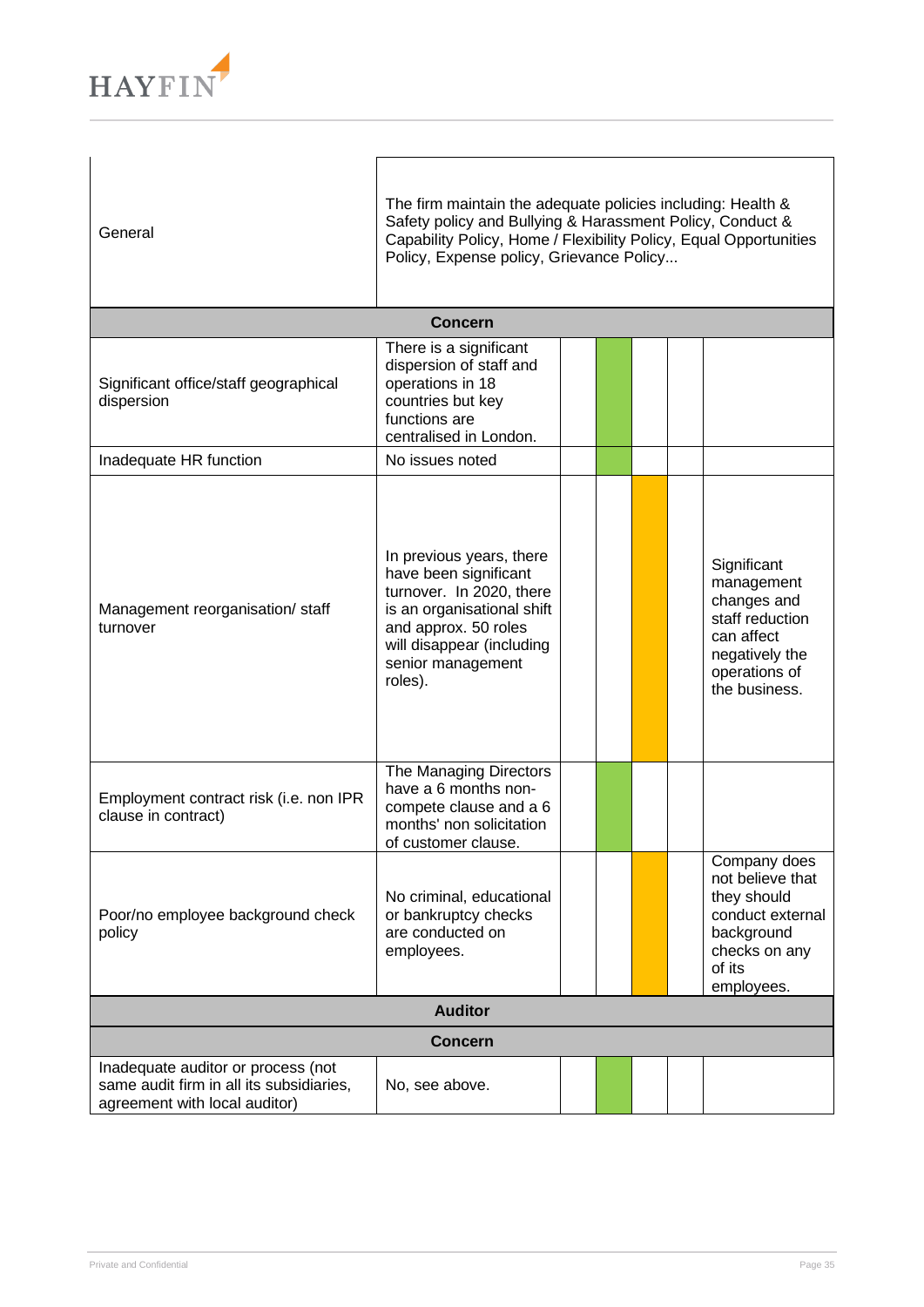

| Conflicts of interests (auditor is used<br>as a consultant in strategic questions,<br>or in tasks related to operations in the<br>company, other staff than CFO/CEO<br>approves consulting assignments,<br>details of the auditor's compensation<br>not reported to AGM or in annual<br>financial statements) | Confidential.                                                                                                                                                                                                                                                                 |  |  |  |  | The tax advices<br>payable to<br>auditor in<br>relation to<br>restructuring<br>costs are much<br>higher than the<br>audit services<br>fees. This could<br>create potential<br>conflicts of<br>interest. The<br>fees have been<br>disclosed in the<br>audited financial<br>statements.     |
|---------------------------------------------------------------------------------------------------------------------------------------------------------------------------------------------------------------------------------------------------------------------------------------------------------------|-------------------------------------------------------------------------------------------------------------------------------------------------------------------------------------------------------------------------------------------------------------------------------|--|--|--|--|-------------------------------------------------------------------------------------------------------------------------------------------------------------------------------------------------------------------------------------------------------------------------------------------|
|                                                                                                                                                                                                                                                                                                               | <b>Company- Audited Financial statements</b>                                                                                                                                                                                                                                  |  |  |  |  |                                                                                                                                                                                                                                                                                           |
|                                                                                                                                                                                                                                                                                                               | <b>Concern</b>                                                                                                                                                                                                                                                                |  |  |  |  |                                                                                                                                                                                                                                                                                           |
| Management exceptional cost                                                                                                                                                                                                                                                                                   | Some management<br>costs considered<br>outside the ordinary<br>course of business are<br>excluded from the<br>reported EBITDA which<br>refer to refinancing,<br>restructuring, Group<br>simplification, digital<br>transformation<br>programmes and<br>vacant property costs. |  |  |  |  | The business<br>has been<br>impacted by a<br>high level of<br>exceptional<br>costs relating to<br>redundancies<br>and other one<br>off costs<br>incurred during<br>the transition<br>and external<br>fees relating to<br>tax structuring<br>advices and<br>various other<br>transactions. |
| Related party transactions                                                                                                                                                                                                                                                                                    | Confidential.                                                                                                                                                                                                                                                                 |  |  |  |  |                                                                                                                                                                                                                                                                                           |
| <b>Credit risk - Audited Financial statements</b>                                                                                                                                                                                                                                                             |                                                                                                                                                                                                                                                                               |  |  |  |  |                                                                                                                                                                                                                                                                                           |
| <b>Concern</b>                                                                                                                                                                                                                                                                                                |                                                                                                                                                                                                                                                                               |  |  |  |  |                                                                                                                                                                                                                                                                                           |
| High level of bad debt and provision for<br>receivable.                                                                                                                                                                                                                                                       | Confidential.                                                                                                                                                                                                                                                                 |  |  |  |  |                                                                                                                                                                                                                                                                                           |
| Credit risk not appropriately mitigated<br>(credit checks, poor debt collection<br>resolution rate)                                                                                                                                                                                                           | Confidential.                                                                                                                                                                                                                                                                 |  |  |  |  |                                                                                                                                                                                                                                                                                           |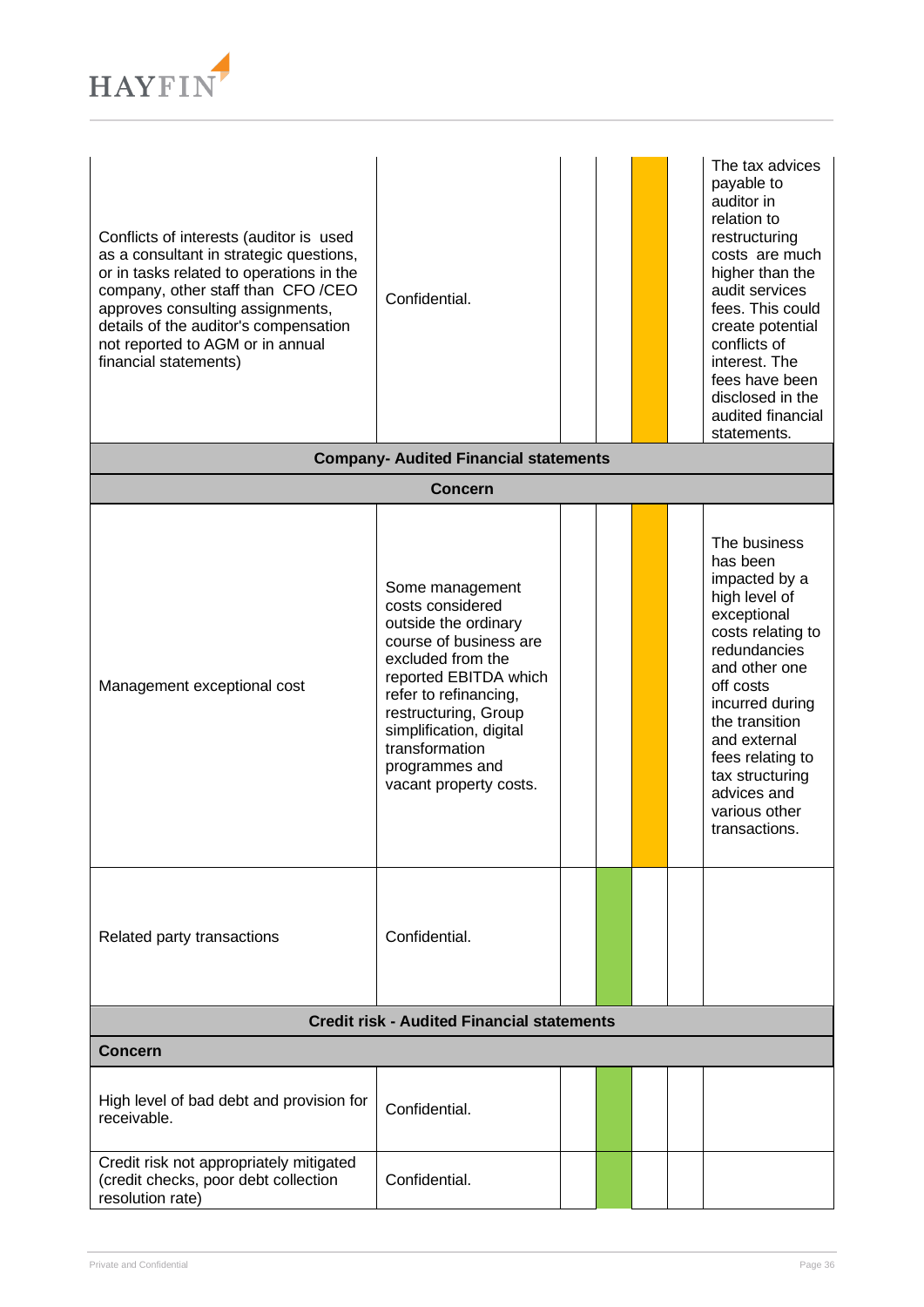

| <b>Liquidity / Cash flow risk</b>                                                                                                                                                                   |                                                                                                                                                                                                                                                                     |  |  |  |  |  |
|-----------------------------------------------------------------------------------------------------------------------------------------------------------------------------------------------------|---------------------------------------------------------------------------------------------------------------------------------------------------------------------------------------------------------------------------------------------------------------------|--|--|--|--|--|
|                                                                                                                                                                                                     | <b>Concern</b>                                                                                                                                                                                                                                                      |  |  |  |  |  |
| Complex counterparty financing set up                                                                                                                                                               | The Group has<br>operated well within its<br>existing banking<br>facilities, meeting all<br>covenant requirements<br>and debt repayments<br>financing arrangement<br>in place.                                                                                      |  |  |  |  |  |
| History of adverse counterparty /<br>financing events (Guarantee called)                                                                                                                            | No breach of covenants                                                                                                                                                                                                                                              |  |  |  |  |  |
| Excess liquidity invested in risky<br>products                                                                                                                                                      | <b>No</b>                                                                                                                                                                                                                                                           |  |  |  |  |  |
|                                                                                                                                                                                                     | <b>Risk management and Internal Control</b>                                                                                                                                                                                                                         |  |  |  |  |  |
| <b>Concern</b>                                                                                                                                                                                      |                                                                                                                                                                                                                                                                     |  |  |  |  |  |
| Fraud cases                                                                                                                                                                                         | Company disclosed<br>only one instance of<br>fraud, where an<br>employee was<br>fabricating fake orders<br>to claim commissions.<br>This was quickly found<br>and resolved at the<br>collection phase.                                                              |  |  |  |  |  |
|                                                                                                                                                                                                     | <b>Cash controls</b>                                                                                                                                                                                                                                                |  |  |  |  |  |
| <b>Concern</b>                                                                                                                                                                                      |                                                                                                                                                                                                                                                                     |  |  |  |  |  |
| Cash controls: Dual signatory policy for<br>cash movement at portfolio company<br>level (including senior management<br>sign off)<br>Call back procedures<br>Inadequate segregation and controls in | Each country has its<br>own limit for the amount<br>that they can transfer.<br>Large cash transfers<br>are conducted by the<br>group treasury function                                                                                                              |  |  |  |  |  |
| finance department (cash controls and<br>frequency of cash recs)                                                                                                                                    | None noted                                                                                                                                                                                                                                                          |  |  |  |  |  |
|                                                                                                                                                                                                     | <b>Anti Bribery/ Anti-Corruption</b>                                                                                                                                                                                                                                |  |  |  |  |  |
| General                                                                                                                                                                                             | The firm maintains a restrictive country list, Any dealing in<br>countries on the list require compliance pre-approval and<br>AML/KYC checks. A CPI report is reviewed annually by<br>compliance generated from Salesforce. They follow the UK<br>Anti-Bribery Act. |  |  |  |  |  |
| <b>Concern</b>                                                                                                                                                                                      |                                                                                                                                                                                                                                                                     |  |  |  |  |  |
| No anti bribery/ anti- corruption policy /<br>inadequate policy (definition of gov<br>official should include individuals from<br>state owned Cies, political candidates,<br>family members).       | The firm follows the UK<br>Anti-Bribery Act.                                                                                                                                                                                                                        |  |  |  |  |  |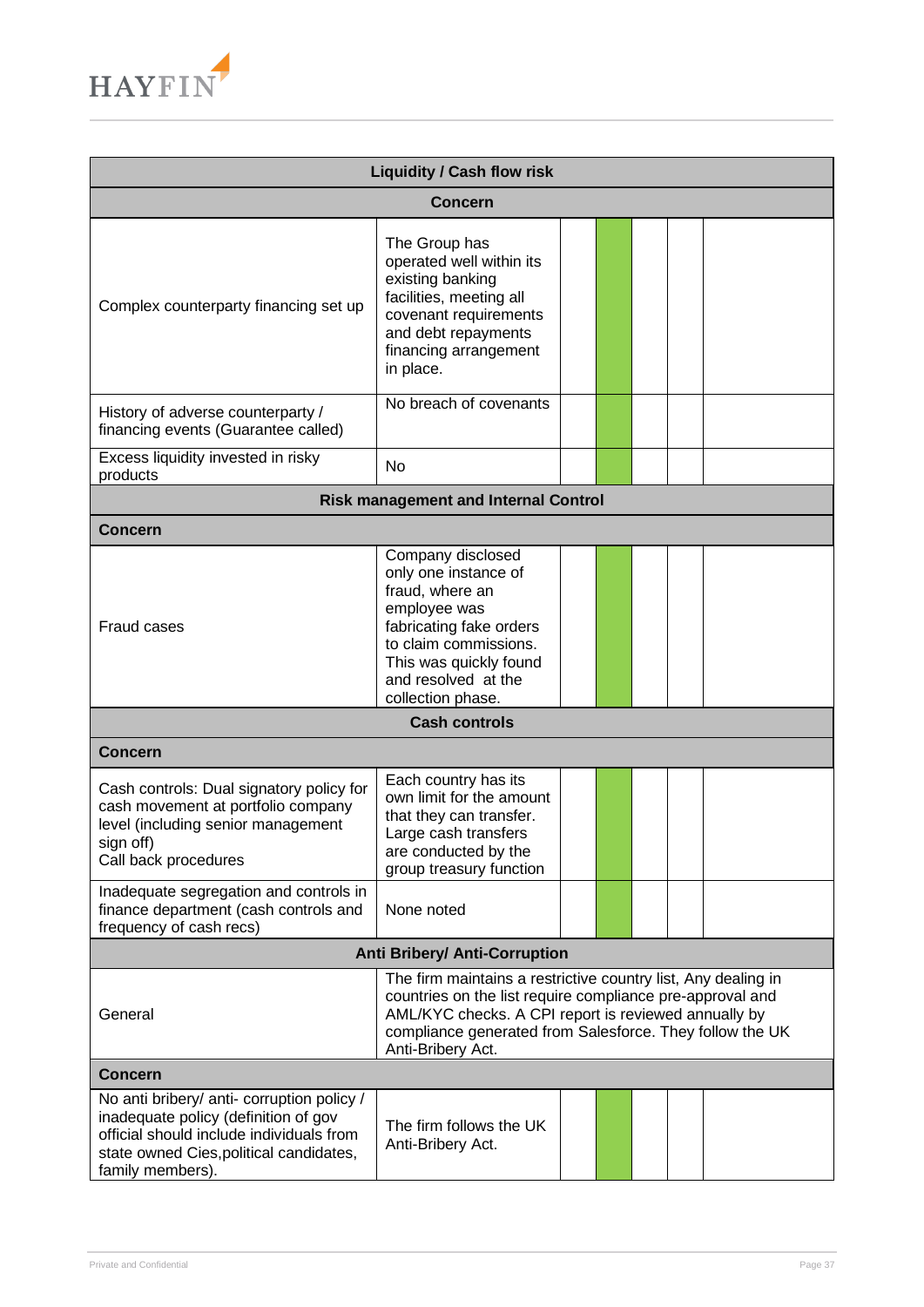

| Any business in countries where the<br>Corruption Perception Index "CPI"<br>score is less than 40<br>(https://www.transparency.org/cpi2018)                                                                                | The firm has a<br>subsidiary in Ukraine.<br>Ukraine has a CPI<br>score of 32.                                                                                    |  |  |  |  | Dealing in<br>countries with<br>low CPI score<br>increases fraud<br>and corruption<br>risk. |  |
|----------------------------------------------------------------------------------------------------------------------------------------------------------------------------------------------------------------------------|------------------------------------------------------------------------------------------------------------------------------------------------------------------|--|--|--|--|---------------------------------------------------------------------------------------------|--|
| Any reported cases of corruption /<br>bribery                                                                                                                                                                              | None reported                                                                                                                                                    |  |  |  |  |                                                                                             |  |
| No "whistle-blower" mechanisms                                                                                                                                                                                             | The firm maintain a<br>whistleblowing policy.                                                                                                                    |  |  |  |  |                                                                                             |  |
|                                                                                                                                                                                                                            | <b>Regulatory / litigations</b>                                                                                                                                  |  |  |  |  |                                                                                             |  |
| Dedicated Risk & Compliance team<br>Data license agreement with car manufacturer for the purchase<br>General<br>of data and database contents<br>Intellectual property rights - any litigation in respect of the<br>marks? |                                                                                                                                                                  |  |  |  |  |                                                                                             |  |
| <b>Concern</b>                                                                                                                                                                                                             |                                                                                                                                                                  |  |  |  |  |                                                                                             |  |
| Criminal or administrative proceedings<br>or investigations against the firm, its<br>affiliated entities and / or any of its<br>current or former team members                                                             | None reported                                                                                                                                                    |  |  |  |  |                                                                                             |  |
| Court judgements filed against<br>company                                                                                                                                                                                  | There is currently one<br>ongoing legal action<br>regarding the<br>interpretation of a<br>contract.                                                              |  |  |  |  |                                                                                             |  |
| Implementation or awareness issue<br>related to current regulatory change:<br>Modern Slavery Act 2015, GDPR,<br>Brexit, Gender pay gap (Employers<br>with 250 or more employees.                                           | Modern Slavery Act<br>2015: zero tolerance<br>approach covering<br>organisation and supply<br>chains, statement on<br>website summarising<br>the approach taken. |  |  |  |  |                                                                                             |  |
|                                                                                                                                                                                                                            | <b>Legal / Compliance / quality</b>                                                                                                                              |  |  |  |  |                                                                                             |  |
| Dedicated Risk & Compliance team. Dedicated independent<br>quality team.<br>General<br>Processes in place to protect whistle blowers.<br>There has been no serious bad leaver issues.                                      |                                                                                                                                                                  |  |  |  |  |                                                                                             |  |
| <b>Concern</b>                                                                                                                                                                                                             |                                                                                                                                                                  |  |  |  |  |                                                                                             |  |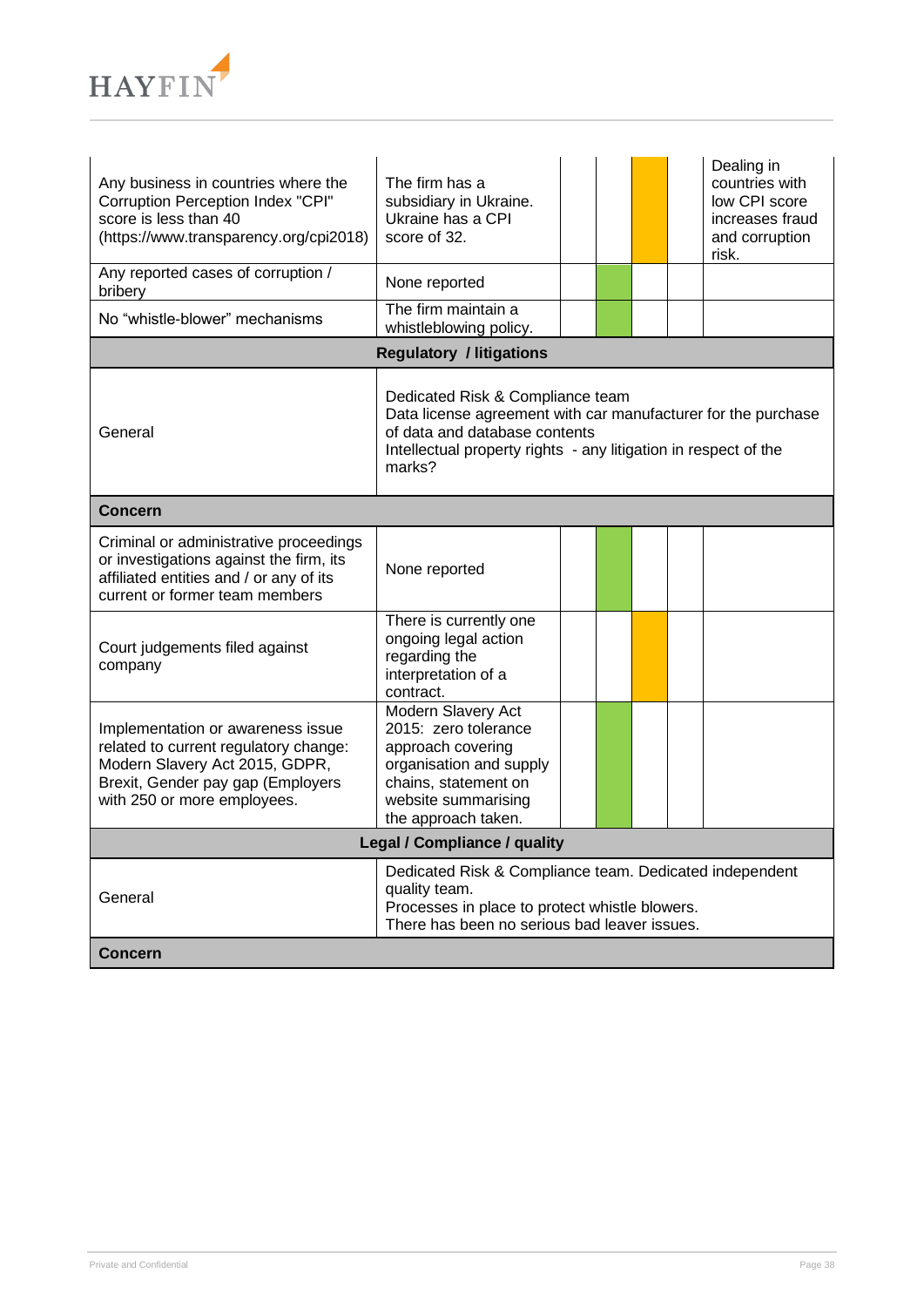

| No dedicated compliance department                                           | The legal department is<br>comprised of two and<br>will increase shortly to<br>six. They are mainly in<br>charge of reviewing<br>non-standardised<br>contracts. They have<br>the following language<br>skills: French, German,<br>polish and Spanish<br>(80% covered). For<br>other countries, they<br>rely on external legal<br>counsels.<br>The Risk & Compliance<br>team is headed by one<br>individual also in charge<br>of IT security. |  |  |  |  |                                                                                                                                                                                                                        |  |
|------------------------------------------------------------------------------|----------------------------------------------------------------------------------------------------------------------------------------------------------------------------------------------------------------------------------------------------------------------------------------------------------------------------------------------------------------------------------------------------------------------------------------------|--|--|--|--|------------------------------------------------------------------------------------------------------------------------------------------------------------------------------------------------------------------------|--|
| No certification by employee of their<br>compliance with the code of conduct | A Code of Ethics (dated<br>2012) is applicable to all<br>staff and available on<br>the Group's intranet. All<br>employees are required<br>to sign up to the Code<br>of Ethics when<br>commencing their<br>employment.                                                                                                                                                                                                                        |  |  |  |  | We note that<br>there is a lack of<br>harmonisation<br>of the different<br>policies<br>between the<br>different offices<br>and they have<br>not yet decided<br>to have one<br>Code of Ethics<br>at the Group<br>level. |  |
| No appropriate training                                                      | Periodically-run training<br>courses for managers<br>within the UK business<br>on employment law.                                                                                                                                                                                                                                                                                                                                            |  |  |  |  |                                                                                                                                                                                                                        |  |
| No appropriate training                                                      | The speed of the<br>renewal of contracts<br>with customers allowed<br>some customers to<br>receive services without<br>a contract in place.                                                                                                                                                                                                                                                                                                  |  |  |  |  | The<br>Administration<br>team is now in<br>charge of<br>customers<br>access based<br>on the<br>information on<br>contracts found<br>in Salesforce.                                                                     |  |
| Technology, DR, BCP and Cybersecurity                                        |                                                                                                                                                                                                                                                                                                                                                                                                                                              |  |  |  |  |                                                                                                                                                                                                                        |  |
|                                                                              | <b>Concern</b>                                                                                                                                                                                                                                                                                                                                                                                                                               |  |  |  |  |                                                                                                                                                                                                                        |  |
| Recognised certification standards                                           | Although the firm claims<br>that information security<br>management is<br>compliant, with ISO/IEC<br>27001) revised in<br>October 2013, it is not<br>certified.                                                                                                                                                                                                                                                                              |  |  |  |  | Given the<br>technology<br>reliance of the<br>firm, the firm<br>should receive<br>internationally<br>recognised<br>standards<br>certification (e.g.<br>ISO27001:2013)                                                  |  |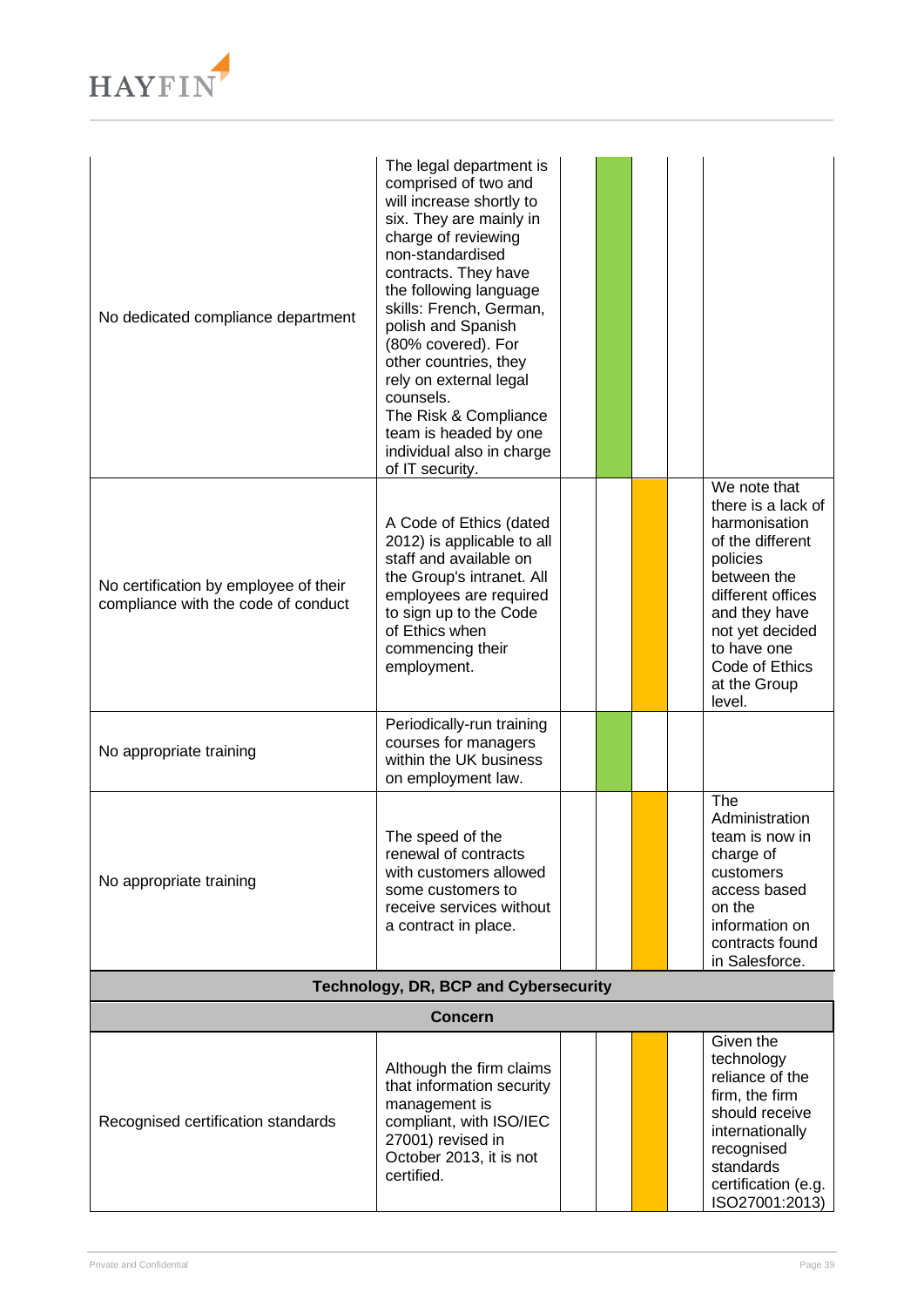

|                                                                             |                                                                                                                                                                                                                                                                                                                                                                                                                                                                                                                                                                                                                                                                                                                                                                                                                                                                                                                                                                                                                              |  |  |  | and other<br>related<br>certifications.                                                                                          |  |  |
|-----------------------------------------------------------------------------|------------------------------------------------------------------------------------------------------------------------------------------------------------------------------------------------------------------------------------------------------------------------------------------------------------------------------------------------------------------------------------------------------------------------------------------------------------------------------------------------------------------------------------------------------------------------------------------------------------------------------------------------------------------------------------------------------------------------------------------------------------------------------------------------------------------------------------------------------------------------------------------------------------------------------------------------------------------------------------------------------------------------------|--|--|--|----------------------------------------------------------------------------------------------------------------------------------|--|--|
| Cybersecurity event                                                         | 3.5 years ago, there<br>has been a successful<br>phishing attack resulting<br>in cash wire being send<br>out to a fraudulent<br>account. They managed<br>to recover the amount<br>without incurring any<br>losses.                                                                                                                                                                                                                                                                                                                                                                                                                                                                                                                                                                                                                                                                                                                                                                                                           |  |  |  | No phishing<br>tests are<br>conducted to<br>educate<br>employees.<br>However,<br>cybersecurity<br>trainings are<br>taking place. |  |  |
| <b>ESG</b>                                                                  |                                                                                                                                                                                                                                                                                                                                                                                                                                                                                                                                                                                                                                                                                                                                                                                                                                                                                                                                                                                                                              |  |  |  |                                                                                                                                  |  |  |
| General                                                                     | Since 2018, the firm is supporting UNICEF and have committed<br>to raising £50k annually to help to protect children whose worlds<br>have been turned upside down by conflict, drought or other<br>natural disaster. In 2018, employees raised £50k via staff<br>fundraising activities and the firm contributed to £5k.<br>The firm tries to encourage environmental awareness with a<br>printing policy and to promote local not processed food at<br>offices. There is also recycling bins at all offices since 2019. A<br>travel policy will be in place and statistics will be run with the<br>aim of reducing carbon emissions. They have not the intention<br>to be carbon neutral yet. There is a diversity policy in place. The<br>percentage of women employed has significantly increased<br>from 10% to 40%.<br>Data protection and privacy rules training is in place along<br>GDPR training. This is part of a global risk training for all<br>employees. There is also a cybersecurity training taking place. |  |  |  |                                                                                                                                  |  |  |
| Any HSE (health, safety and<br>environment) procedures, dedicated<br>staff? | There is an Health & Safety Policy which have been approved<br>by the General Counsel and HSE training with a session from<br>Senior Management.                                                                                                                                                                                                                                                                                                                                                                                                                                                                                                                                                                                                                                                                                                                                                                                                                                                                             |  |  |  |                                                                                                                                  |  |  |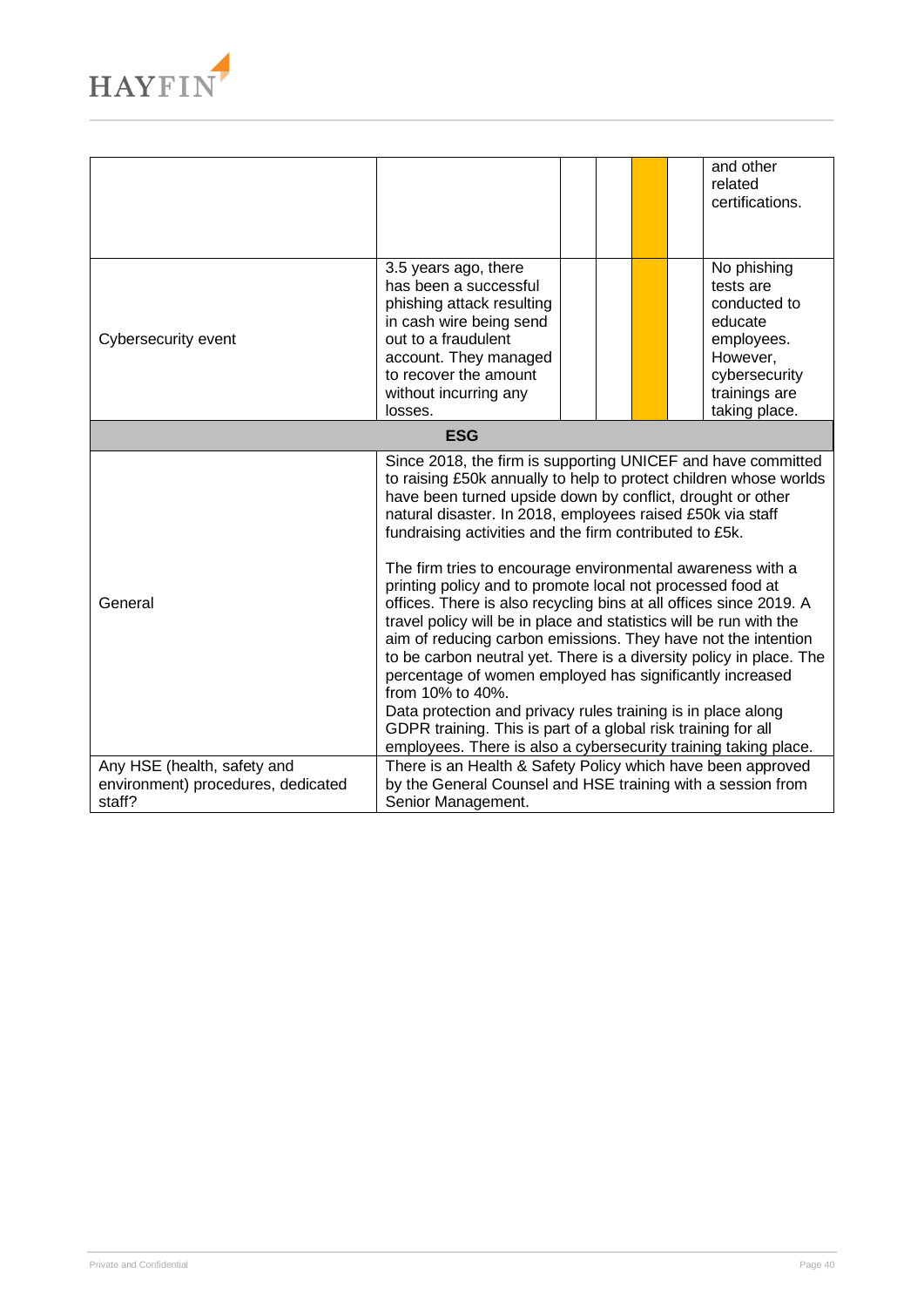

## Principle 12: Exercising rights and responsibilities

### *Signatories actively exercise their rights and responsibilities.*

Risk management is critically important at Hayfin. All investments are regularly monitored by the investment team, who are responsible for:

- continuous monitoring of comparable companies, market and industry events and news and discussions with market participants; and
- preparing a monthly monitoring report, which includes a comparison of financial performance versus the investment case and prior periods; a re-evaluation of risk factors, including ESG, and trigger events; updates of key credit metrics, industry and competitor developments; and a proposed internal risk rating of the investment, based on performance.

All private credit assets are assigned a risk weighting which is reassessed as part of monthly monitoring:

- RC 1 Performing above expectation
- RC 2 Performing at expectation
- RC 3 Performing below expectation (Heightened monitoring applies here)
- RC 4 Watchlist (Heightened monitoring applies here)
- RC 5 Problem asset (Heightened monitoring applies here)

Where an investment has materially underperformed and in other appropriate circumstances, the situation is presented and discussed at a formal review meeting for watchlist credits, typically on a monthly basis. This is attended by certain members of Hayfin's investment committee, chaired by the Chief Risk Officer and, where appropriate, the full investment committee together with the relevant analysts.

Hayfin believes that early detection results in more informed judgments on sector trends and ultimately investment decisions. Hayfin looks to actively manage risks in its portfolio, engaging regularly with our investee companies.

Hayfin tracks investments from sourcing to ongoing monitoring via a front office facing customer relationship and workflow management platform. It also provides a flexible dashboard to facilitate Hayfin's investment management activities, portfolio risk monitoring and investment pipeline monitoring.

In addition, to mitigate risk at portfolio level, Hayfin maintains single position, industry, geography limits at a portfolio level. Hayfin also monitor overall portfolio metrics including leverage and LTV and size of the company.

To mitigate risk at the asset level, Hayfin conducts thorough analysis of all risk factors, including ESG, structures each asset conservatively (leverage and LTV) with appropriate levels of protection through documentation, including ESG information provisions and ESG margin ratchets where appropriate. Hayfin's monthly monitoring process is structured to take a proactive approach to addressing any credit or performance related issues well ahead of a default.

We seek to take early, decisive action to manage underperforming businesses and credit events. We have a dedicated team of eight lawyers, including four dedicated professionals within our Legal Execution and Workouts team. This team analyses every investment, working alongside external legal advisors and supporting the investment team in negotiation and documentation for new loans. When an investment has underperformed, we mitigate risk by demanding equity support or by forcing the sale of assets to reduce debt. We also consider selling our position to a third party if the value is compelling. If necessary, we will take control of the borrower.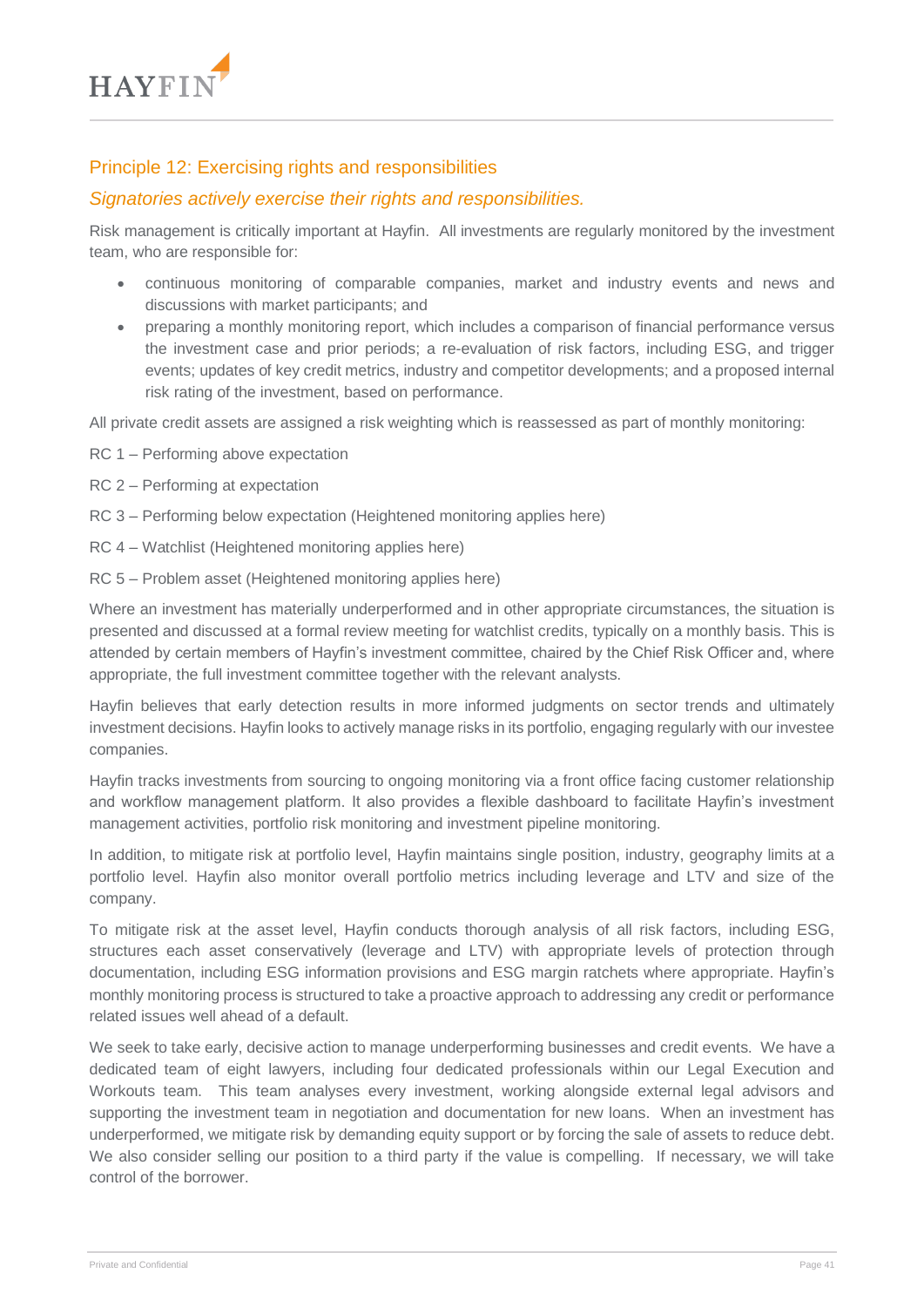

Hayfin is a lender, rather than an owner, for most investments. Therefore, we are limited in our ability to exert control over the companies. However, we seek to engage with our investee companies and escalate deterioration internally and with management teams in all circumstances. We do own majority equity stakes in a few investments, and we recognise there is more we can do in these situations as we have outlined in Principle 11.